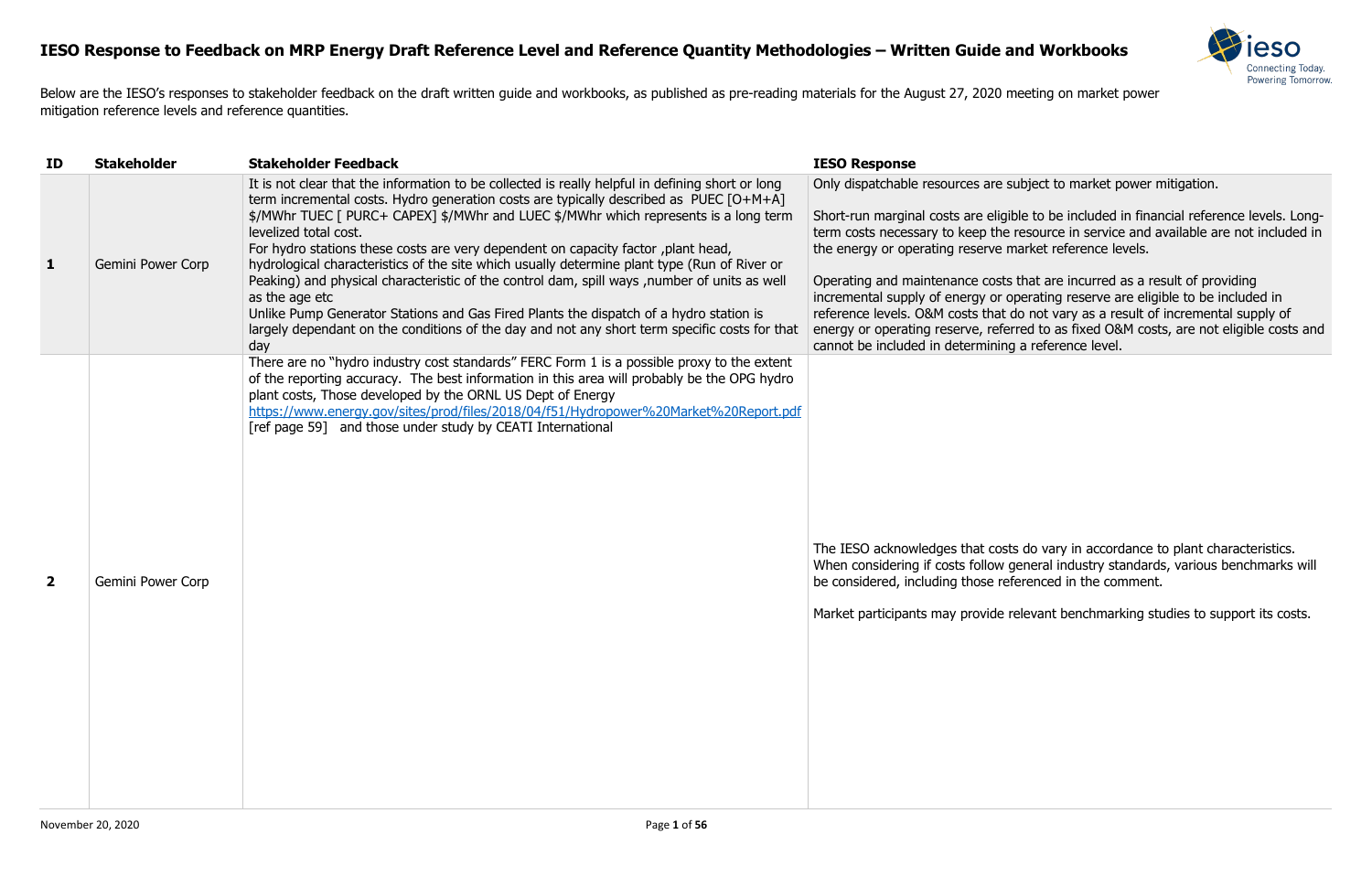

proposed in the comment do not vary as a result of operating reserve, and therefore they are not eligible nce level as per page 8 of the written guide.

rginal costs and vary with incremental supply of eligible to contribute to a reference level.

cipants will be evaluated on the basis of that criteria.

he hydro workbook was an oversight, as those fers or speed no load offers.

address this issue. This change does not represent  $\mu$ inal costs of a hydro resource; it aligns the fields in ameters available to hydro resources.

| ID                      | <b>Stakeholder</b> | <b>Stakeholder Feedback</b>                                                                                                                                                                                                                                                                                                                                                                                                                                                                                                                                                                                                                                                                                                                                                                                                                                                                                                                                                                                                                                                                                                                                                                                                                                                                                                                                                                                                                                                                                                                                               | <b>IESO Response</b>                                                                                                                                                                                                                                                                           |
|-------------------------|--------------------|---------------------------------------------------------------------------------------------------------------------------------------------------------------------------------------------------------------------------------------------------------------------------------------------------------------------------------------------------------------------------------------------------------------------------------------------------------------------------------------------------------------------------------------------------------------------------------------------------------------------------------------------------------------------------------------------------------------------------------------------------------------------------------------------------------------------------------------------------------------------------------------------------------------------------------------------------------------------------------------------------------------------------------------------------------------------------------------------------------------------------------------------------------------------------------------------------------------------------------------------------------------------------------------------------------------------------------------------------------------------------------------------------------------------------------------------------------------------------------------------------------------------------------------------------------------------------|------------------------------------------------------------------------------------------------------------------------------------------------------------------------------------------------------------------------------------------------------------------------------------------------|
| 3                       | Gemini Power Corp  | "Cost Workbook for Reference Levels - Hydro Resources"<br>The costs as outlined in the B1 of the workbook seem limited and not fully capture the wide<br>range of hydro facility operation, maintenance, and capital cost components related to the<br>production of energy, capacity, auxiliary services, water management, environment public<br>safety, heritage, and regulatory requirements<br>By way of illustration a listing of those components that appear not to be included:<br><b>Static Excitation</b><br><b>Station service</b><br><b>Power House Cranes</b><br>Main Power house building and storage facilities<br>Main Power Dam<br>Water storage and control dams<br>Spill ways, weirs<br>Sluice gates & operating structures<br>Head gates & hoists<br>Log Lifters and dam stop logs (hundreds)<br>Roads & bridges (many km year round maintenance including snowplowing)<br>Fencing -security systems<br>Public safety systems -navigation buoys<br>Log booms<br>Control Rooms (In plant and remote)<br>Regulatory monitoring reporting (MNR, MOE, TSSA, MOL, HONE, IESO, MOT, Nav Canada etc)<br>Possibly for clarity the first sentence in B1 could be expanded for clarity<br>"Major maintenance refers to all expenditures [for clarity meaning capital, non-standard,<br>routine and administration ] related to hydro plant component maintenance repairs,<br>replacements, maintenance activities or inspection of the resource that occur during the<br>resource's life." (and or its retirement or required upgrade such as "transfer trip") | The cost components that were<br>incremental supply of energy or<br>costs for determining the referer                                                                                                                                                                                          |
| $\overline{\mathbf{4}}$ | Gemini Power Corp  | C-1 An emphasis may have been placed on start stops; I note that the additional labour<br>per Start Stop is n/a In cases of those plants not having automated sluice gates and or<br>remote control there will be an additional labour per start stop especially in winter and if the<br>plant is not staffed 24/7<br>C-2 Similarly a start stop Maintenance adder is n/a<br>being accounted for via an EOH<br>adjustment ? more explanation needed                                                                                                                                                                                                                                                                                                                                                                                                                                                                                                                                                                                                                                                                                                                                                                                                                                                                                                                                                                                                                                                                                                                       | Any costs that are short-run mar<br>energy or operating reserves are<br>Costs submitted by market partio<br>The inclusion of those fields in th<br>resources do not submit start off<br>The workbook will be updated to<br>an IESO view on short-run margi<br>the workbook with the offer para |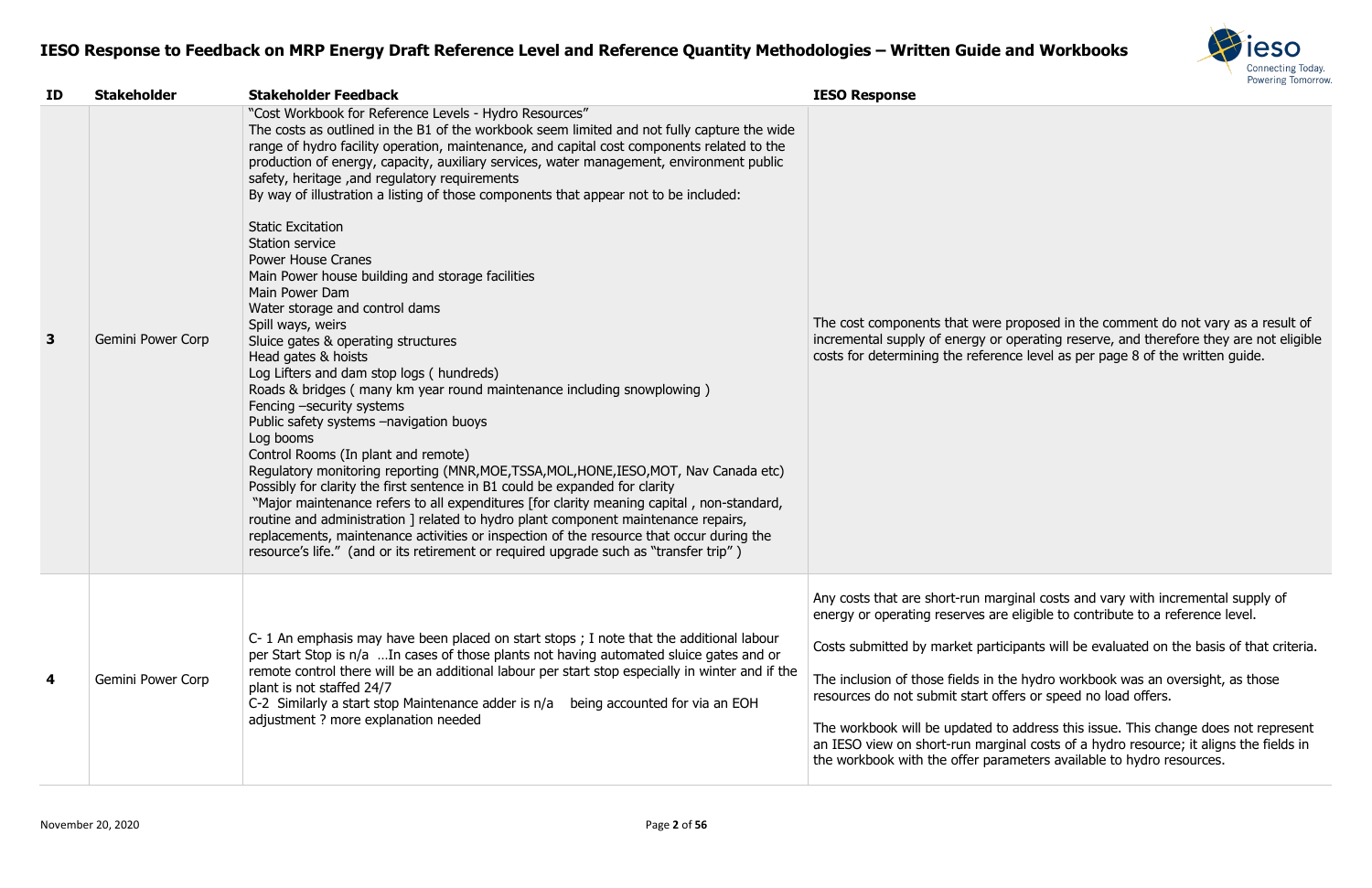

| ID             | <b>Stakeholder</b>       | <b>Stakeholder Feedback</b>                                                                                                                                                                                                                                                                                                                                                                                                                                                                                                                                                                                                                                                                                                                                                                                                                                                                                                                                                                                                                                                                                                                                                                                                                                                                                                                                                                                                                                                                                                                         | <b>IESO Response</b>                                                                                                                       |
|----------------|--------------------------|-----------------------------------------------------------------------------------------------------------------------------------------------------------------------------------------------------------------------------------------------------------------------------------------------------------------------------------------------------------------------------------------------------------------------------------------------------------------------------------------------------------------------------------------------------------------------------------------------------------------------------------------------------------------------------------------------------------------------------------------------------------------------------------------------------------------------------------------------------------------------------------------------------------------------------------------------------------------------------------------------------------------------------------------------------------------------------------------------------------------------------------------------------------------------------------------------------------------------------------------------------------------------------------------------------------------------------------------------------------------------------------------------------------------------------------------------------------------------------------------------------------------------------------------------------|--------------------------------------------------------------------------------------------------------------------------------------------|
|                |                          | Referencing the 2017 Hydropower Market Report April 2018 Prepared for Prepared by the<br>U.S. Department of Energy Oak Ridge National Laboratory Water Power Oak Ridge,<br>Tennessee 37831 Technologies Office Managed by UT-Battelle, LLC for the U.S. Department<br>of Energy<br>https://www.energy.gov/sites/prod/files/2018/04/f51/Hydropower%20Market%20Report.pdf<br>"» Daily hydropower generation profiles in ISO/RTO markets are highly correlated with<br>electricity use patterns; the hydropower feet provides substantial load-following fexibility.<br>During fall and winter, generation from hydropower follows the early morning and mid-<br>evening electricity demand peaks; in summer, there are sustained hydropower ramps from<br>mid-morning to late afternoon in all ISO/RTOs, especially in CAISO, MISO, and PJM. In<br>CAISO, solar generation profiles also influence the daily hydropower generation profile<br>significantly."                                                                                                                                                                                                                                                                                                                                                                                                                                                                                                                                                                                         |                                                                                                                                            |
| 5 <sup>5</sup> | <b>Gemini Power Corp</b> | "» Unit availability ratio—the number of hours that a hydropower unit is connected to the<br>grid or stands ready to connect as needed divided by the total number of hours in a period-<br>decreased over the last decade for all hydropower unit size categories as well as PSH units.<br>From 2005 to 2008, the availability ratio in these ISO's was 84% for large units, 85% for<br>small units, and 88% for PSH units.<br>The 2009-2016 average availability ratio has been 81%, 83%, and 83% for those three unit<br>types respectively.<br>General economic conditions played a role in reduced availability during the recession and<br>subsequent period of weak electricity demand. A slight rebound is visible in 2012 but, after<br>that, it has declined again except for PSH units."<br>"» A trade-off between planned and unplanned outages is visible when comparing the<br>change in availability factor for large and small units. For large and PSH units, planned<br>outages accounted for approximately 80% of total outage hours in the last 4 years and the<br>average number of forced (i.e., unplanned) outages did not surpass 450 (the equivalent of 3<br>weeks) any year since 2013. For small units, however, forced outages have been more than<br>50% of total outage hours in the last 4 years. Since O&M costs per kW installed are highest<br>for small units $(< 50$ MW) and the cost of an unplanned outage is highest for larger units,<br>plant owners tend to concentrate their O&M budgets on the latter." | Generator availability trends are accounted for in determining refer<br>through the inclusion of eligible operating and maintenance costs. |

Generator availability trends are accounted for in determining reference levels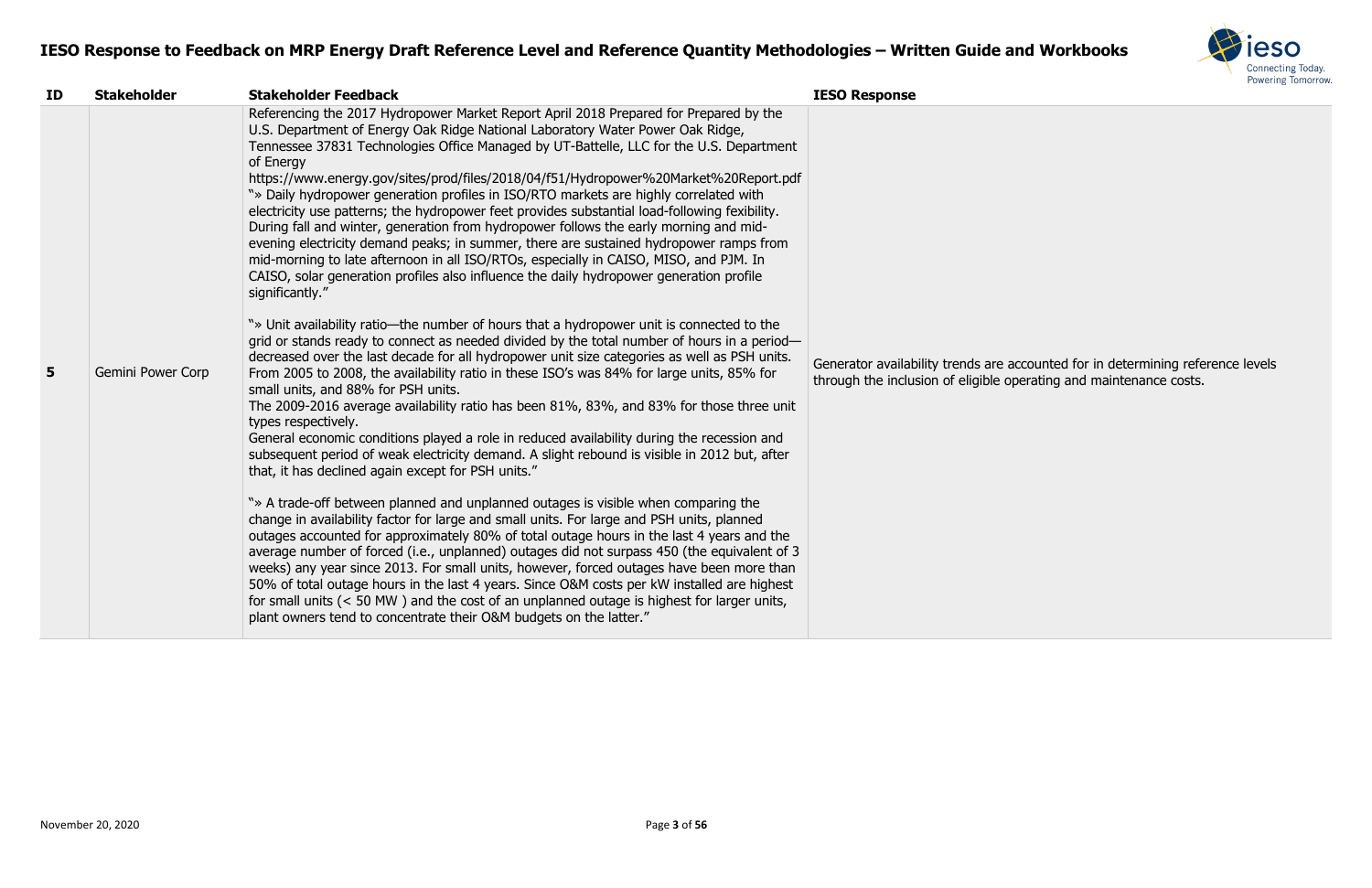

adding additional parameters into the design so that he more complete picture on their flexibility. Please discussion on what those additional parameters are, used in the renewed market.

the heat to calculate the fuel cost.

Ed by the Gross Revenue Charges. These charges. only (regardless of how much water the station ncy does not come into the equation for the fuel cost.

ders for their time and effort in reviewing this ward their comments and suggestions to improve the  $\mathsf{N}\mathsf{e}$  are looking for opportunities to streamline and ts, and look forward to discussing those opportunities

In order to be order than  $$0.10/MW$ , market supporting documentation. A market participant that than  $$0.10/MW$  is not required to provide any

| ID                      | <b>Stakeholder</b> | <b>Stakeholder Feedback</b>                                                                                                                                                                                                                                                                                                                                                                                                                                                                                                                                                                                                                                                                                                                                                                                                                                                                                                                                                                                                                                                                                                                                                                                                                                                                                                   | <b>IESO Response</b>                                                                                                                                                                                                                                                                                         |
|-------------------------|--------------------|-------------------------------------------------------------------------------------------------------------------------------------------------------------------------------------------------------------------------------------------------------------------------------------------------------------------------------------------------------------------------------------------------------------------------------------------------------------------------------------------------------------------------------------------------------------------------------------------------------------------------------------------------------------------------------------------------------------------------------------------------------------------------------------------------------------------------------------------------------------------------------------------------------------------------------------------------------------------------------------------------------------------------------------------------------------------------------------------------------------------------------------------------------------------------------------------------------------------------------------------------------------------------------------------------------------------------------|--------------------------------------------------------------------------------------------------------------------------------------------------------------------------------------------------------------------------------------------------------------------------------------------------------------|
| 6                       | Gemini Power Corp  | The emphasis in the calculation model appears to increase the ramping frequency and rates<br>of the Province of Ontario's Hydro assets. A consequence of this may be that the decline in<br>reliability (and consequent cost increases) will likely trend as in other ISO's as the Ontario<br>assets are smaller and older<br>The OPG reported availability in 2009 was 93.6 % and in 2017 88.0%<br>[OPG Annual Reports https://www.yumpu.com/it/document/read/9023256/2010-annual-<br>report-ontario-power-generation]<br>Given that the aggressive starting /stopping and off efficiency ramping of units might result<br>in the low availability of hydro in other ISO's and loss of as 800MW of hydro generation<br>being available with the consequent loss of energy generation it would seem prudent to<br>undertake forecast studies                                                                                                                                                                                                                                                                                                                                                                                                                                                                                  | The Market Renewal Program is<br>hydroelectric units can provide the<br>refer back to the Detailed Design<br>and how that information will be                                                                                                                                                                |
| $\overline{\mathbf{z}}$ | Gemini Power Corp  | In addition to the Hydro Work book I have by comparison reviewed that of the Thermal<br>Resources. In particular I note that the plan is to identify the Incremental Heat Rate and the<br>Heat Rate of the fuel. These two thermal statistics highlight that the same considerations<br>are not noted for the Hydro Resources. The equivalent of a heat rate for a hydro unit is its<br>mechanical electrical unit efficiency usually defined as a percentage %<br>Given that a hydro unit is in reasonably condition the best efficiency lies in the range of 85<br>to 90% Over the full non -damage operating range of a hydro its low to high output the<br>efficiency will be in the range of 30% at low loads, to 90% at best efficiency, usually<br>reducing to 85% at full power<br>The hydro equivalent of the heat rate of the fuel essentially relates the hydraulic head<br>across the facility that determines the water to electric conversion efficiency within the<br>designed, again expressed in KW/cms<br>By way of illustration (and unlike Thermal units the characteristics are essentially fixed by<br>natural flow conditions given Ontario has negligible storage<br>OPG's Aquasabon GS having a net head of 91.0 m at 745 KW/cms, Arnprior GS net head<br>21.2m 176 KW/cms Mcvitti GS 11,5m 85KW/cms | The heat rate for thermal resoure<br>The Fuel Cost for hydro is covere<br>are based on energy generation<br>uses), and therefore unit efficien                                                                                                                                                               |
| 8                       | Gemini Power Corp  | As a final suggestion I would urge that every effort me made to simplify the MRP calculation<br>engine as the information requirements outlined in the workbooks are very onerous and in<br>many instances will just not be available to any level of accuracy however fiercely demanded                                                                                                                                                                                                                                                                                                                                                                                                                                                                                                                                                                                                                                                                                                                                                                                                                                                                                                                                                                                                                                      | The IESO is thankful to stakehold<br>documentation, and bringing for<br>design of the renewed market. W<br>reduce the burden on participant<br>with stakeholders.<br>In order to establish a reference<br>participant must provide eligible<br>requests a reference level lower<br>supporting documentation. |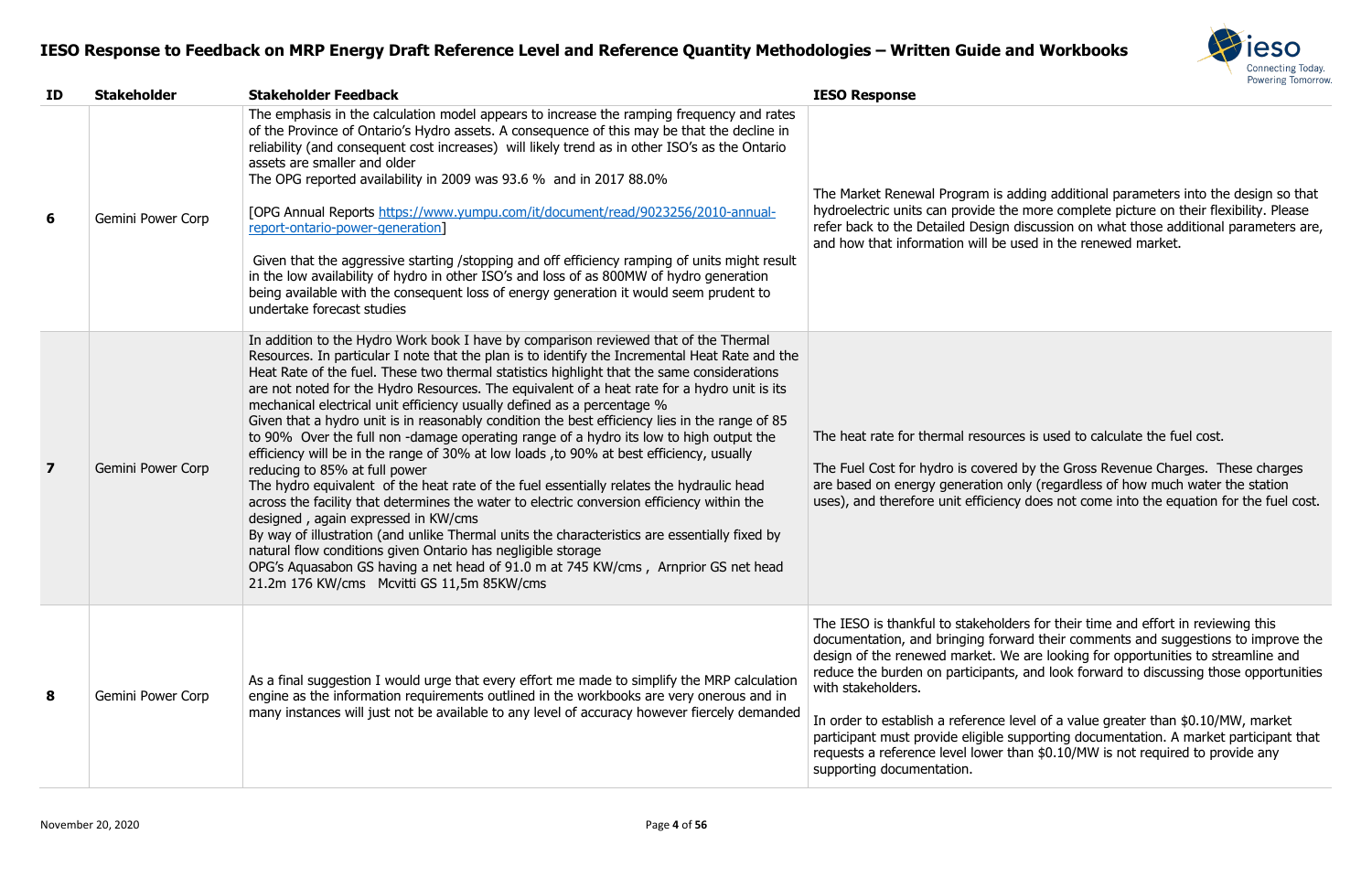

uring jurisdictions for advice on how to build a Market d while there are many similarities with neighbouring o reflect the intricacies and nuances of the Ontario

Ided in reference levels are those that vary with operating reserves. The IESO welcomes comments

ssing resource-specific characteristics and their on of opportunity cost in the one-on-one consultations  $\sin 2021$ .

I for reference levels and quantities for energy these resources currently participate. Hybrid ope.

anges to the participation model in the IESOcommodated in the mitigation framework on an as-

ack that the approach to setting variable generation

I for reference levels and quantities for energy these resources currently participate. New storage barticipation model in the IESO-administered markets tigation framework on an as-needed basis.

| ID        | <b>Stakeholder</b> | <b>Stakeholder Feedback</b>                                                                                                                                                                                                                                                                                                                                                                                                                                                                                                                                                                                                                                                                                                                                                                                                                                                                                                                                                                                                                                                                                                                                                                                                                                                                                                                                                                                                    | <b>IESO Response</b>                                                                                                                                                                                                                                 |
|-----------|--------------------|--------------------------------------------------------------------------------------------------------------------------------------------------------------------------------------------------------------------------------------------------------------------------------------------------------------------------------------------------------------------------------------------------------------------------------------------------------------------------------------------------------------------------------------------------------------------------------------------------------------------------------------------------------------------------------------------------------------------------------------------------------------------------------------------------------------------------------------------------------------------------------------------------------------------------------------------------------------------------------------------------------------------------------------------------------------------------------------------------------------------------------------------------------------------------------------------------------------------------------------------------------------------------------------------------------------------------------------------------------------------------------------------------------------------------------|------------------------------------------------------------------------------------------------------------------------------------------------------------------------------------------------------------------------------------------------------|
| 9         | Power Advisory     | For variable (i.e., wind and solar) generators (VGs), the proposed short-run marginal cost<br>components seem reasonable, and are in-line with short-run marginal cost components used<br>within U.S. wholesale electricity markets.                                                                                                                                                                                                                                                                                                                                                                                                                                                                                                                                                                                                                                                                                                                                                                                                                                                                                                                                                                                                                                                                                                                                                                                           | The IESO has looked to neighbouring<br>Power Mitigation framework, and wh<br>markets, the IESO has worked to ref<br>market.                                                                                                                          |
| <b>10</b> | Power Advisory     | For hydroelectric generators, the proposed list of short-run marginal cost components is a<br>good starting point to begin discussions between hydroelectric generators and IESO.<br>Because hydroelectric generation facilities are very site specific regarding their costs, IESO<br>should expect wide variation of actual costs across all hydroelectric generation facilities. It is<br>not clear why certain costs (e.g., labour, etc.) that are incremental relating to energy<br>production or operating reserve (OR) supply were not including within the list of short-run<br>marginal cost components. Opportunity costs will require analysis and further discussions, as<br>this concept must necessarily respect the characteristics of respective hydroelectric<br>generation facilities to produce energy and supply OR given facility-specific operational<br>capabilities, while effectively valuing energy and OR within the IESO-Administered Markets<br>(IAM). The Consortium notes that within the Hydro Resources Workbook that short-run<br>marginal cost component #E.1 definition of opportunity cost is listed as "to be provided by<br>IESO" within the "Definition of Cost Components" worksheet. The Consortium strongly<br>believes an open and constructive dialogue is needed to collectively determine applicable<br>opportunity costs – both definition and methodologies for calculations. | Costs that are eligible to be included<br>incremental supply of energy or oper<br>regarding eligibility of specific costs.<br>The IESO looks forward to discussing<br>potential impact on determination of<br>with market participants starting in 2 |
| 11        | Power Advisory     | For energy storage resources, the Consortium notes that integrating most energy storage<br>technologies within all wholesale electricity markets is relatively new, and notes the lack of<br>experience within U.S. wholesale electricity markets regarding application of market power<br>mitigation to most energy storage resources (i.e., other than pumped storage). Even though<br>there presently are no 'hybrid' energy storage resources co-located with VGs within Ontario,<br>the Consortium is curious to learn and explore how 'hybrids' will be addressed within market<br>power mitigation, as 'hybrids' are rapidly being developed and integrated within many<br>wholesale electricity markets.                                                                                                                                                                                                                                                                                                                                                                                                                                                                                                                                                                                                                                                                                                               | The IESO designed the approach for<br>storage resources based on how the<br>resources are currently out of scope.<br>New storage technologies or changes<br>administered markets will be accomn<br>needed basis.                                     |
| 12        | Power Advisory     | The Consortium is pleased and supports IESO's revised proposal to use their centralized<br>forecast energy production for VGs as Reference Quantities rather than the initial proposal<br>of using capacity factors (or similar) for VGs as had been used within past IESO power<br>system planning documents.                                                                                                                                                                                                                                                                                                                                                                                                                                                                                                                                                                                                                                                                                                                                                                                                                                                                                                                                                                                                                                                                                                                 | The IESO appreciates the feedback t<br>reference quantities is appropriate.                                                                                                                                                                          |
| 13        | Power Advisory     | Nameplate capacity less planned outages and de-rates is a reasonable starting point to<br>determine Reference Quantities for energy storage resources. Due to the newness of most<br>energy storage technologies being integrated within wholesale electricity markets, the<br>Consortium supports IESO's position to update methodologies to determine Reference<br>Quantities for these resources.                                                                                                                                                                                                                                                                                                                                                                                                                                                                                                                                                                                                                                                                                                                                                                                                                                                                                                                                                                                                                           | The IESO designed the approach for<br>storage resources based on how the<br>technologies or changes to the partic<br>will be accommodated in the mitigati                                                                                            |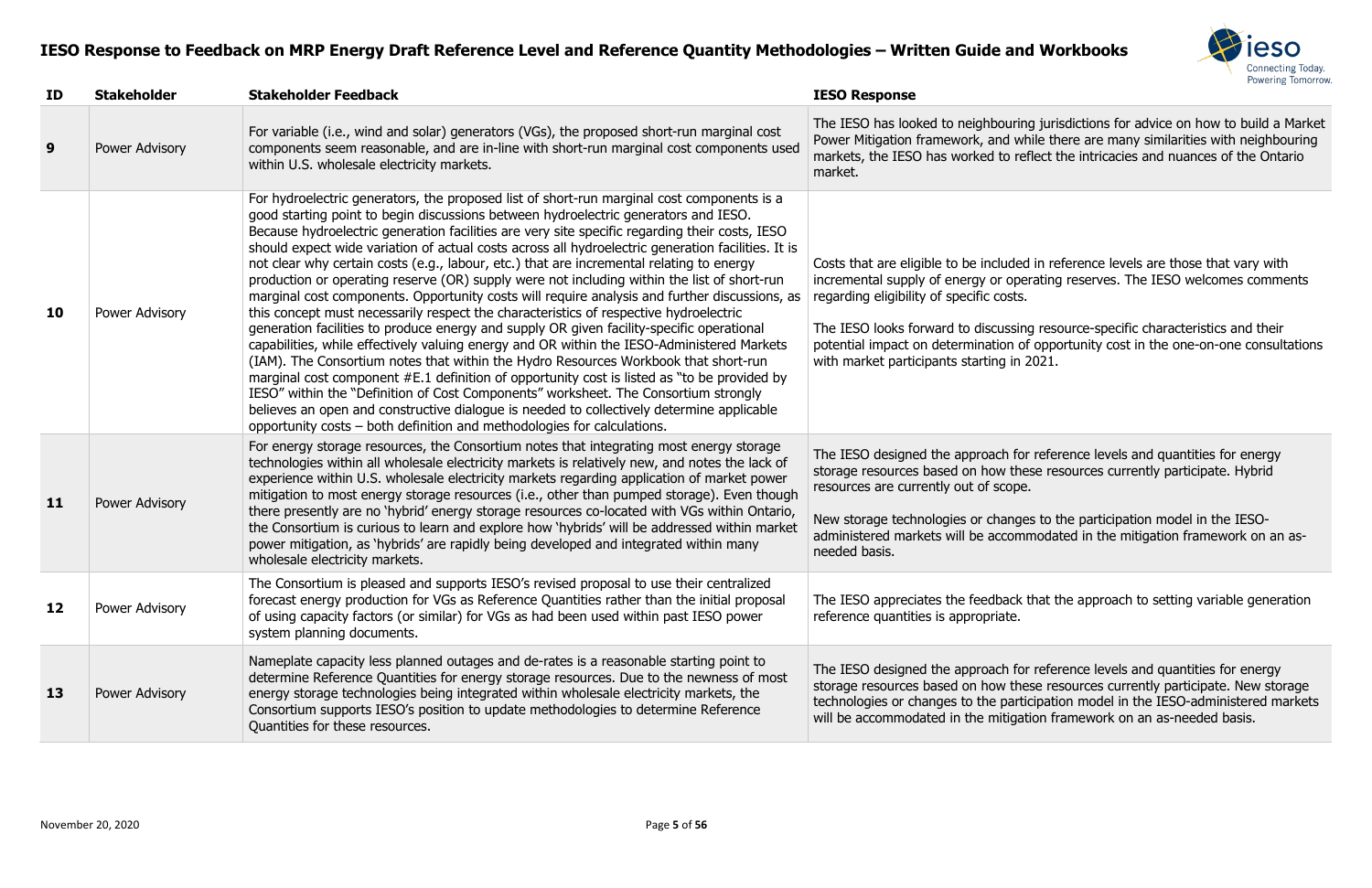

the IESO has modified the methodology for energy sources. The newly adopted methodology relies on of each resource to determine energy reference

ed to reflect the specifics of this approach.

vithholding includes a consultation step, at which ble to provide relevant materials to the IESO of the resource.

vith stakeholders regarding Resource Adequacy, and source needs.

ing reference levels and quantities engagement with

| ID | <b>Stakeholder</b> | <b>Stakeholder Feedback</b>                                                                                                                                                                                                                                                                                                                                                                                                                                                                                                                                                                                                                                                                                                                                                                                                                                                                                                                                                                                                                                                                                                                                                                                                                                                                                                                                                                                                                                                                                                                                                                                                                                                                                                                                                                                                                                                                                                                                                                                                                                   | <b>IESO Response</b>                                                                                                                                                                                                                                                                            |
|----|--------------------|---------------------------------------------------------------------------------------------------------------------------------------------------------------------------------------------------------------------------------------------------------------------------------------------------------------------------------------------------------------------------------------------------------------------------------------------------------------------------------------------------------------------------------------------------------------------------------------------------------------------------------------------------------------------------------------------------------------------------------------------------------------------------------------------------------------------------------------------------------------------------------------------------------------------------------------------------------------------------------------------------------------------------------------------------------------------------------------------------------------------------------------------------------------------------------------------------------------------------------------------------------------------------------------------------------------------------------------------------------------------------------------------------------------------------------------------------------------------------------------------------------------------------------------------------------------------------------------------------------------------------------------------------------------------------------------------------------------------------------------------------------------------------------------------------------------------------------------------------------------------------------------------------------------------------------------------------------------------------------------------------------------------------------------------------------------|-------------------------------------------------------------------------------------------------------------------------------------------------------------------------------------------------------------------------------------------------------------------------------------------------|
| 14 | Power Advisory     | The proposed two methodologies to calculate Reference Quantities for hydroelectric<br>generators with a maximum daily energy limit (max DEL) and without a max DEL require<br>more discussion and analysis. This is because of potential deviations from offer quantities<br>and actual dispatch resulting from estimates of minimum available energy (in the case of<br>max DEL being applied) and use of historical energy production profiles (in the case without<br>max DEL being applied). That is, both methodologies may or may not be accurate indicators<br>of actual energy production capability or actual capability to supply OR within real-time<br>dispatch hours and intervals. This is a good example where market participant (MP) recourse<br>needs to be clarified if respective hydroelectric generators become subject to physical<br>withholding mitigation unfairly.                                                                                                                                                                                                                                                                                                                                                                                                                                                                                                                                                                                                                                                                                                                                                                                                                                                                                                                                                                                                                                                                                                                                                                 | Based on stakeholder feedback, t<br>reference quantities for hydro res<br>minimum head-based capability o<br>quantities for hydro resources.<br>The written guide will be modifie<br>The process to assess physical w<br>point the market participant is ab<br>regarding the reference quantity |
| 15 | Power Advisory     | Reference Levels based on short-run marginal costs, and their application when mitigation<br>has been applied, limit revenues generators and other resources can receive within IAM<br>through energy and OR markets. Therefore, when these generators are mitigated this way,<br>fixed cost recovery and return on investments cannot fully be recovered and met. The<br>Consortium believes this dynamic exacerbates the need for capacity revenues from Capacity<br>Markets (as administered in NYISO, ISO-NE, and PJM). Further, where full Capacity Markets<br>are not administered within respective U.S. wholesale electricity markets (e.g., MISO, SPP,<br>CAISO, ERCOT), other forms of 'out of market' revenues, through contracts or regulated<br>rates, are then typically used to ensure fixed cost recovery and return on investments for<br>generators and other resources.<br>Therefore, the Consortium believes that given the proposed design of the Conduct & Impact<br>Test relating to application of Reference Levels to mitigate for economic withholding, this<br>will necessarily result in the need for Ontario to continue using contracts, supplemented with<br>Capacity Auctions (i.e., participation from some, but not all, resources), to ensure fixed cost<br>recovery and return on investments. The Consortium further believes these points then<br>place more importance on IESO working with MPs and stakeholders through the forthcoming<br>IESO Resource Adequacy stakeholder engagement4 towards developing a workable and<br>effective framework to ensure resource adequacy within Ontario, including the use of<br>contracts as a procurement mechanism resulting from competitive procurement processes.<br>The Consortium looks forward to continuing dialogue and analysis regarding Reference<br>Levels and Reference Quantities within future IESO stakeholder engagement meetings,<br>including meetings between IESO and individual Consortium members and/or sub-groups<br>(by fuel-type and technology). | There is an ongoing discussion w<br>how to meet Ontario's future rese<br>The IESO is committed to on-goir<br>market participants.                                                                                                                                                               |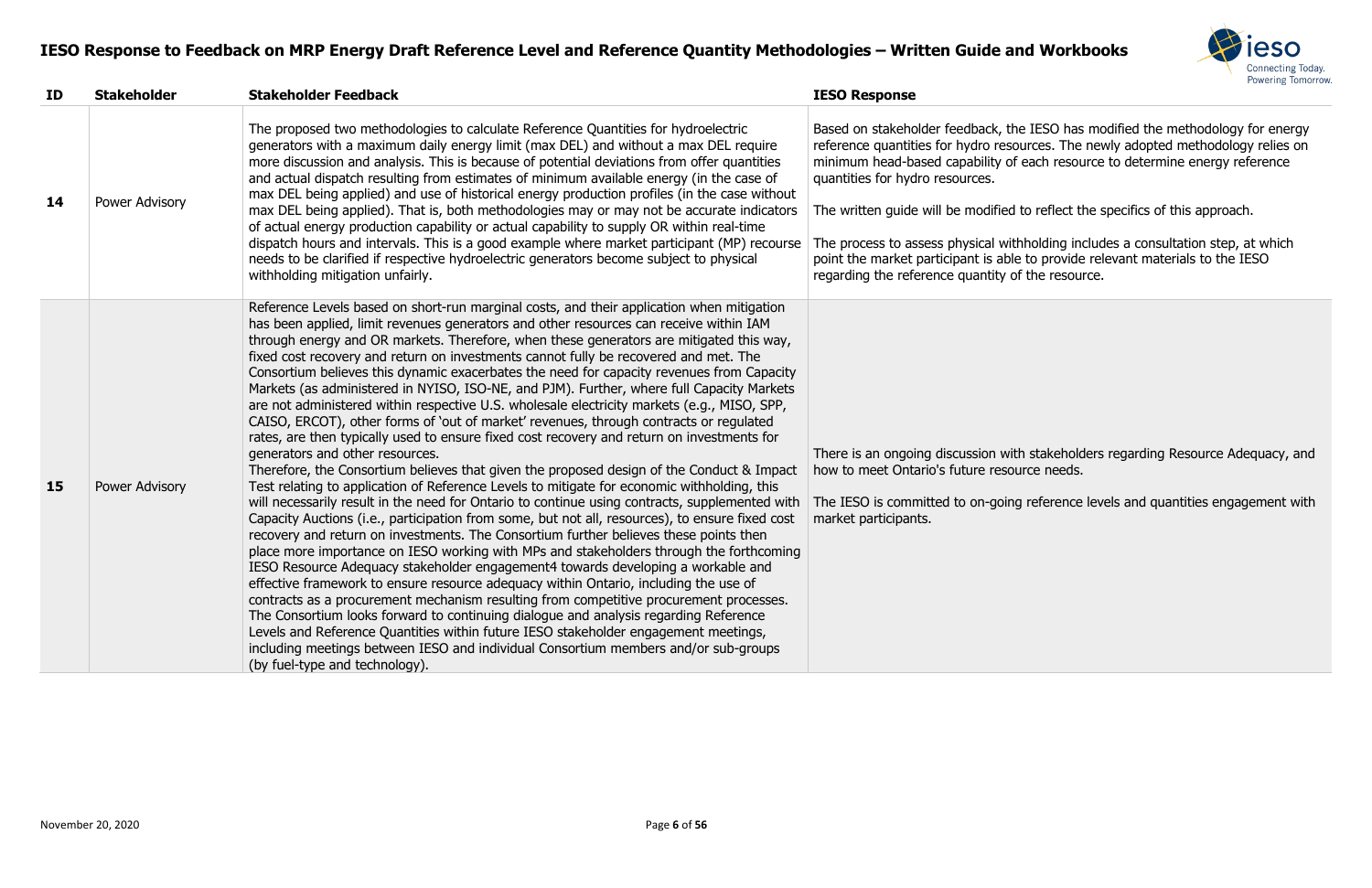

Information cost components in other jurisdictions is on can be found in their relevant tariffs or market athering this information.

equently market participants in other jurisdictions els or quantities. In the Ontario market, these data

hitigation is sparse, though some aggregated data are the market reports for various jurisdictions. These x-ante mitigation is applied at a frequency of low

sal for an independent review process of reference Isal will be shared with stakeholders later in 2020.

Darency of its market power mitigation processes and the process of responding to feedback regarding the Detailed Design 1.0 and will publish responses to the

| ID | <b>Stakeholder</b> | <b>Stakeholder Feedback</b>                                                                                                                                                                                                                                                                                                                                                                                                                                                                                                                                                                                                                                                                                                                                                                                                                                                                                                                                                                                                                                                                                                                                                                                                                                                                                                                                                                                                                                       | <b>IESO Response</b>                                                                                                                     |
|----|--------------------|-------------------------------------------------------------------------------------------------------------------------------------------------------------------------------------------------------------------------------------------------------------------------------------------------------------------------------------------------------------------------------------------------------------------------------------------------------------------------------------------------------------------------------------------------------------------------------------------------------------------------------------------------------------------------------------------------------------------------------------------------------------------------------------------------------------------------------------------------------------------------------------------------------------------------------------------------------------------------------------------------------------------------------------------------------------------------------------------------------------------------------------------------------------------------------------------------------------------------------------------------------------------------------------------------------------------------------------------------------------------------------------------------------------------------------------------------------------------|------------------------------------------------------------------------------------------------------------------------------------------|
|    |                    | Comparison with Other Wholesale Electricity Markets<br>We note that four U.S. wholesale electricity markets administer Conduct & Impact Tests<br>(i.e., NYISO, ISO-NE, MISO, and SPP).<br>The Consortium requests IESO to provide data/information on the short-run marginal cost                                                                                                                                                                                                                                                                                                                                                                                                                                                                                                                                                                                                                                                                                                                                                                                                                                                                                                                                                                                                                                                                                                                                                                                 | Information on the short-run ma<br>publicly available. This informatio<br>manuals. The IESO will not be ga                               |
| 16 |                    | components relating to Reference Levels, methodologies used to determine Reference<br>Levels, and methodologies used to determine Reference Quantities, within U.S. wholesale<br>electricity markets that administer Conduct & Impact Tests.<br>The Consortium also requests IESO to provide commentary on the application of Reference                                                                                                                                                                                                                                                                                                                                                                                                                                                                                                                                                                                                                                                                                                                                                                                                                                                                                                                                                                                                                                                                                                                           | The IESO has no data on how fre<br>change registered reference leve<br>should be kept up to date.                                        |
|    | Power Advisory     | Levels and Reference Quantities within applicable U.S. wholesale electricity markets<br>regarding:<br>• Frequency of changes to Reference Levels and Reference Quantities;<br>• Frequency market power mitigation actually applies resulting in revisions to respective<br>offer prices and applicable changes to financial settlements and charges to MPs; and,                                                                                                                                                                                                                                                                                                                                                                                                                                                                                                                                                                                                                                                                                                                                                                                                                                                                                                                                                                                                                                                                                                  | Data on application of ex-ante m<br>reported in the relevant state of<br>reports generally indicate that ex-<br>single digit percentage. |
|    |                    | • Framework for oversight including governance, decision-making, and MP recourse relating<br>to establishing Reference Levels and Reference Quantities, changes to financial settlements,<br>and application of financial charges and penalties.                                                                                                                                                                                                                                                                                                                                                                                                                                                                                                                                                                                                                                                                                                                                                                                                                                                                                                                                                                                                                                                                                                                                                                                                                  | The IESO is developing a propos<br>levels and quantities. This propos                                                                    |
| 17 | Power Advisory     | Other Aspects of Market Power Mitigation Need Specific Stakeholder Engagement<br>The Consortium is pleased to have the opportunity to provide comments on IESO's proposed<br>Reference Levels and Reference Quantities. We are also pleased that during the August 27,<br>2020 IESO webinar (i.e. MRP Implementation - Market Power Mitigation), IESO stated that<br>they have been reviewing submissions from MPs and stakeholders and have determined that<br>a revised draft version of Market Power Mitigation Detailed Design 1.0 (i.e., issue 2.0) will be<br>released this fall.<br>In addition to scheduled stakeholder engagement meetings regarding Reference Levels and<br>Reference Quantities, IESO needs to plan and schedule for additional stakeholder<br>engagement meetings to address other components within the market power mitigation<br>framework. For example, as discussed within the Consortium's July 31, 2020 submission<br>commenting on the draft Market Power Mitigation Detailed Design 1.0, IESO needs to<br>further engage on the conditions to test for market power mitigation. That is, MPs need to<br>clearly and transparently understand how IESO will determine Constrained Areas, as all<br>applicable generators and other resources located within respective Constrained Areas will<br>then be assessed by IESO for potential exercise of market power and potential mitigation<br>under the Conduct & Impact Test. | The IESO is committed to transp<br>decision-making. The IESO is in t<br>posted Market Power Mitigation I<br>feedback.                    |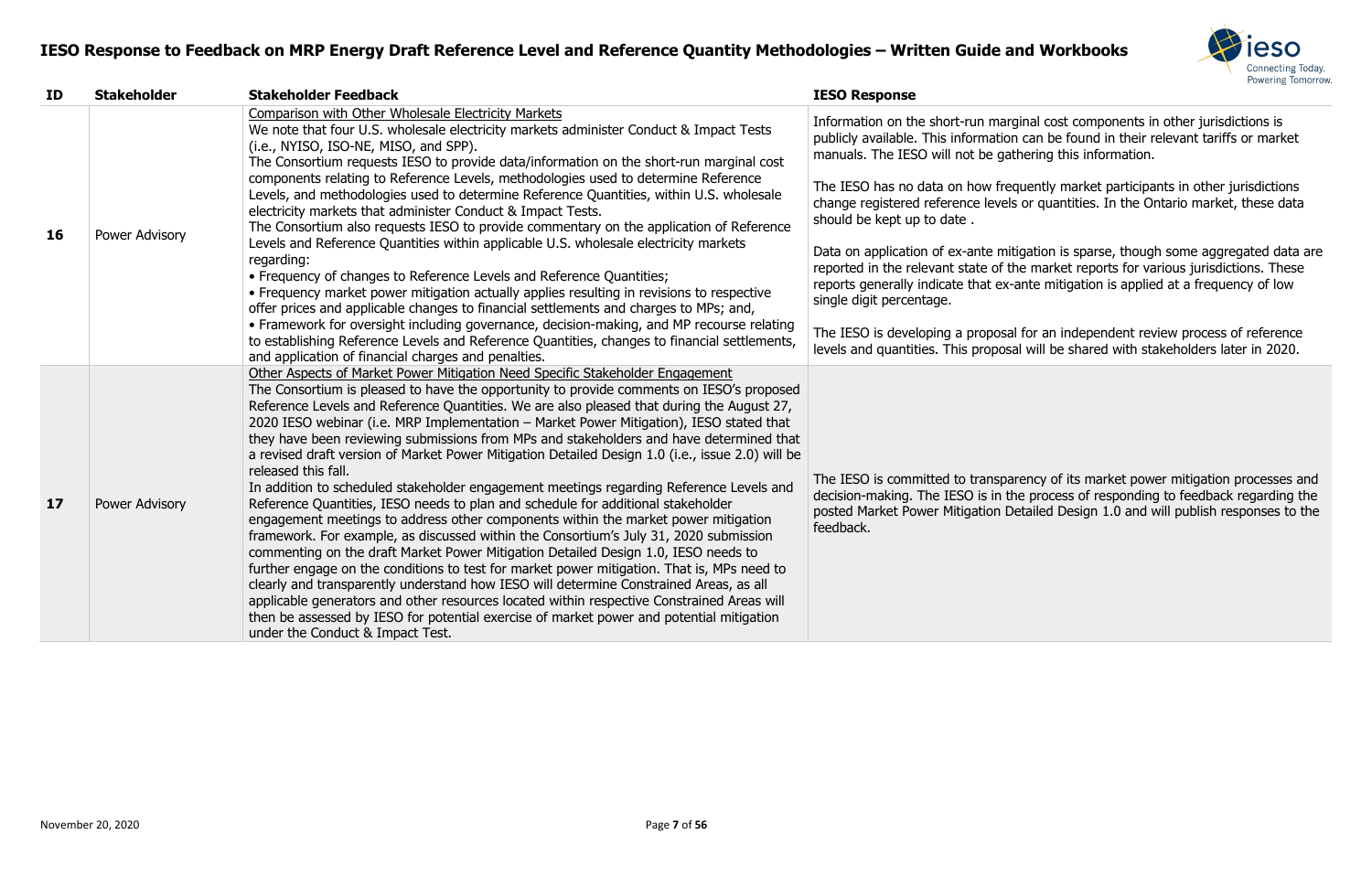

Ticance of an enhanced governance process to our

the advice of the Governance and Decision-Making rtunities for additional participant recourse. The IESO an independent review process for reference levels the Panel's advice, and the comments from

proach to stakeholder engagement efforts, and is  $\overline{\phantom{a}}$  and advice of stakeholders.

hese discussions to stakeholders, we have started the Quantities discussions early, to accommodate for the the of these issues.

Iders throughout 2021 to engage and bring these usion.

he MPM Framework, the IESO is working to provide arency to these deliberations, in the hope that rtunity to discuss within their organizations the input ticipate effectively in these discussions.

| ID        | <b>Stakeholder</b>    | <b>Stakeholder Feedback</b>                                                                                                                                                                                                                                                                                                                                                                                                                                                                                                                                                                                                                                                                                                                                                                                                                                                                                                                                                                                                                                                                                                                                                                                                                                                                                                                                                                                                                                                                                                                                                                                                                                                                                                                                                                                                                                                            | <b>IESO Response</b>                                                                                                                                                                                                                                      |
|-----------|-----------------------|----------------------------------------------------------------------------------------------------------------------------------------------------------------------------------------------------------------------------------------------------------------------------------------------------------------------------------------------------------------------------------------------------------------------------------------------------------------------------------------------------------------------------------------------------------------------------------------------------------------------------------------------------------------------------------------------------------------------------------------------------------------------------------------------------------------------------------------------------------------------------------------------------------------------------------------------------------------------------------------------------------------------------------------------------------------------------------------------------------------------------------------------------------------------------------------------------------------------------------------------------------------------------------------------------------------------------------------------------------------------------------------------------------------------------------------------------------------------------------------------------------------------------------------------------------------------------------------------------------------------------------------------------------------------------------------------------------------------------------------------------------------------------------------------------------------------------------------------------------------------------------------|-----------------------------------------------------------------------------------------------------------------------------------------------------------------------------------------------------------------------------------------------------------|
| 18        | Power Advisory        | Need for Enhanced Governance, Decision-Making, and Recourse<br>Also as stated within the Consortium's July 31, 2020 submission commenting on the draft<br>Market Power Mitigation Detailed Design 1.0, and in previous Consortium submissions dated<br>February 20, 2018 and December 1, 20175, the framework for governance, decision-<br>making, and MP recourse within other wholesale electricity markets provides MPs and<br>stakeholders with more robust input and/or decision-making authority regarding market<br>design changes and rule amendments, as well as regulatory oversight, compared to IAM.<br>Regarding regulatory oversight, for all U.S. wholesale electricity markets under the Federal<br>Energy Regulatory Commission's (FERC's) authority6, FERC has oversight regarding<br>wholesale electricity market rules or their equivalent. Therefore, specifically for market<br>power mitigation, all design changes and rule amendments are ultimately decided by FERC<br>through transparent and inclusive regulatory proceedings.<br>The Consortium is particularly concerned by the inclusion of Reference Levels and Reference<br>Quantities within applicable IESO Market Manuals, considering that Market Manuals are not<br>subject to any appeals to the Ontario Energy Board (OEB) $-$ that is, only amendments to the<br>IESO Market Rules can be appealed to OEB.<br>Therefore, the Consortium recommends that IESO reconstitute the Governance and<br>Decision-Making Advisory Group7 now to begin working with IESO, and then MPs and<br>stakeholders, towards further enhancements to the framework of governance, decision-<br>making, and recourse within IAM - specifically regarding all relevant aspects of IESO's<br>proposed market power mitigation framework, including but not limited to Reference Levels<br>and Reference Quantities. | The IESO understands the signifi<br>Market Participants.<br>The IESO is continuing to act on<br>Panel, including looking at oppor<br>will be engaging stakeholders on<br>and quantities, as a response to<br>stakeholders.                                |
| <b>19</b> | Power Advisory        | Considering the importance and financial implications of market power mitigation, including<br>but not limited to IESO application of Reference Levels and Reference Quantities, proposed<br>IESO timelines are too tight – especially considering the very technical nature of the market<br>power mitigation framework planned for by IESO and its newness to IAM and its MPs.                                                                                                                                                                                                                                                                                                                                                                                                                                                                                                                                                                                                                                                                                                                                                                                                                                                                                                                                                                                                                                                                                                                                                                                                                                                                                                                                                                                                                                                                                                       | The IESO is taking a tailored app<br>always open to the consideration<br>Recognizing the importance of th<br>Reference Level and Reference O<br>time needed, and the importance<br>We will be working with stakehol<br>discussions to an effective conclu |
| <b>20</b> | <b>Power Advisory</b> | Within generation companies, key staff that do not have responsibilities to track the Market<br>Renewal Program (MRP) and all of its planned changes need to be engaged so as to<br>comment on IESO's proposed Conduct & Impact Test components (e.g., Reference Levels,<br>Reference Quantities, etc.), and then be in position to prepare for technology-specific then<br>facility-specific discussions with IESO.                                                                                                                                                                                                                                                                                                                                                                                                                                                                                                                                                                                                                                                                                                                                                                                                                                                                                                                                                                                                                                                                                                                                                                                                                                                                                                                                                                                                                                                                   | Recognizing the importance of th<br>considerable notice, and transpa<br>stakeholders can have the oppor<br>and the expertise needed to part                                                                                                               |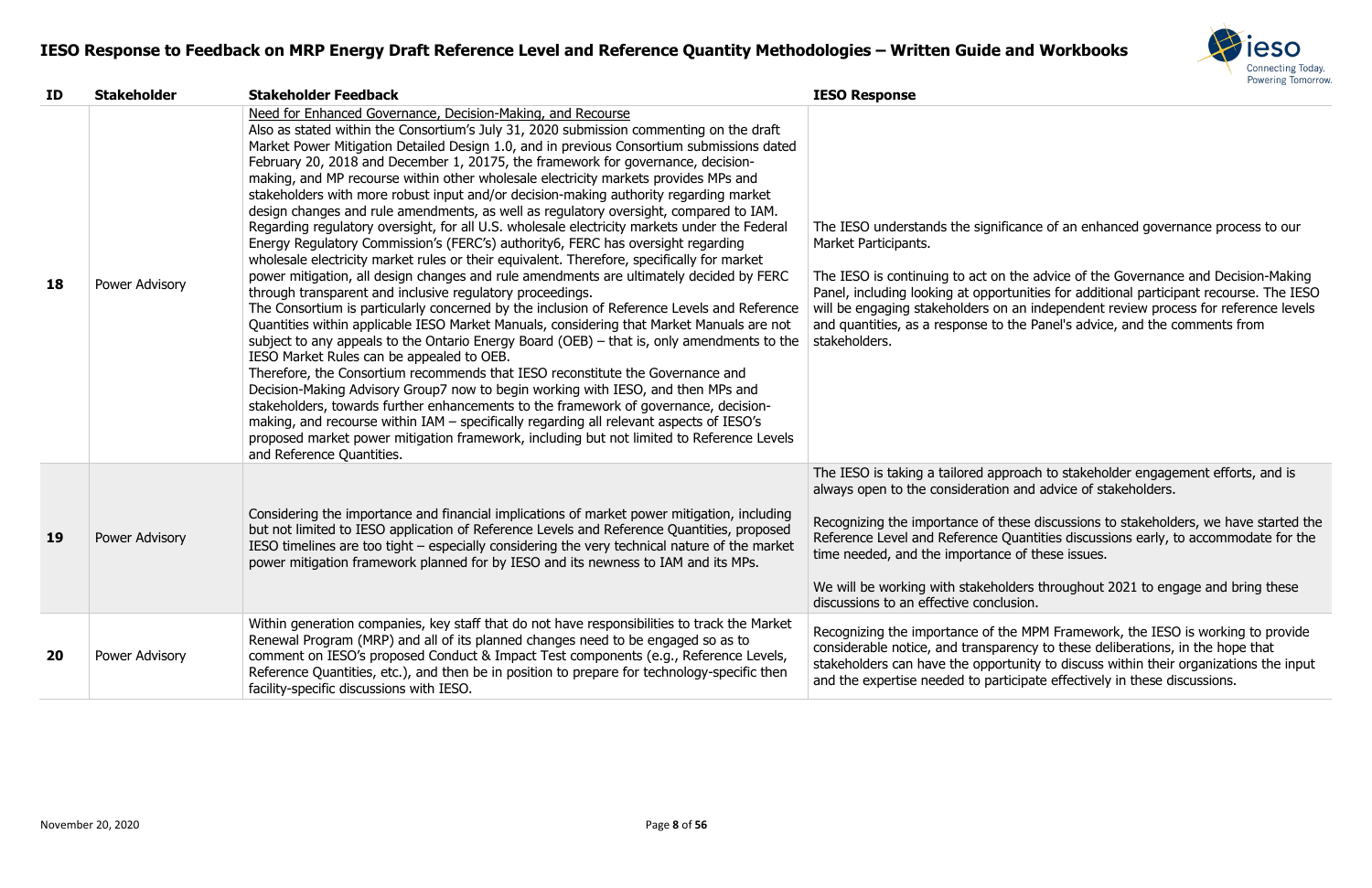

ss to determine reference levels and quantities will to significant time and time accordingly.

sessions about the approach for setting reference led to occur until the end of 2020.

ork with Market Participants to establish reference or each relevant resource.

the revised technology specific workbooks and the

inform drafting of the reference level market of the written guide will account for stakeholder chnology-specific sessions. The written guide and et participants to determine reference levels and resources starting in 2021.

**23** Pork with Market Participants to establish reference or each relevant resource.

e to carry out any required contract amendments to the Market Renewal Project.

Tre IES is an enhanced governance process to our

al for an independent review process of reference Isal will be shared with stakeholders later in 2020.

ide describes the two possible approaches for acts for energy storage resources in determination of approaches vary according to the configuration of

es where station service is provided behind the meter resources where station service is provided using a nue meter.

any additional necessary configurations which are not

| ID | <b>Stakeholder</b>    | <b>Stakeholder Feedback</b>                                                                                                                                                                                                                                                                                                                                                                                                                                                                                                                                     | <b>IESO Response</b>                                                                                                                                                                                                                                                                                                                            |
|----|-----------------------|-----------------------------------------------------------------------------------------------------------------------------------------------------------------------------------------------------------------------------------------------------------------------------------------------------------------------------------------------------------------------------------------------------------------------------------------------------------------------------------------------------------------------------------------------------------------|-------------------------------------------------------------------------------------------------------------------------------------------------------------------------------------------------------------------------------------------------------------------------------------------------------------------------------------------------|
| 21 | Power Advisory        | For some generators (e.g., hydroelectric generators in particular), IESO proposed Reference<br>Levels and Reference Quantities will require time to reach agreement, with potential for<br>'negotiation-like' meetings lasting over multiple months.                                                                                                                                                                                                                                                                                                            | The IESO agrees that the process to<br>take significant time and has accoun<br>Technology-specific engagement ses<br>levels and quantities are scheduled t<br>Starting in 2021, the IESO will work<br>levels and reference quantities for ea                                                                                                    |
| 22 | Power Advisory        | More clarity is needed regarding what "Final Posted Materials" are being scheduled for<br>December 2020 – is this relating solely to the technology-specific Workbooks and their cost<br>components or something additional?                                                                                                                                                                                                                                                                                                                                    | "Final Posted Materials" refers to the<br>written guide.<br>The written guide will be used to info<br>manual. The final posted version of t<br>feedback received during the techno<br>workbooks will be used by market pa<br>reference quantities for relevant reso                                                                             |
| 23 | Power Advisory        | What are the timelines to finalize facility-specific Reference Levels and Reference Quantities?                                                                                                                                                                                                                                                                                                                                                                                                                                                                 | Starting in 2021, the IESO will work<br>levels and reference quantities for ea                                                                                                                                                                                                                                                                  |
| 24 | Power Advisory        | Decisions made regarding facility-specific Reference Levels and Reference Quantities will<br>have financial implications for generators, which will then have implications for MRP-related<br>amendments to contracts triggered by MRP-related amendments to the IESO Market Rules,<br>therefore timelines to amend contracts need to be factored in.                                                                                                                                                                                                           | The IESO has accounted for time to<br>existing contracts as a result of the N                                                                                                                                                                                                                                                                   |
| 25 | Power Advisory        | As stated above, MPs require enhanced governance, decision-making, and recourse within<br>IAM (especially applicable to the market power mitigation framework within MRP), and<br>therefore this needs to be addressed and resolved as soon as possible $-$ otherwise the<br>planned timelines in the graphic below will simply not be met.                                                                                                                                                                                                                     | The IESO understands the significan<br>Market Participants.<br>The IESO is developing a proposal fo<br>levels and quantities. This proposal v                                                                                                                                                                                                   |
| 27 | Energy Storage Canada | Recognizing energy storage resources are relatively new to wholesale electricity markets<br>there is limited ability to leverage the learnings of other ISO/RTOs in how reference levels<br>are developed. In general, the cost components for energy storage align with those for<br>other resources within the market but also those developed in other markets. The one<br>exception is allocation of station service. The proposal does not define a process to measure<br>the station service consumption required in the operation of a storage facility. | Section 2.5.6.2 of the written guide<br>accounting for station service costs f<br>financial reference levels. These app<br>the resource.<br>The first approach is for resources w<br>and the second approach is for resou<br>separate feed with its own revenue r<br>The IESO is open to discussing any a<br>addressed by these two approaches. |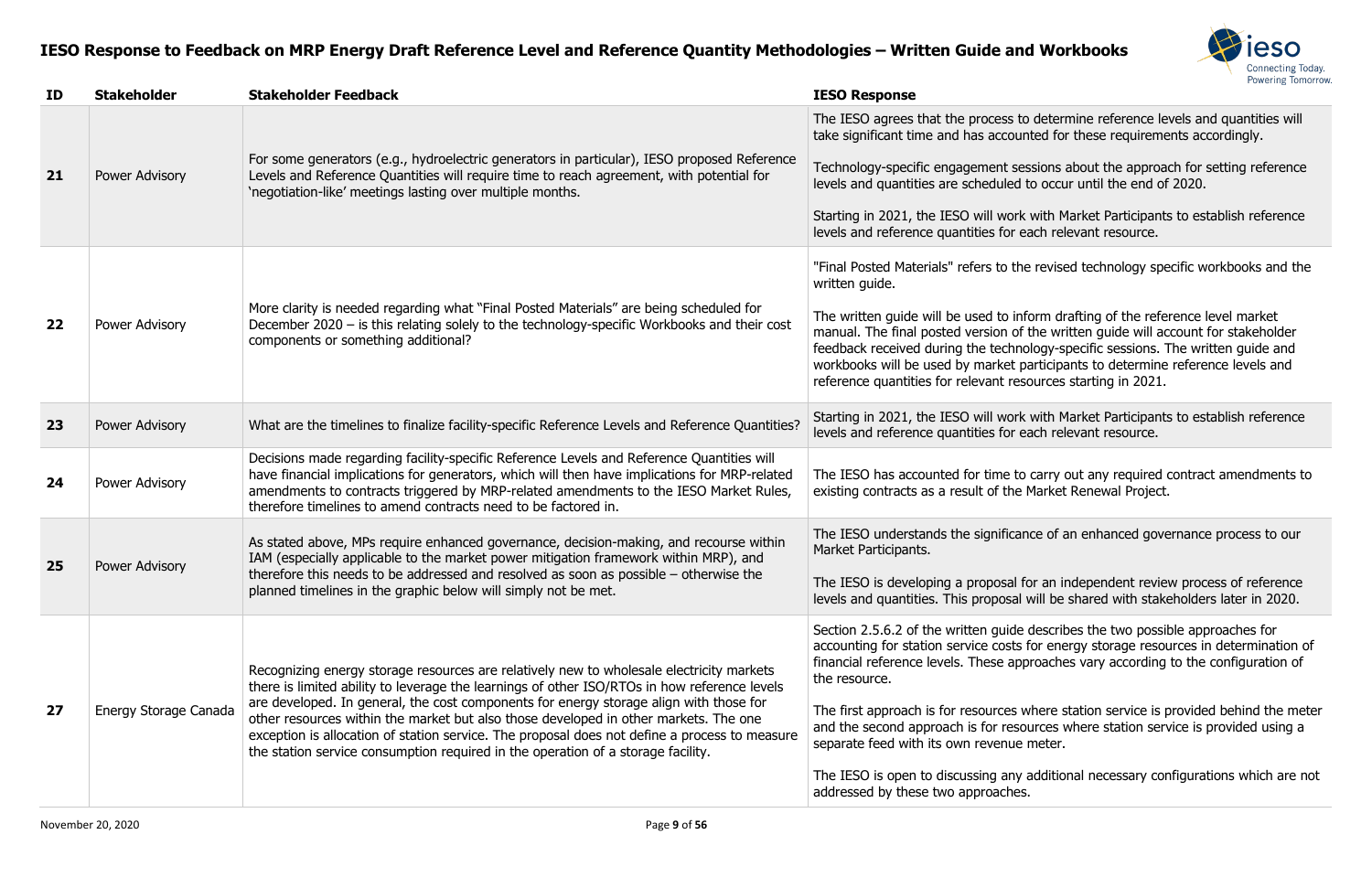

odology for determining opportunity cost in the  $\frac{3}{2}$  ous stakeholder feedback on the topic.

tricts offer changes closer than 2 hours to real-time. ave no ability to modify offer prices in real-time to in conditions, including changes to opportunity cost.

rticipating in Market Renewal is a significant draw on In the time that stakeholders take to participate is

opic of reference levels and reference quantities is The intent was to provide a significant amount of

Igust 13 and requested comments by September 15. In total most 5 weeks of review time with the reference

vith stakeholders to assure that we allow sufficient while balancing the timing requirements to meet the

| ID | <b>Stakeholder</b>    | <b>Stakeholder Feedback</b>                                                                                                                                                                                                                                                                                                                                                                                                                                                                                                                                                                                                                                                                                                                                                                                                                                                                                                                                                                      | <b>IESO Response</b>                                                                                                                                                                                                                                                                                                                                                                                                        |
|----|-----------------------|--------------------------------------------------------------------------------------------------------------------------------------------------------------------------------------------------------------------------------------------------------------------------------------------------------------------------------------------------------------------------------------------------------------------------------------------------------------------------------------------------------------------------------------------------------------------------------------------------------------------------------------------------------------------------------------------------------------------------------------------------------------------------------------------------------------------------------------------------------------------------------------------------------------------------------------------------------------------------------------------------|-----------------------------------------------------------------------------------------------------------------------------------------------------------------------------------------------------------------------------------------------------------------------------------------------------------------------------------------------------------------------------------------------------------------------------|
| 28 | Energy Storage Canada | Another concern is the calculation of "Opportunity Cost". The reference levels will be utilized<br>in all market timeframes but the value of quick responding energy storage resources in real-<br>time is different than Day-Ahead or Pre-Dispatch and as such the opportunity cost for this<br>asset should be reflected in a real-time reference level. Mitigating real-time offers and<br>limiting the economic opportunity might reduce the incentive for these resources to provide<br>additional flexibility.                                                                                                                                                                                                                                                                                                                                                                                                                                                                             | The IESO has updated the method<br>written guide in response to variou<br>The mandatory offer window restri<br>As a result, market participants have<br>respond to short-notice changes in                                                                                                                                                                                                                                  |
| 29 | Northland Power       | First off, just a general comment about the process. Establishing the methodology for this<br>process is a very important one to the generation community. Providing such a short turn<br>around for comments ( $\sim$ 2 weeks) really is not sufficient when asked to review a 70+ page<br>detailed document and multiple workbooks. Hopefully the IESO can provide more time in the<br>future for participants to be able to review and provide comments on time. Regarding the<br>workbooks, this gets into some very specific information that requires business users to<br>coordinate responses with facility operations at times to understand the types of costs or to<br>try and interpret what the IESO is seeking based on the description in the workbook.<br>Therefore providing comments on the workbooks is better suited for when the IESO kicks off<br>individual technology related discussions and the IESO has an opportunity to explain the<br>workbooks in greater detail. | The IESO acknowledges that partic<br>limited stakeholder resources and t<br>appreciated.<br>The IESO understands that the top<br>complicated and a priority issue. Th<br>time for review of these materials.<br>The IESO posted materials on Augu<br>In total stakeholders were allowed<br>level materials.<br>The IESO will continue to work with<br>time to prepare for these topics, w<br>targeted go-live date in 2023. |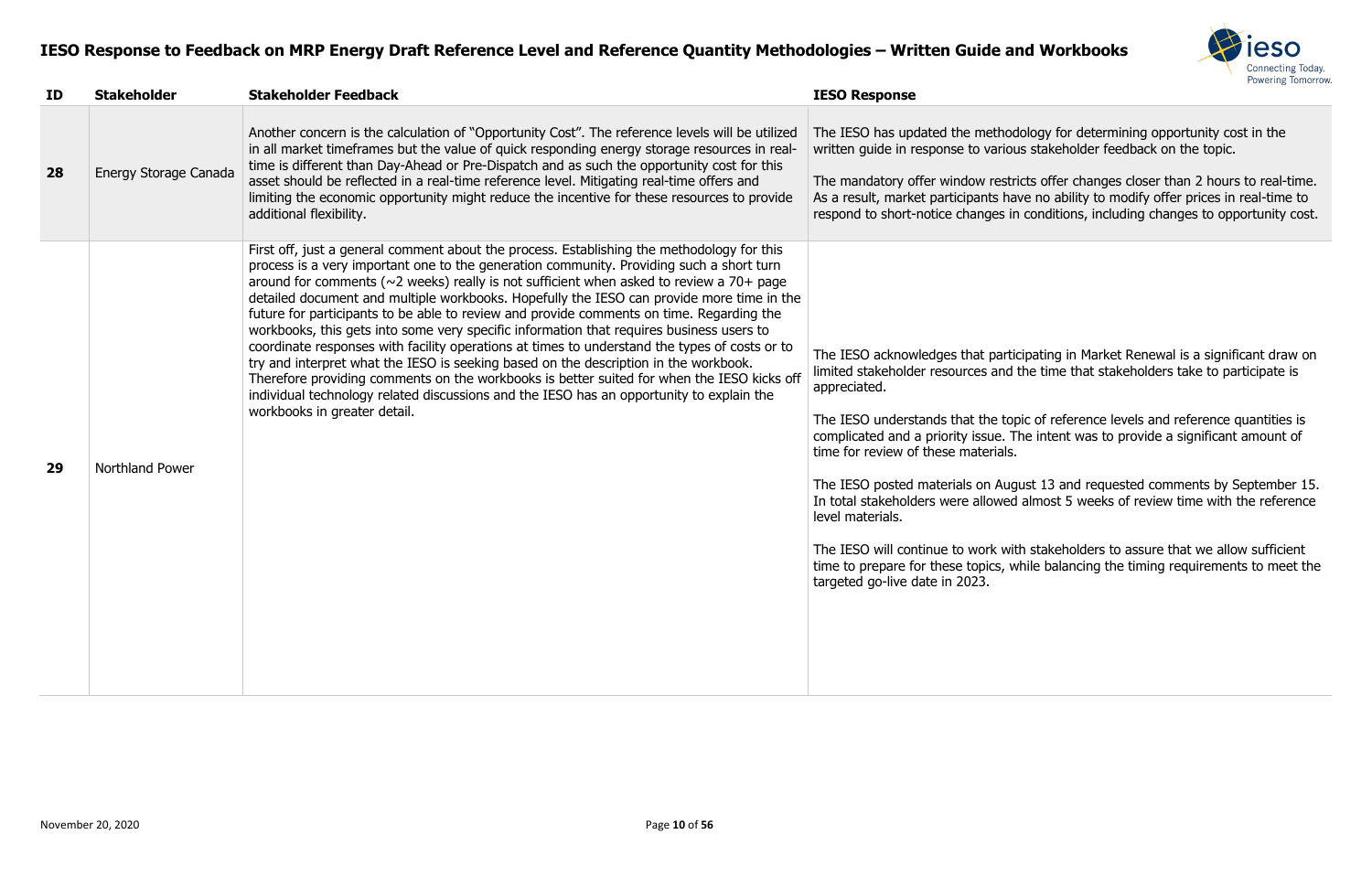

Section 1 of the written guide to clarify that levels and reference quantities.

age in the written guide and make changes to clarify evels are IESO determined or IESO approved.

that documentation does not exist to support a non-Fig. of could be required to use OEM information for the appropriate reference level.

xed costs, energy reference levels are intended to outcomes. Such outcomes are achieved from offers costs. The IESO Resource Adequacy stakeholder tunity for dialog regarding Ontario's future resource

ce will be based on the short-run marginal costs of

ten guide describes the approach that will be taken to ence level for each resource.

| ID | <b>Stakeholder</b>     | <b>Stakeholder Feedback</b>                                                                                                                                                                                                                                                                                                                                                                                                                                                                                                                                                                                                                                                                                                                                                                                                                                                                                                                                                                                                                                                                                                                                                                                                                                                                                                                                                                                                                                                                                                                                                                                                  | <b>IESO Response</b>                                                                                                                                                                                                                                                                                                                                          |
|----|------------------------|------------------------------------------------------------------------------------------------------------------------------------------------------------------------------------------------------------------------------------------------------------------------------------------------------------------------------------------------------------------------------------------------------------------------------------------------------------------------------------------------------------------------------------------------------------------------------------------------------------------------------------------------------------------------------------------------------------------------------------------------------------------------------------------------------------------------------------------------------------------------------------------------------------------------------------------------------------------------------------------------------------------------------------------------------------------------------------------------------------------------------------------------------------------------------------------------------------------------------------------------------------------------------------------------------------------------------------------------------------------------------------------------------------------------------------------------------------------------------------------------------------------------------------------------------------------------------------------------------------------------------|---------------------------------------------------------------------------------------------------------------------------------------------------------------------------------------------------------------------------------------------------------------------------------------------------------------------------------------------------------------|
| 30 | Northland Power        | • Section 4 - "Inputs required for the calculation of reference quantities can vary according<br>to seasonality. Market participants shall provide summer and winter values for parameters<br>and inputs used in the determination of reference quantities where applicable. If the default<br>approaches described in this section do not account for the specific operational<br>characteristics of a resource in a reasonably complete manner, market participants may<br>submit requests for modifications to this methodology to be applied on a resource-specific<br>basis. Any such requests must be accompanied by supporting documentation to the IESO<br>during the Facility Registration process. The IESO will review and consider use of these<br>modifications where appropriate to establish the reference quantity for each resource."<br>o This statement addresses some concerns I have laid out below related to seasonality. It<br>would have been better to see this statement up front to understand this was being<br>considered. I have not changed my comments below to reemphasize the point where<br>necessary.                                                                                                                                                                                                                                                                                                                                                                                                                                                                                   | The IESO has added language in<br>seasonality can impact reference                                                                                                                                                                                                                                                                                            |
| 31 | Northland Power        | • Section 1 - Page 4, second paragraph - "Reference levels for non-financial dispatch data<br>parameters are IESO-determined estimates for a resource's operational capabilities.<br>Examples of non-financial dispatch data parameters are energy ramp rate and lead time." &<br>"The IESO will determine reference levels for financial and non-financial dispatch data<br>parameters of each resource"<br>o I get that my interpretation of the phrase IESO will determine may just be semantics,<br>however in my opinion this should say approved. This process can't be like the RT-GCG<br>preapproved value framework where the IESO determined values that the IESO accepted as<br>reasonable for the broader generation community for simplicity without taking into account<br>individualistic costs and risks for generators. Comparing a CES style contract that has a 20<br>year PPA with the IESO with a off contract generator that has no contract whatsoever is not<br>a fair comparison, and the IESO needs to consider all costs that a generator incurs in<br>coming up with reference levels. If a generator has no other market ability to recover its<br>costs that they otherwise would via a capacity payment mechanism, then how does the<br>IESO expect this facility to recover its costs to continue operating? Also, each facility is<br>unique in its operating characteristics which will depend on O&M and Fuel related contracts<br>they have in place. Again, comparing assets that have a 20 year PPA where fixed costs are<br>recovered vs. a generator that does not can't be ignored. | The IESO will review this language<br>the issue of whether reference le<br>The IESO notes that in the event<br>financial reference level, the IES<br>similar equipment to determine t<br>In regards to the comment on fix<br>support efficient energy market o<br>representing short-run marginal<br>engagement provides the opport<br>needs and procurement. |
| 32 | <b>Northland Power</b> | • Section 2 – Page 5, first paragraph – "The IESO uses a cost-based approach to determine<br>financial reference levels for eligible resources before they can participate in the IESO-<br>administered markets."<br>o This implies that the IESO will use a generator's costs and we would reiterate it has to be<br>their actual costs, not those determined by the IESO                                                                                                                                                                                                                                                                                                                                                                                                                                                                                                                                                                                                                                                                                                                                                                                                                                                                                                                                                                                                                                                                                                                                                                                                                                                   | Reference levels for each resoure<br>that resource.<br>For each cost category, the writte<br>determine the appropriate refere                                                                                                                                                                                                                                 |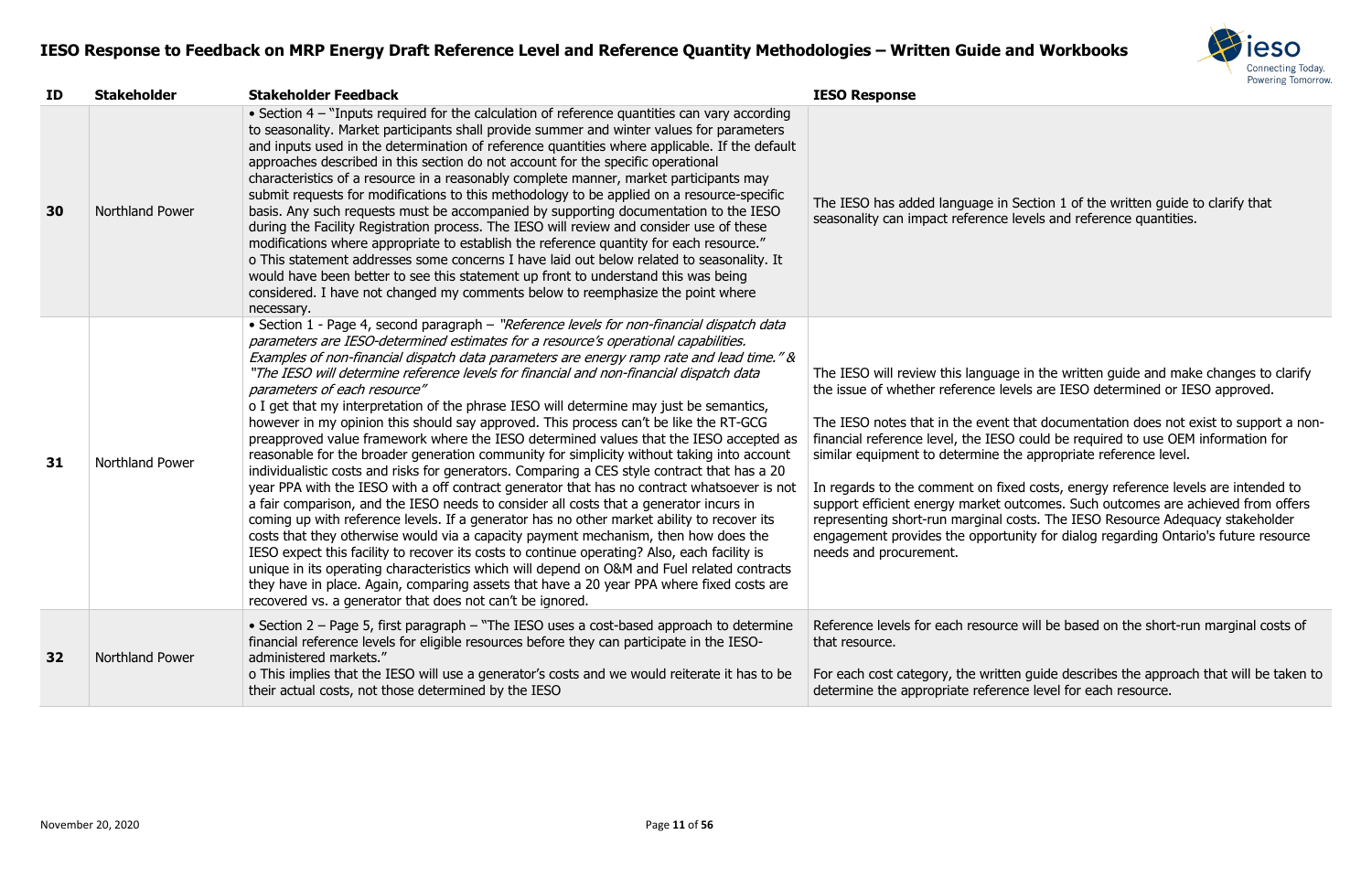

eria for what constitutes an eligible cost and provides eligible or not eligible where they have been identified

e not explicitly addressed in the written guide are gibility criteria in the written guide. These costs will be bant with the workbooks and relevant supporting them to be eligible, they can be accounted for in the

or representing emissions costs that is consistent with roach that will be used for the mitigation framework ier applicable sections. These sections have been nissions policy changes in Ontario.

similarities between the underlying costs that both the d the reference levels identify, there are fundamental program and market power mitigation. Predetermined in the same manner as reference levels

reference level submissions for resources, the IESO nergies from the work that has been done to date on s. However, given that the pre-approved values for ddress a different quantum of costs than reference ch synergies may be limited.

| ID | <b>Stakeholder</b>     | <b>Stakeholder Feedback</b>                                                                                                                                                                                                                                                                                                                                                                                                                                                                                                                                                                                                                                  | <b>IESO Response</b>                                                                                                                                                                                                                                                                                                                        |
|----|------------------------|--------------------------------------------------------------------------------------------------------------------------------------------------------------------------------------------------------------------------------------------------------------------------------------------------------------------------------------------------------------------------------------------------------------------------------------------------------------------------------------------------------------------------------------------------------------------------------------------------------------------------------------------------------------|---------------------------------------------------------------------------------------------------------------------------------------------------------------------------------------------------------------------------------------------------------------------------------------------------------------------------------------------|
| 33 | Northland Power        | • Section 2.4 - "The IESO has designed the financial reference levels to include all short-run<br>marginal costs (SRMCs)."<br>o Is this clear what types of costs are included in SRMC? Does the IESO plan on being<br>prescriptive or open to interpretation?                                                                                                                                                                                                                                                                                                                                                                                               | The written guide states the crite<br>specific line item costs that are e<br>to date.<br>Additional line item costs that are<br>eligible where they meet the elig<br>submitted by the market particip<br>material. Where the IESO finds t<br>relevant reference level.                                                                      |
| 34 | <b>Northland Power</b> | • Section 2.4.2 – "Fossil fuel resources are allowed to include the costs associated with<br>emissions based on the relevant emissions policy, such as the Federal Carbon Pricing<br>Backstop, and the emission rate. This rate indicates the quantity of emissions by the<br>resource for each MWh of power produced."<br>o The RT-GCG program is defining what the allowable GHG methodology will be. Will this<br>match the decisions made in that program?                                                                                                                                                                                               | The IESO will use an approach fo<br>the relevant legislation. The appr<br>is found in Section 2.4.2 and oth<br>updated based on the recent em                                                                                                                                                                                               |
| 35 | <b>Northland Power</b> | $\bullet$ Section 2.4.4<br>o Participants have gone through a similar process when having fuel and O&M values pre-<br>approved from the RT-GCG Framework several years ago and recently going through the<br>process of refreshing those values for the next 3 years. Will participants be able to leverage<br>those reports in this process? The IESO is leveraging the same consultant in that process as<br>this one. It would be helpful to leverage as much of that information and determinations<br>already made by the IESO, where appropriate, as they may or may not reflect actual costs<br>and not just those determined to be reasonable costs. | While there are some apparent s<br>RT-GCG pre-approved values and<br>differences between the RT-GCG<br>approved RT-GCG values are not<br>will be determined.<br>When reviewing and approving r<br>intends to take advantage of syn<br>the RT-GCG pre-approved values<br>the RT-GCG were intended to ad<br>levels, the occurrence of any suc |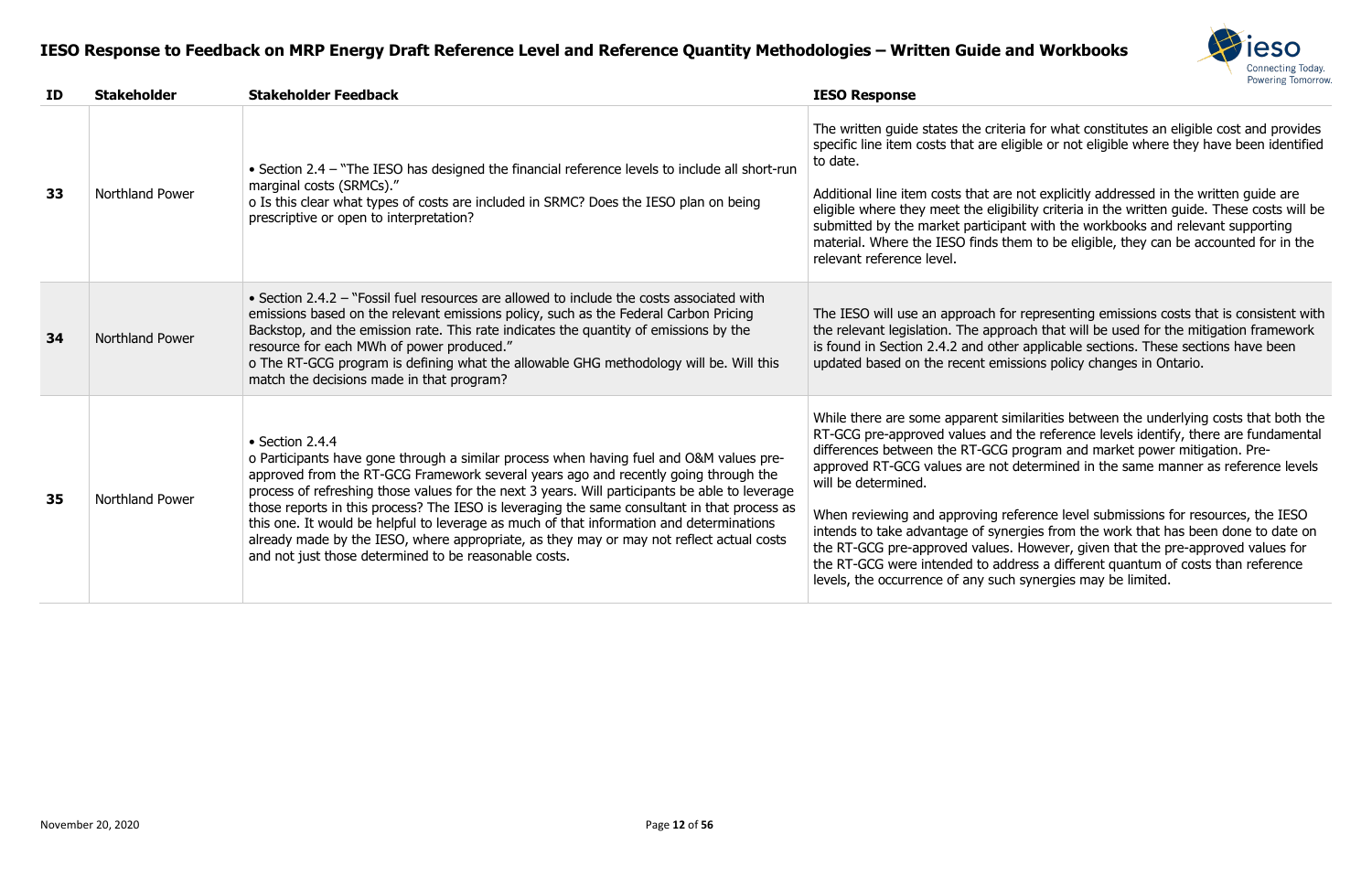

I in the design basis for a facility. The design basis a specific design life mentioned in design . The design life used to make key decisions for in a generation facility. (e.g. tube thickness oiler is designed and manufactured).

er proposed expenses are intended to extend the life considered a sustaining maintenance activity.

n the asset in current condition will be considered

is illustrated in the difference between regular d electing to buy a new engine for your car.

go-live of market renewal, market participants will upporting documentation that identifies the  $f$ the resource. Relevant documentation can be in the  $\cdot$  the resource or reputable studies and assessments

in the design basis for a facility. The design basis a specific design life mentioned in design . The design life used to make key decisions for  $\alpha$  in a generation facility. (e.g. tube thickness oiler is designed and manufactured).

er proposed expenses are intended to extend the life considered a sustaining maintenance activity. These eligible.

in the asset in current condition will be considered

is illustrated in the difference between regular d electing to buy a new engine for your car.

go-live of market renewal, market participants will upporting documentation that identifies the the resource. Relevant documentation can be in the r the resource or reputable studies and assessments

| ID | <b>Stakeholder</b> | <b>Stakeholder Feedback</b>                                                                                                                                                                                                                                                                                                                                                                                                                                                                                                                                                                                                                                                                                                                                                                                        | <b>IESO Response</b>                                                                                                                                                                                                                                                                                                                                                                                                                                                                                                                                                                                                        |
|----|--------------------|--------------------------------------------------------------------------------------------------------------------------------------------------------------------------------------------------------------------------------------------------------------------------------------------------------------------------------------------------------------------------------------------------------------------------------------------------------------------------------------------------------------------------------------------------------------------------------------------------------------------------------------------------------------------------------------------------------------------------------------------------------------------------------------------------------------------|-----------------------------------------------------------------------------------------------------------------------------------------------------------------------------------------------------------------------------------------------------------------------------------------------------------------------------------------------------------------------------------------------------------------------------------------------------------------------------------------------------------------------------------------------------------------------------------------------------------------------------|
| 36 | Northland Power    | • Section 2.4.4.1 $-$ "The design life of the resource is the number of years that the resource<br>was expected to operate for at the time that it came into service. Design life is established<br>with the market participant as part of determining reference levels."<br>o This seems very subjective. Some of these assets went COD 30 years ago. How would this<br>be determined? To answer this questions relies heavily on the maintenance program a<br>facility applies.<br>o How long is your new car expected to last when you first buy it? I don't see any OEM<br>indicating you'll be able to drive your car for 10 years? It obviously depends heavily on how<br>many km's you drive, whether they are highway/city, what maintenance you perform or<br>don't perform, how you drive your car, etc. | Design life is typically established<br>for a generation facility will have<br>documentation and it is not fluid.<br>allowances and material selection<br>allowances in boilers when the bo<br>Design life is used to test whethe<br>of the asset and would not be a o<br>Maintenance activities to maintair<br>eligible.<br>In the example of car, this point<br>maintenance (e.g. oil change) an<br>When setting reference levels for<br>be required to provide relevant su<br>remaining expected design life of<br>form of design documentation for<br>of generation facility life.                                      |
| 37 | Northland Power    | • Section 2.4.4.1 – "Any costs associated with performance improvements of a resource or<br>any life extension activities beyond the design life established during the initial process to<br>determine reference levels are ineligible costs and may not be included in reference levels."<br>o Some of these resources are 30+ years old, how does the IESO expect that this type of<br>documentation may exist? Why would any upgrades since the initial build be excluded? Also,<br>what if facility has made modification to its facility since it was first build and swapped out<br>parts with not-like for like parts?<br>o I don't understand why this matters to the IESO.                                                                                                                               | Design life is typically established<br>for a generation facility will have<br>documentation and it is not fluid.<br>allowances and material selection<br>allowances in boilers when the bo<br>Design life is used to test whethe<br>of the asset and would not be a o<br>expenses will not be considered e<br>Maintenance activities to maintair<br>eligible.<br>In the example of car, this point<br>maintenance (e.g. oil change) an<br>When setting reference levels for<br>be required to provide relevant su<br>remaining expected design life of<br>form of design documentation for<br>of generation facility life. |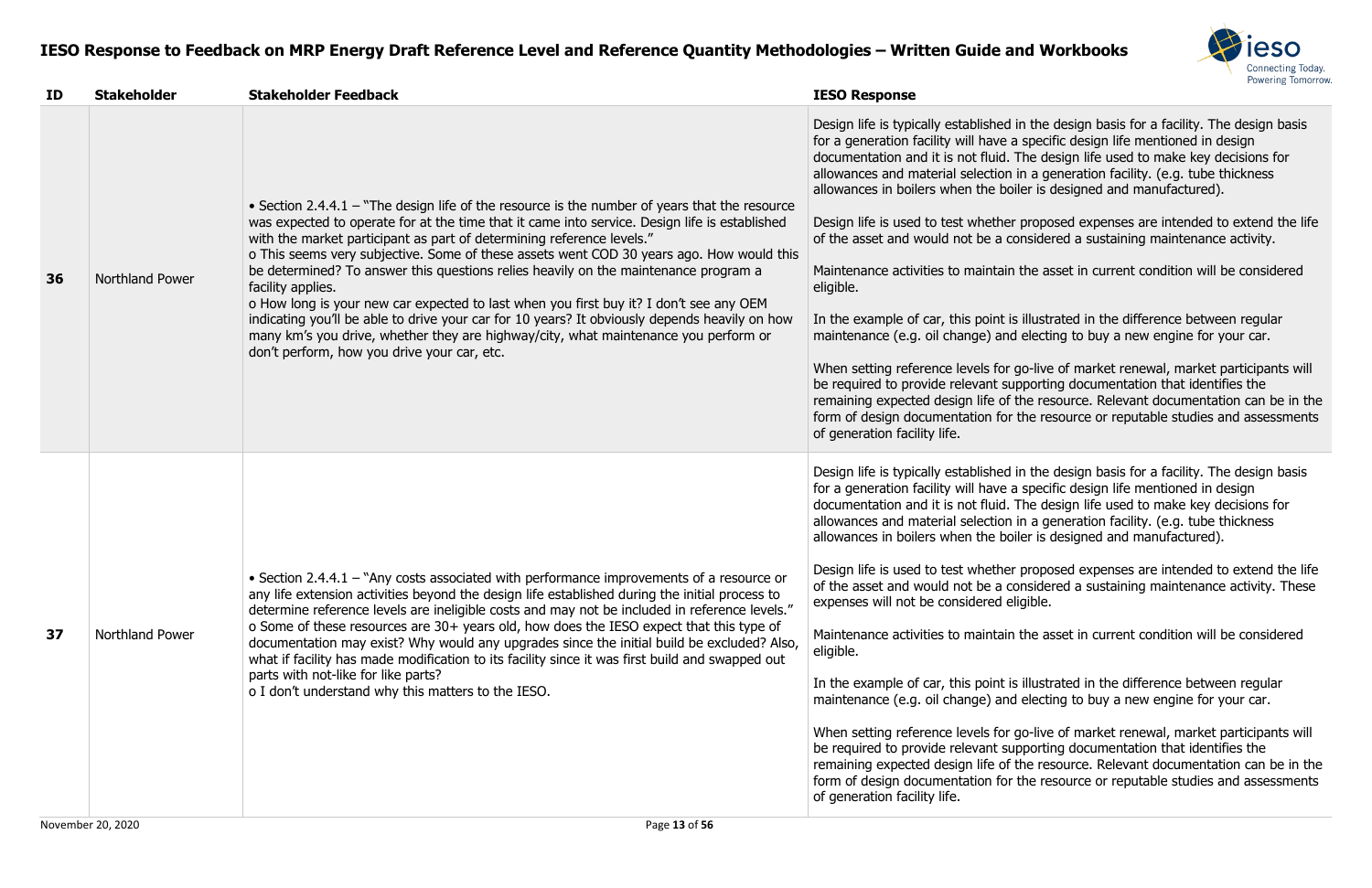

odology for determining opportunity cost in the ous stakeholder feedback on the topic.

E horizon in opportunity cost calculations. Please on the methodology for determining Opportunity

design ('hot', 'warm', and 'cold'). There is no explicit the 'cold' state design provides flexibility for values than the registered reference level for 'cold' via the

to choose the points on their lead time curve that d reference levels.

reference value is limited to ensure that the resource iour look-ahead period.

nce level is expressed via the following equation:

 $e_{ref} + 6$ 

m the combined conduct thresholds of 3 hours for MGBRT.

h cold allow a market rce from being scheduled through use of submitting a ticipants should manage occasions when a resource an this limit through use of outage slips, as the duled by the DSO due to the lead time.

5.1.5.5, 2.5.1.7.3, and 2.5.1.9.1 for details and

to provide their calculation on how they allocate the and energy offers.

| ID | <b>Stakeholder</b>     | <b>Stakeholder Feedback</b>                                                                                                                                                                                                                                                                                                                                                                                                                                                                                                                                                                                                                                                                                                                                                                            | <b>IESO Response</b>                                                                                                                                                                                                                                                                                                                                                                                                                                                                                                                                                                                                                                                                                                                                                                  |
|----|------------------------|--------------------------------------------------------------------------------------------------------------------------------------------------------------------------------------------------------------------------------------------------------------------------------------------------------------------------------------------------------------------------------------------------------------------------------------------------------------------------------------------------------------------------------------------------------------------------------------------------------------------------------------------------------------------------------------------------------------------------------------------------------------------------------------------------------|---------------------------------------------------------------------------------------------------------------------------------------------------------------------------------------------------------------------------------------------------------------------------------------------------------------------------------------------------------------------------------------------------------------------------------------------------------------------------------------------------------------------------------------------------------------------------------------------------------------------------------------------------------------------------------------------------------------------------------------------------------------------------------------|
| 38 | <b>Northland Power</b> | • Section 2.4.6 – "The opportunity cost adder is applicable for resources that can store fuel<br>across a multi-day period or a "storage horizon". Where the opportunity cost adder does not<br>address all relevant aspects of opportunity cost for a particular resource, market participants<br>may request that the IESO add a resource-specific additional opportunity cost adder."<br>o What methodology will the IESO apply for the opportunity cost adder? Please be<br>transparent about this. Will the IESO define this adder depending on how long the water can<br>be stored for? For e.g. water that can be stored for 24 hours has a different value than<br>water that can be stored for 7 days.                                                                                        | The IESO has updated the methodo<br>written guide in response to various<br>The IESO will account for storage h<br>refer to Section 2.4.6 for details on<br>Costs in reference levels.                                                                                                                                                                                                                                                                                                                                                                                                                                                                                                                                                                                                |
| 39 | Northland Power        | • Section 2.4.7 - "Thermal resources are allowed to submit different start-up fuel volumes<br>for starting up from a cold, intermediate and hot state."<br>o Similar to comments we have previously made, the IESO did consider and did approve<br>some generators to register a state referred to as "very cold start". The state that a<br>Generating Turbines are in after 72 hours which may occur weekly if a generator was shut<br>down Friday in the middle of summer and is off line for the weekend to then be restarted on<br>a Monday is very different than if resources are shut down in the middle of winter, and are<br>offline for a month. Bringing those resources back online will take much longer and it's<br>unclear to me why the IESO fails to recognize this operating state. | There are three thermal states in de<br>'very cold' state in the design, as th<br>to be submitted that are 'colder' that<br>conduct thresholds.<br>Market participants will be able to c<br>show their desired hot/warm/cold re<br>The choice of the cold lead time ref<br>is able to be scheduled in a 24 hour<br>The limitation on the cold reference<br>$24 \geq MGBRT_{ref} + Cold$ Lead Time <sub>ref</sub><br><b>or</b><br>Cold Lead Time <sub>ref</sub> $\leq$ 18 - MGBRT <sub>ref</sub><br>The value 6 above is derived from t<br>the lead time and 3 hours for the M<br>A cold lead time reference level high<br>participant to prevent the resource<br>lead time parameter. Market partici<br>has a lead time that is longer than t<br>resource will not able to be schedul |
| 40 | <b>Northland Power</b> | • Section 2.5.1.3.1 - "Energy Reference Levels - Emissions Costs & Start Up Reference Level<br>- Up Emissions Costs"<br>o What methodology will the IESO be applying for this cost in the Energy Offer and Start Up<br>costs? It would appear to me as the Start Up Reference Level ought to be a volume*\$, what<br>methodology are participants expected to apply to apply Emissions costs per start?                                                                                                                                                                                                                                                                                                                                                                                                | Please refer to Sections 2.4.2, 2.5.1<br>formula to calculate emission costs.<br>Market participants are required to<br>emissions costs to start-up costs an                                                                                                                                                                                                                                                                                                                                                                                                                                                                                                                                                                                                                          |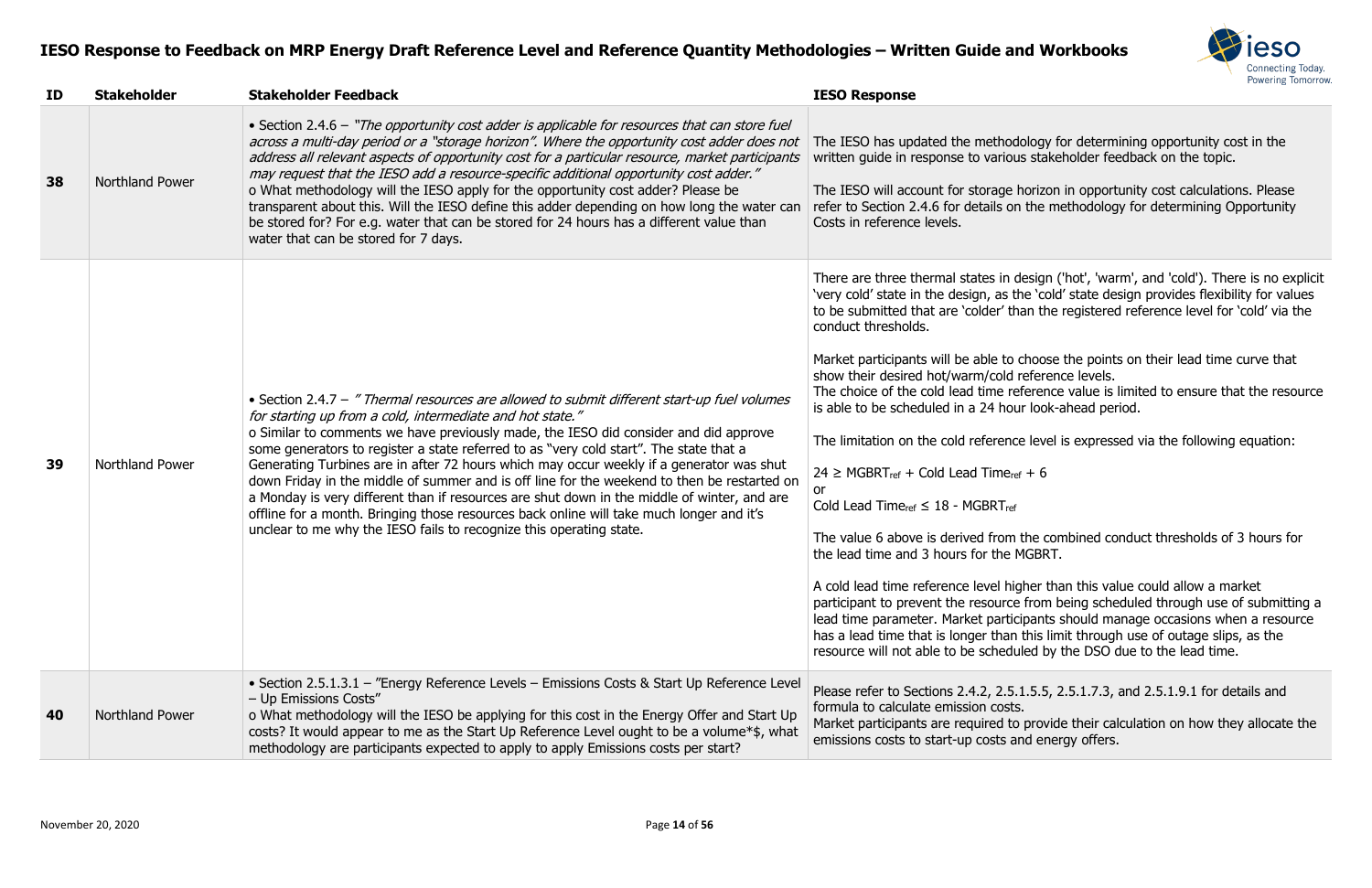

o request use of either a different fuel index, or a wn hub price to account for distance from the Dawn evaluated on a case-by-case basis. Where a evant documentation and appropriately reflects the (or other) trading hub and the resource it will be

guide to make this clear.

Performance is given ambient to capture how efficient the resource is given ambient erformance factors can result in values for financial ding to the season. For example, a resource could reference level in the season when it is less efficient.

about the effect of ambient temperatures on on heat rates.

imilarities between the underlying costs that both the I the reference levels identify, there are fundamental program and market power mitigation. Predetermined in the same manner as reference levels

eference level submissions for resources, the IESO iergies from the work that has been done to date on the Rowever, given that the pre-approved values for dress a different quantum of costs than reference ch synergies may be limited.

| ID | <b>Stakeholder</b>     | <b>Stakeholder Feedback</b>                                                                                                                                                                                                                                                                                                                                                                                                                                                                                                                                                                                                                                                                                                                                                                                                                                                                                                                                                                                                        | <b>IESO Response</b>                                                                                                                                                                                                                                                                                                                             |
|----|------------------------|------------------------------------------------------------------------------------------------------------------------------------------------------------------------------------------------------------------------------------------------------------------------------------------------------------------------------------------------------------------------------------------------------------------------------------------------------------------------------------------------------------------------------------------------------------------------------------------------------------------------------------------------------------------------------------------------------------------------------------------------------------------------------------------------------------------------------------------------------------------------------------------------------------------------------------------------------------------------------------------------------------------------------------|--------------------------------------------------------------------------------------------------------------------------------------------------------------------------------------------------------------------------------------------------------------------------------------------------------------------------------------------------|
| 41 | <b>Northland Power</b> | • Section 2.5.1.5.1 - "For natural gas, the applicable NGX Union Dawn Day-Ahead Index<br>price for the gas day in \$US/MMBtu is the acceptable fuel commodity index and the IESO<br>will use the values published daily by Intercontinental Exchange where reasonably possible.<br>Other fuel indices may be proposed. The IESO will ask participants to provide information<br>explaining why the NGX Union Dawn Day-ahead Index price is not applicable for their<br>facility."<br>o The IESO should consider adopting an NGX Union Dawn Day Ahead Index + basis. Given<br>that the Dawn hub is the only liquid trading point in Ontario, it makes sense to use this<br>price, however the IESO needs to recognize that depending on where a facility is located as<br>well as the contracts it may (may not) have in place there are other variable costs that they<br>incur. Recognizing the location of the facility as well as these other variable costs should be<br>reflected in the adder applied to the NGX Dawn price. | Market participants will be able to<br>modification to using just the Day<br>hub. These modifications will be<br>methodology is supported by rele<br>relationship between the Dawn (o<br>eligible for use.<br>The IESO will modify the written                                                                                                   |
| 42 | <b>Northland Power</b> | • Section 2.5.1.5.4 - "Performance factors are the calculated ratio of actual fuel burn to<br>either theoretical fuel use (design heat input) or the most recent heat rate performance test<br>and can be represented by the following formula"<br>o Is this trying to capture seasonal efficiency? I'm a bit confused. This information is already<br>provided to the IESO via Form 1230 that captures a range of temperatures representative of<br>winter and summer conditions. How will this information be applied?                                                                                                                                                                                                                                                                                                                                                                                                                                                                                                           | Performance factor is intended to<br>temperature. Where provided, pe<br>reference levels that differ accord<br>have a higher energy or start-up<br>Form 1230 contains information a<br>maximum continuous rating, not                                                                                                                            |
| 43 | Northland Power        | • Section 2.5.1.6.1 – "The contribution of each major maintenance cost to the relevant<br>reference level is determined according to the formula for pro-rating these costs as provided<br>in the following sections (either on an equivalent operating hour (EOH)-basis or on a per-<br>start basis)."<br>o Just restating a previous question, whether the IESO will leverage the previous work<br>completed in the RT-GCG Framework that provided evidence to support all of this and where<br>the same consultants the IESO is leveraging for this process already reviewed and opined on<br>the acceptable values for some of the same data requirements?                                                                                                                                                                                                                                                                                                                                                                     | While there are some apparent si<br>RT-GCG pre-approved values and<br>differences between the RT-GCG<br>approved RT-GCG values are not<br>will be determined.<br>When reviewing and approving re<br>intends to take advantage of syne<br>the RT-GCG pre-approved values<br>the RT-GCG were intended to add<br>levels, the occurrence of any sucl |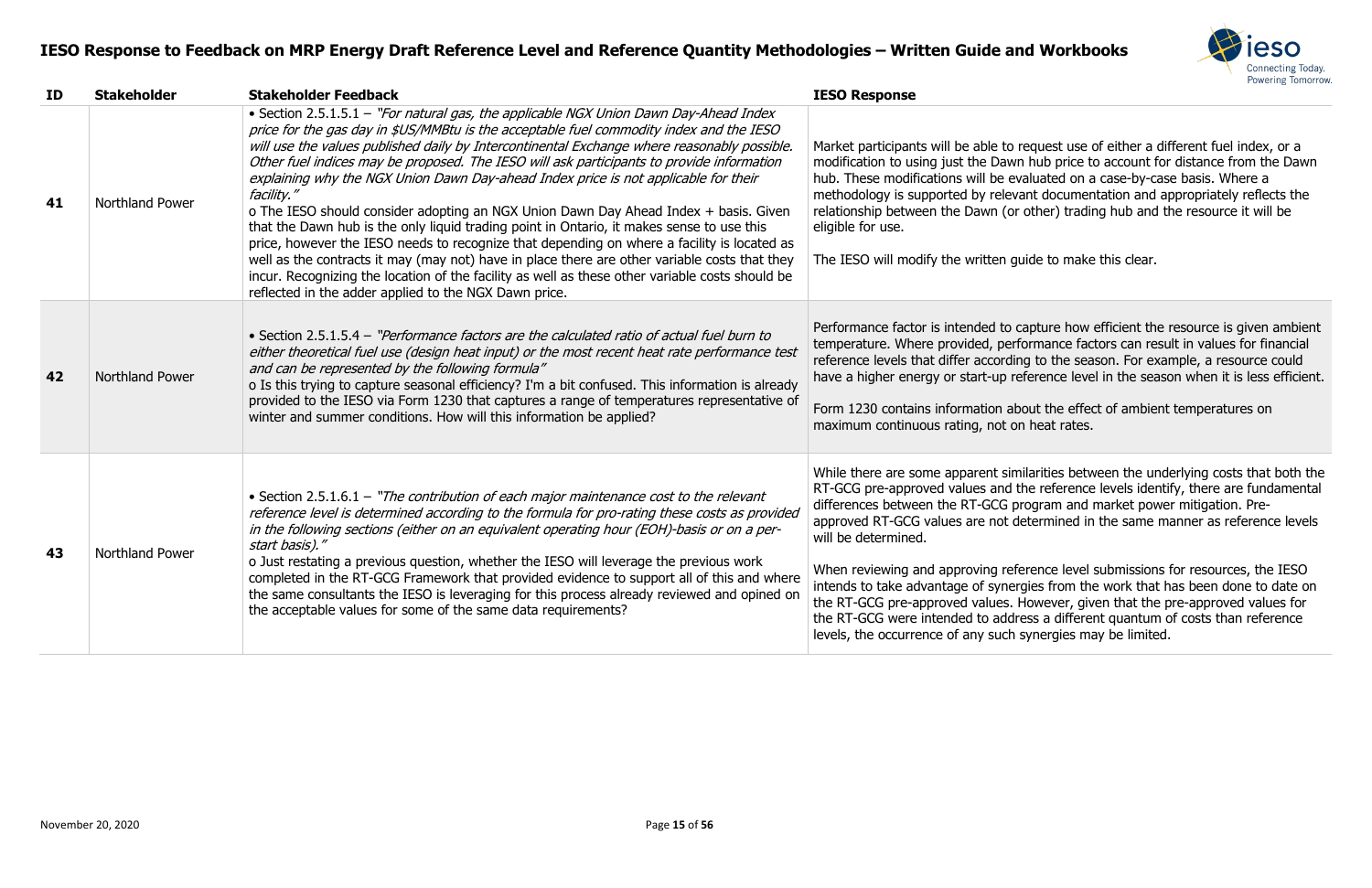

as written guide, data regarding energy injections and cal study period is used to determine the contribution

he eligible value for a particular cost is calculated by costs per year from the historical study period by the

s, the historical study period is 5 years. So the nance costs to the energy reference level is annual scheduled maintenance costs in each of the ions for that year.

the historical study period (in this case the past 5 appear in the energy reference level for scheduled

levant historical study periods to apply for each category.

In 2.5.1.8 refers to fuel consumption that are

nother curves may show that there is some level of ibutable to incremental production.

ne following heat rate curve and incremental heat rd and not attributable to incremental production:

 $IWh$ ) + 5

load cost of fuel is 5.

eed-no-load cost in section 2.5.1.8 is that it is the y-

tosts in reference levels does not signify that the ces in this operating state (synchronized but not to allow reference levels to more accurately match appropriate.

| ID | <b>Stakeholder</b> | <b>Stakeholder Feedback</b>                                                                                                                                                                                                                                                                                                                                                                                                                                                                                                           | <b>IESO Response</b>                                                                                                                                                                                                                                                                                                                                                                                                                                                                                                                                                                                                          |
|----|--------------------|---------------------------------------------------------------------------------------------------------------------------------------------------------------------------------------------------------------------------------------------------------------------------------------------------------------------------------------------------------------------------------------------------------------------------------------------------------------------------------------------------------------------------------------|-------------------------------------------------------------------------------------------------------------------------------------------------------------------------------------------------------------------------------------------------------------------------------------------------------------------------------------------------------------------------------------------------------------------------------------------------------------------------------------------------------------------------------------------------------------------------------------------------------------------------------|
| 44 | Northland Power    | • Section 2.5.1.6.1, top of page 27 "The supporting documentation required from market<br>participants is described in Section 2.3. The historical study period for scheduled<br>maintenance costs for thermal resources is 5 years to determine the applicable contribution<br>to the determination of the energy, start-up cost, or speed no-load reference level."<br>o What is this saying? Above it indicates costs are applicable for major maintenance cycle,<br>yet not sure what's being referred to here for 5 years.       | As discussed in section 2.2 of the writ<br>costs incurred during the historical stu<br>of a specific cost to a reference level.<br>For the energy reference level, the eli-<br>dividing the total annual eligible costs<br>MWh injections in that same year.<br>For scheduled maintenance costs, the<br>contribution of scheduled maintenance<br>determined by dividing the total annua<br>past 5 years by the energy injections<br>The average annual value across the I<br>years) is the amount that should appe<br>maintenance costs.<br>The written guide outlines the relevan<br>technology according to the cost cate   |
| 45 | Northland Power    | • Section 2.5.1.8 - "The eligible speed no-load cost is the hourly cost required to<br>hypothetically maintain the thermal resource in a speed no-load state. This type of<br>hypothetical operation is not actually carried out by these resources. This reference level<br>methodology uses the approach of separating the fixed hourly costs of synchronized<br>operation from costs associated with incremental production. It is calculated as follows"<br>o Can you please define what fixed hourly costs this is referring to? | The speed no load cost in Section 2.5.<br>potentially fixed on hourly basis.<br>Depending on the resource, heat rate<br>fuel consumption that is not attributat<br>For example, if a resource had the foll<br>rate curve, some fuel cost is fixed and<br>$HR(MWh) = (5*MWh^2) + (2*MWh)$<br>Incremental $HR(MWh) = 10MWh + 2$<br>For this resource, the speed-no-load c<br>Another way of explaining the speed-r<br>intercept of the heat rate curve.<br>The presence of speed-no-load costs i<br>IESO that will model NQS resources in<br>injecting). Rather, it is a method to all<br>the shape of cost curves, where appro |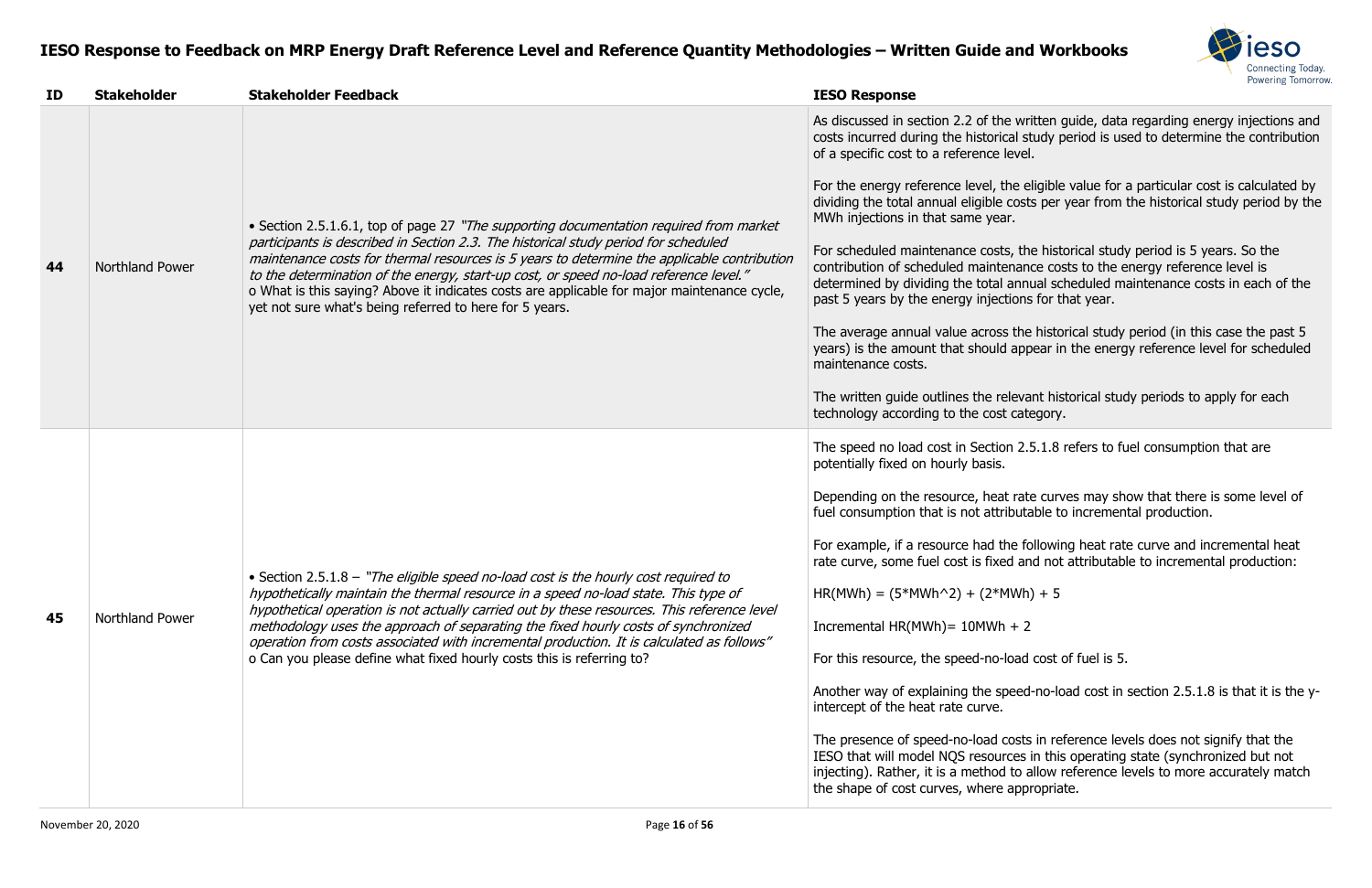

| ID | <b>Stakeholder</b>     | <b>Stakeholder Feedback</b>                                                                                                                                                                                                                                                                                                                                                                                                                                                                                                                                                                                                                                                                                                                                                                                           | <b>IESO Response</b>                                                                                                                                                                                                                                                                       |
|----|------------------------|-----------------------------------------------------------------------------------------------------------------------------------------------------------------------------------------------------------------------------------------------------------------------------------------------------------------------------------------------------------------------------------------------------------------------------------------------------------------------------------------------------------------------------------------------------------------------------------------------------------------------------------------------------------------------------------------------------------------------------------------------------------------------------------------------------------------------|--------------------------------------------------------------------------------------------------------------------------------------------------------------------------------------------------------------------------------------------------------------------------------------------|
| 46 | <b>Northland Power</b> | • Section 2.5.1.9 - "Speed no-load heat consumption is the minimum fuel burn that would<br>be hypothetically consumed if the resource were to back down to a zero-power output while<br>staying synchronized with the IESO-controlled grid."<br>o Is it fair to assume the amount of fuel consumed then in the 5 minute interval just before<br>synchronization (multiplied by 12) represents the hourly value for this? If not, can the IESO<br>please provide the methodology that participants should use or at least the methodology<br>that the IESO will approve in calculating this cost.                                                                                                                                                                                                                      | See response to comment ID 45.                                                                                                                                                                                                                                                             |
| 47 | <b>Northland Power</b> | • Section 2.5.2.4 – "Eligible opportunity costs for hydroelectric resources include the<br>opportunity cost adder. The dispatchable hydroelectric resource shall provide to the IESO<br>the value, measured in a unit of time, of the maximum storage capability of its resource<br>operating under normal conditions along with relevant supporting documentation.<br>Supporting documentation of the storage capacity may include water management plans<br>specific to the resource."<br>o Storage will always depend on the amount of inflows coming into the facility and the<br>general water management plan of passing inflows with some variability. The IESO states<br>under normal conditions. What does normal conditions mean considering the variability can<br>change quite a bit throughout the year. | The IESO will account for storage<br>refer to Section 2.4.6 for details o<br>Costs in reference levels.<br>The opportunity cost methodolog<br>year either through incorporating<br>conditions which are not publicly<br>Normal conditions refers to how to<br>restrictions to competition. |

The IESO will account for storage horizon in opportunity cost calculations. Please refer to Section 2.4.6 for details on the methodology for determining Opportunity

> gy is intended to account for variability through the  $\widetilde{y}$  relevant data inputs, or making assumptions about available.

the resources are expected to operate absent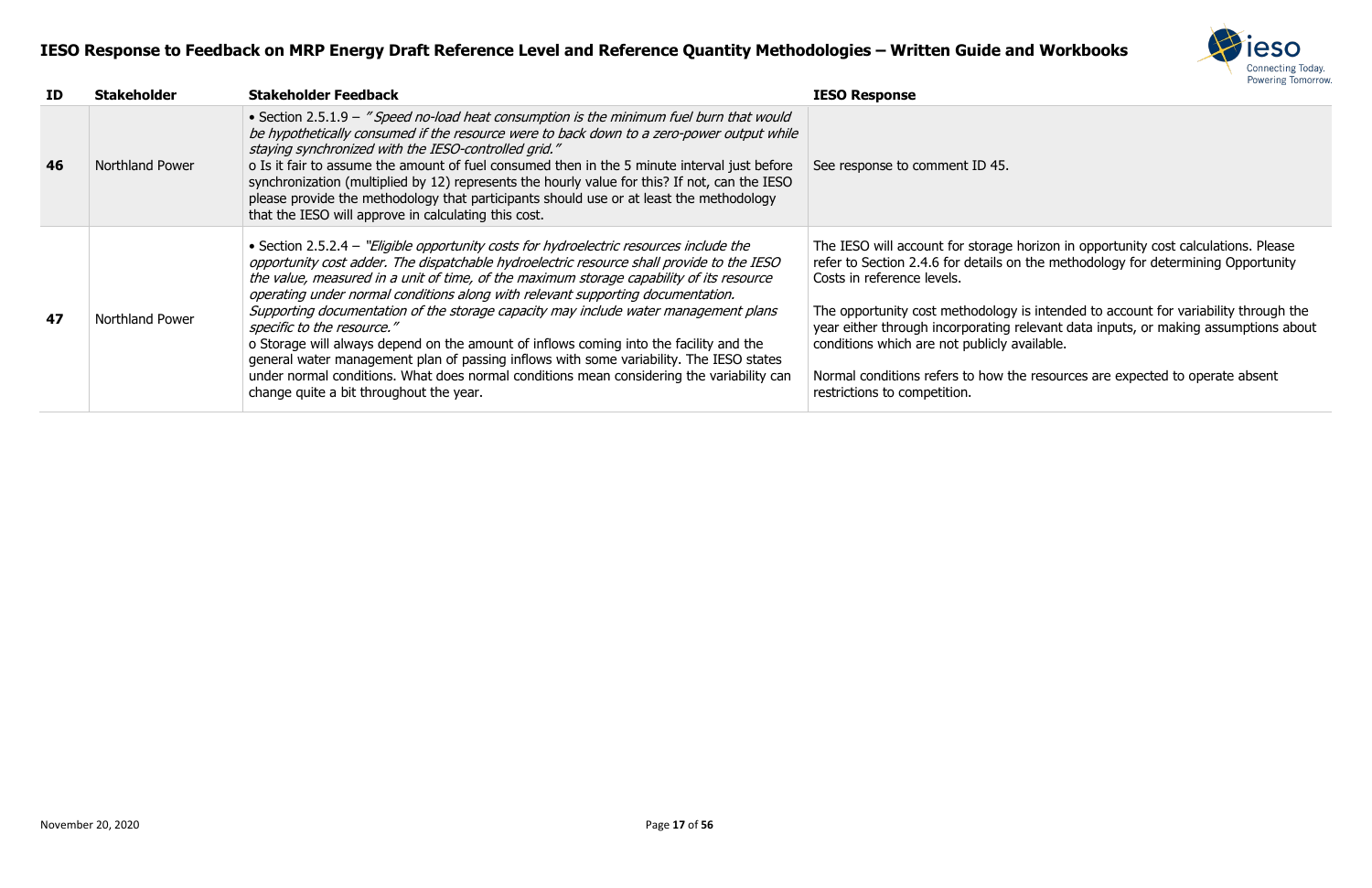

n design ('hot', 'warm', and 'cold'). Although there is design, as the 'cold' state design provides flexibility are 'colder' than the registered reference level for

to choose the points on their lead time curve that d reference levels.

reference value is limited to ensure that the resource iour look-ahead period.

nce level is expressed via the following equation:

 $neref + 6$ 

m the combined conduct thresholds of 3 hours for e MGBRT.

higher than this value could allow a market rce from being scheduled through use of submitting a ticipants should manage occasions when a resource an this limit through use of outage slips, as the duled by the DSO due to the lead time.

support a MGBRT reference level should be consistent submitted today to register the MGBRT of a resource. It market submit a recommendation from the OEM on od operating practices for the equipment at the ould form the basis for approval of seasonal MGBRT

a registered MGBRT and is satisfied with the same er and summer, no additional supporting materials will use the currently-approved value of MGBRT as the

he written guide.

| ID | <b>Stakeholder</b> | <b>Stakeholder Feedback</b>                                                                                                                                                                                                                                                                                                                                                                                                                                                                                                                                                                          | <b>IESO Response</b>                                                                                                                                                                                                                                                                                                                                                                                                                                                                                                                                                                                                                                                                                                                                                 |
|----|--------------------|------------------------------------------------------------------------------------------------------------------------------------------------------------------------------------------------------------------------------------------------------------------------------------------------------------------------------------------------------------------------------------------------------------------------------------------------------------------------------------------------------------------------------------------------------------------------------------------------------|----------------------------------------------------------------------------------------------------------------------------------------------------------------------------------------------------------------------------------------------------------------------------------------------------------------------------------------------------------------------------------------------------------------------------------------------------------------------------------------------------------------------------------------------------------------------------------------------------------------------------------------------------------------------------------------------------------------------------------------------------------------------|
| 49 | Northland Power    | • Section 3.1.1.2 – "The lead time reference level is determined for dispatchable non-quick<br>start thermal resources. It is the amount of time, in hours, needed for a generation unit to<br>start-up and reach its MLP from an offline state. The length of the lead time depends on the<br>thermal operating state of the generation unit as either hot, warm or cold."<br>o Including season. Could take longer to bring a resource online in very cold state during<br>winter vs cold state in summer.                                                                                         | There are three thermal states in des<br>no explicit 'very cold' state in the des<br>for values to be submitted that are 'o<br>'cold' via the conduct thresholds.<br>Market participants will be able to ch<br>show their desired hot/warm/cold ret<br>The choice of the cold lead time refe<br>is able to be scheduled in a 24-hour<br>The limitation on the cold reference<br>$24 \geq MGBRTref + Cold$ Lead Timeref<br>or<br>Cold Lead Timeref $\leq$ 18 - MGBRTref<br>The value 6 above is derived from th<br>the lead time and 3 hours for the MG<br>A cold lead time reference level high<br>participant to prevent the resource fi<br>lead time parameter. Market particip<br>has a lead time that is longer than th<br>resource will not able to be schedule |
| 50 | Northland Power    | • Section 3.4.1.5 – "Market participant must provide minimum generation block run-time and<br>supporting documentation with recommendations from the OEM on minimum time required<br>for the resource."<br>o This isn't really an OEM mandated value, this is in part an economic decision to reduce the<br>amount of wear and tear on resources from the oscillation of resources up and down<br>unnecessarily. The IESO should be prepared to provide evidence where they have seen this<br>in OEM documentation to suggest it exists in OEM documentation as defined in the IESO<br>market rules. | The documentation provided to supp<br>with the documentation that is subm<br>Market participants in the current ma<br>a value for MGBRT based on good op<br>resource. This documentation would<br>reference levels.<br>Where a participant already has a rea<br>MGBRT reference value for winter ar<br>need to be submitted. The IEO will u<br>MGBRT reference level.<br>This language will be added to the w                                                                                                                                                                                                                                                                                                                                                        |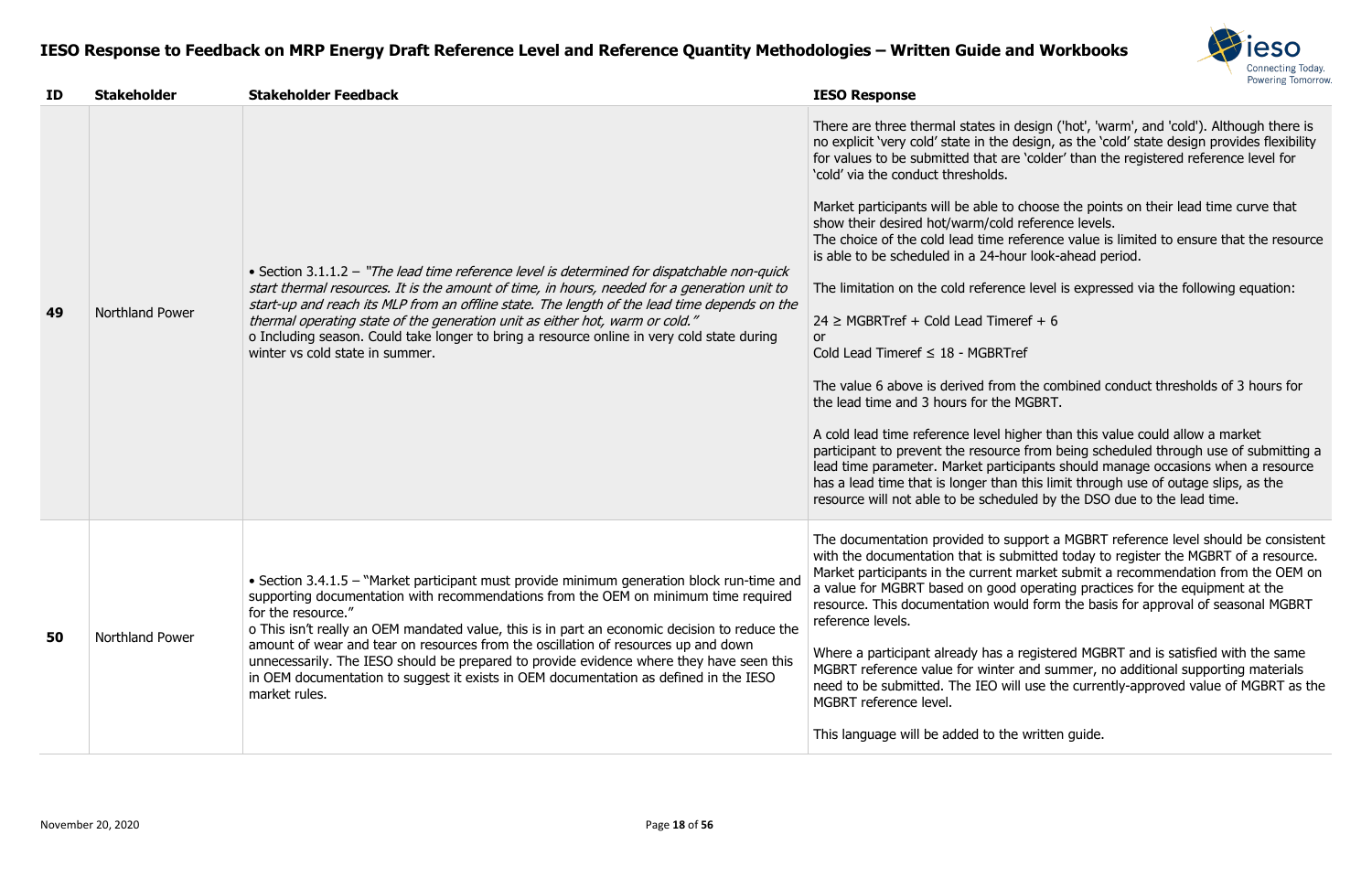

m generation block run-time should include the levant limitations on the equipment recommended by be restarted after a shutdown.

day for thermal facilities is a calculable value based on

odology would not provide a sensible limit given that **BDTs.** 

g this reference level for hydro resources has been itten guide.

can be assessed for times when the resource is of operation.

al reference levels for combined cycle facilities based tion at that facility. For example, if the MLP of the  $\epsilon$  highest, the 1x1 MLP will be the MLP reference level ource is in combined cycle mode of operation.

guide to clarify this approach.

nal capacity numbers, which account for ambient

occasions when hydro resources share a forebay and that effect.

detailed design document contains the subsection t describes this new registration parameter.

| ID | <b>Stakeholder</b>     | <b>Stakeholder Feedback</b>                                                                                                                                                                                                                                                                                                                                                                                                                                                                                                                                                                                                                                                                                                                                            | <b>IESO Response</b>                                                                                                                                                                                                                                            |
|----|------------------------|------------------------------------------------------------------------------------------------------------------------------------------------------------------------------------------------------------------------------------------------------------------------------------------------------------------------------------------------------------------------------------------------------------------------------------------------------------------------------------------------------------------------------------------------------------------------------------------------------------------------------------------------------------------------------------------------------------------------------------------------------------------------|-----------------------------------------------------------------------------------------------------------------------------------------------------------------------------------------------------------------------------------------------------------------|
| 51 | Northland Power        | • Section 3.4.1.6 - "Market participant must provide minimum generation block down time<br>and supporting documentation from the operating and maintenance manual for their<br>resource that state the minimum number of hours after being dispatched below MLP after<br>which the resource can reach MLP again."<br>o Is this referring to internal maintenance manual or from the OEM? If from OEM, please<br>provide examples of where the IESO has seen this in previous OEM manuals as per<br>definitions in the IESO market rules.                                                                                                                                                                                                                               | Supporting materials for minimur<br>resource shutdown curve and rel<br>the OEM before the resource can                                                                                                                                                          |
| 52 | Northland Power        | • Section 3.4.1.7 - "The maximum number of starts per day is determined based on non-<br>financial reference levels for lead time, minimum generation block run-time, and minimum<br>generation block down time, rounded down to the nearest whole number"<br>o Interesting to see the IESO set this as a calculated value. To date this has always been a<br>business decision to limit the wear and tear on equipment for inefficient dispatch to prevent<br>units from being oscillated up and down unnecessarily. Please explain why this parameter is<br>only being proposed for thermal resources and not other resources like hydroelectric?<br>What's the methodology being applied for hydro facilities to determine the maximum<br>number of starts per day? | Maximum number of starts per d<br>the parameters described.<br>For Hydro, using the same metho<br>they do not have MGBRTs or MG<br>The methodology for determining<br>added to Section 3.4.2 of the wri                                                         |
| 53 | <b>Northland Power</b> | • Section 3.4.1.8 – "The number of hours required for the resource to ramp from<br>synchronization to its MLP during normal operation when the resource is in a hot thermal<br>state."<br>o I'm assuming normal operation in reference to a CCGT would be when the facility reaches<br>its MLP and not individual turbines. You can't decouple individual resources and assess them<br>in isolation for a CCGT. You must consider the plant overall.                                                                                                                                                                                                                                                                                                                   | Ramp time of individual turbines<br>operating in simple cycle mode o<br>The IESO will assess non-financia<br>on the most restrictive configurat<br>facility in 1x1 configuration is the<br>registered for use when the reso<br>The IESO will modify the written |
| 54 | <b>Northland Power</b> | • Section 4.1.1. - "In the report, capability is measured as the maximum potential output of<br>the resource under current conditions, which includes maximum unit de-rates and outages<br>for that hour."<br>o Please clarify that current conditions also refers to ambient conditions.                                                                                                                                                                                                                                                                                                                                                                                                                                                                              | This report is informed by seasor<br>conditions.                                                                                                                                                                                                                |
| 55 | Northland Power        | • Section 4.2.1 – "If multiple hydroelectric resources share a common forebay, and submit a<br>common DEL that applies to multiple hydroelectric resources, then the IESO will determine a<br>single operating reserve and energy reference quantity per dispatch day that will apply<br>jointly to those hydroelectric resources."<br>o I wont' say that I know every hydroelectric facility in the province, but I'm not familiar<br>with any hydroelectric facility that shares a forebay. Can the IESO please explain how it's<br>assessing whether a hydroelectric facility shares a forebay?                                                                                                                                                                     | Market participants will identify on<br>provide supporting materials to t<br>Section 3.6.1 of the Registration<br>"Shared Daily Energy Limits" that                                                                                                             |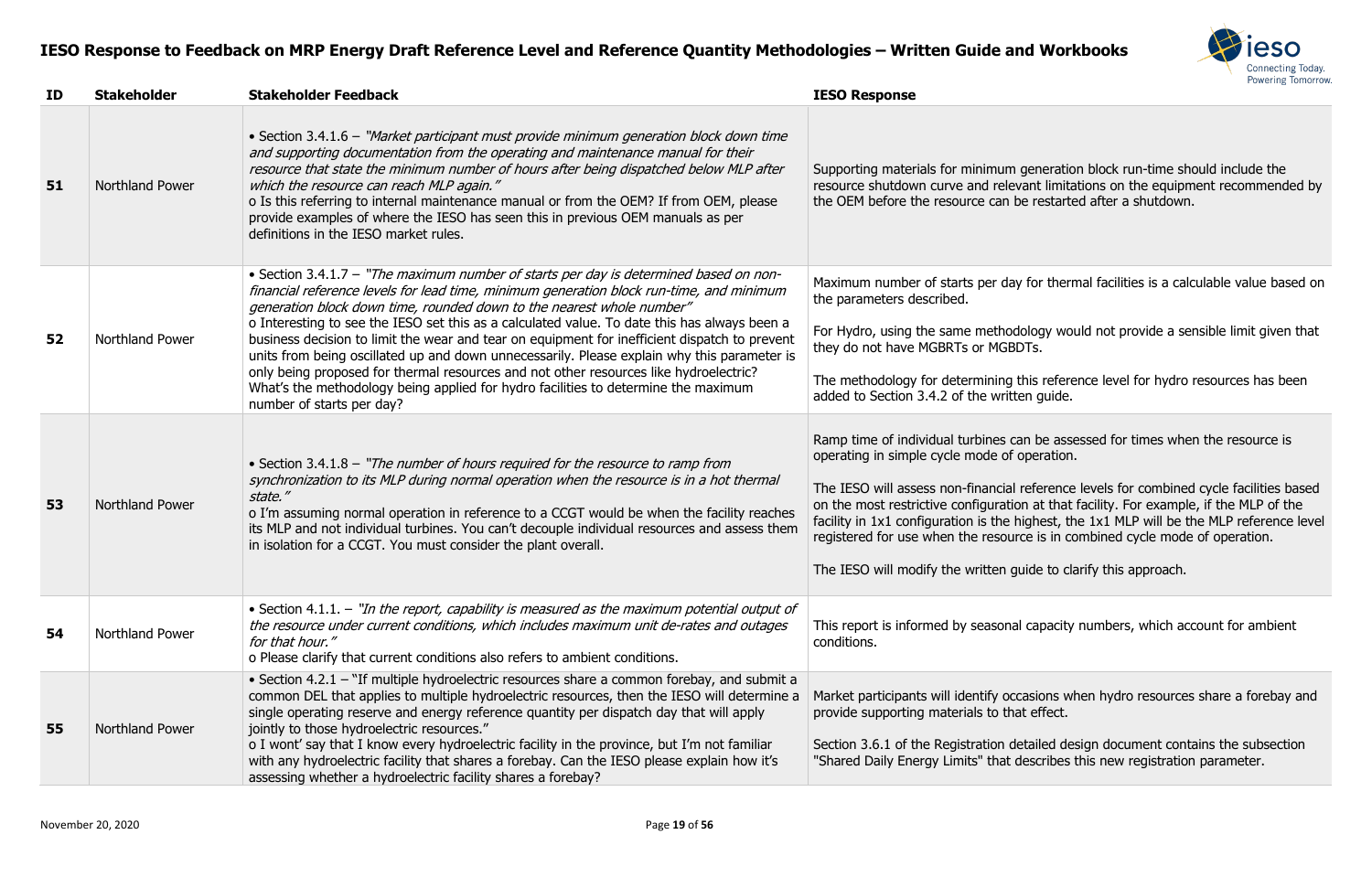

Id have cost structures that vary according to whether off-peak hour. The mitigation design affords the reference levels to so vary, where supported. For iry according to peak or off-peak hours, no such

ak applicability for NFRLs has evolved since this document iESO will update the workbooks to remove ak for NFRLs.

ex consistent with IESO practice.

ce will be based on the short-run marginal costs of are independent of contracts.

For guide describes the approach that will be taken to nce level for each resource.

odology for determining opportunity cost in the ious stakeholder feedback on the topic. The intraday ded to the reference level for use in the real-time

lation engine also respect the newly introduced ers such as the maximum/minimum daily energy limit, ourly output.

will be used by the RT calculation engine to enforce ta parameter. A resource minimum constraint will also daily energy limit dispatch data parameter if the run determines this constraint to be binding for a

sholds also provide for variability between the two will be able to submit requests to update their ost issues up to 30 minutes before the close of the ne mandatory window in the real-time market.

| ID | <b>Stakeholder</b>     | <b>Stakeholder Feedback</b>                                                                                                                                                                                                                                                                                                                                                                                                                                                                                                                                                                   | <b>IESO Response</b>                                                                                                                                                                                                                                                                                                                                                                                                                                                                                                                                                     |
|----|------------------------|-----------------------------------------------------------------------------------------------------------------------------------------------------------------------------------------------------------------------------------------------------------------------------------------------------------------------------------------------------------------------------------------------------------------------------------------------------------------------------------------------------------------------------------------------------------------------------------------------|--------------------------------------------------------------------------------------------------------------------------------------------------------------------------------------------------------------------------------------------------------------------------------------------------------------------------------------------------------------------------------------------------------------------------------------------------------------------------------------------------------------------------------------------------------------------------|
| 56 | <b>Northland Power</b> | General Workbook question $-$ I see references to peak and offpeak $-$ Can the IESO explain<br>their definition of peak and offpeak and the significance of peak vs. offpeak in this process.                                                                                                                                                                                                                                                                                                                                                                                                 | It is possible that resources could<br>the operating hour is a peak or of<br>ability for the relevant financial re<br>resources where costs do not var<br>variation is required.<br>The reference to peak or off-peak<br>document was published and the<br>reference to on peak and off peak<br>Peak and off-peak definitions are                                                                                                                                                                                                                                        |
| 57 | Northland Power        | Has the IESO sat down with the Contract Management group at the IESO to understand the<br>structure of contracts many generators may have with the IESO to identify where there are<br>conflicting signals of ways to mitigate risk based on contracts (or lack thereof) vs. based on<br>IESO's expectations of Short Run Marginal Costs for these facilities?<br>There is a process underway to review contracts in light of potential changes due to Market<br>Renewal, and that process is connected to the process to codify the detialed design into<br>Market Rules and Market Manuals. | Reference levels for each resourc<br>that resource. Reference levels ar<br>For each cost category, the writte<br>determine the appropriate referer                                                                                                                                                                                                                                                                                                                                                                                                                       |
| 58 | <b>OPG</b>             | Reference Level Design:<br>Please confirm if the reference level design in the Day Ahead timeframe and the Real time<br>frame will be different. Particularly for hydroelectric resources, there may need to be a<br>different approach given the hourly variability in conditions and balancing risk between the<br>two timeframes. Real time operations involve a variety of additional SEAL restrictions that<br>cannot be accounted for fully in DA.                                                                                                                                      | The IESO has updated the metho<br>written guide in response to vario<br>opportunity cost adder will be add<br>market.<br>The DAM and pre-dispatch calcula<br>hydroelectric operating parameter<br>hourly must-run and minimum ho<br>A resource minimum constraint w<br>the hourly must run dispatch data<br>be used to respect the minimum<br>preceding PD calculation engine r<br>resource across the dispatch day.<br>Conduct and impact testing thres<br>timeframes. Market participants v<br>reference level values for fuel cos<br>offer window for the DAM and the |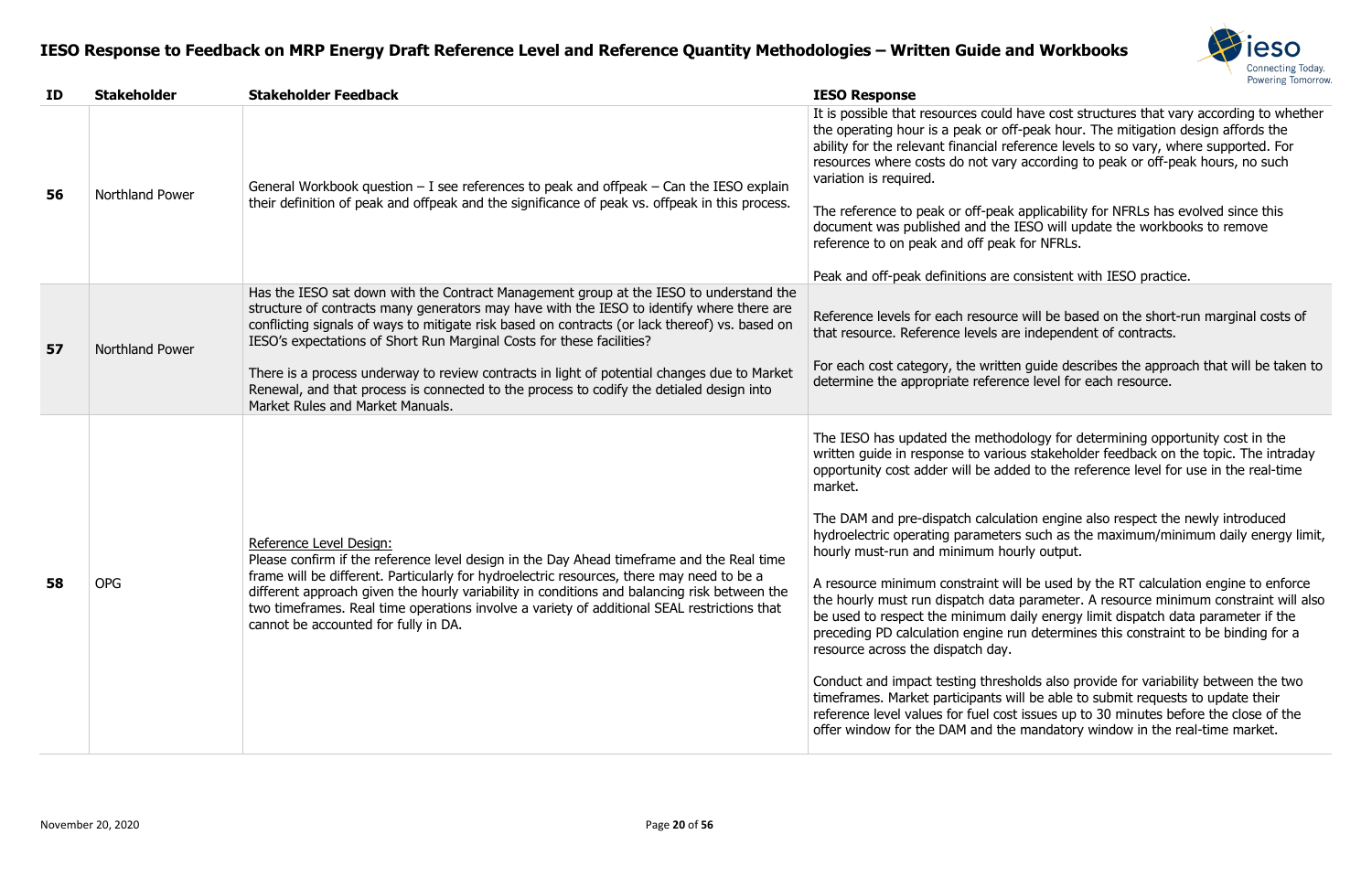

rating reserve reference levels are determined based the resource to make the operating reserve

eligible to contribute to an operating reserve

ubmit costs in the relevant workbooks and the IESO basis of the eligibility criteria.

e quantities in the assessment or application of ding. The reference level is used for this purpose.

eference level must be have more than one point on uction for a resource does not vary across potential level will only have 1 value. It is only where the cost ng on how much a resource produces that the nore points on it.

ot introduce an obligation to offer at prices consistent will include clarifying language to the written guide to

ly used by mitigation if competition is restricted and nd impact tests.

ot introduce an obligation to offer at prices consistent will include clarifying language to the written guide to

| ID | <b>Stakeholder</b> | <b>Stakeholder Feedback</b>                                                                                                                                                                                                                                                                                                                                                                                                                                                                                                                                                                                                                                                                                                                                                                                                                                                                                                                                                                                                                                                                                                                                                                                                                                                     | <b>IESO Response</b>                                                                                                                                                                                                                                        |
|----|--------------------|---------------------------------------------------------------------------------------------------------------------------------------------------------------------------------------------------------------------------------------------------------------------------------------------------------------------------------------------------------------------------------------------------------------------------------------------------------------------------------------------------------------------------------------------------------------------------------------------------------------------------------------------------------------------------------------------------------------------------------------------------------------------------------------------------------------------------------------------------------------------------------------------------------------------------------------------------------------------------------------------------------------------------------------------------------------------------------------------------------------------------------------------------------------------------------------------------------------------------------------------------------------------------------|-------------------------------------------------------------------------------------------------------------------------------------------------------------------------------------------------------------------------------------------------------------|
| 59 | <b>OPG</b>         | Reference Level Design:<br>Contrary to the IESO's workbooks, OPG maintains that generators incur an opportunity cost<br>for providing OR. The IESO process should use fuel costs, opportunity costs, risk premiums,<br>etc., in the development of Operating Reserve (OR) Reference Levels during negotiations<br>with stakeholders. Opportunity costs for OR reference levels are distinct and may be derived                                                                                                                                                                                                                                                                                                                                                                                                                                                                                                                                                                                                                                                                                                                                                                                                                                                                  | As stated in Section 2.5.2.5, oper<br>on incremental costs incurred by<br>capability available.<br>Costs that meet this criteria are a<br>reference level.                                                                                                  |
|    |                    | differently from the opportunity cost for energy.                                                                                                                                                                                                                                                                                                                                                                                                                                                                                                                                                                                                                                                                                                                                                                                                                                                                                                                                                                                                                                                                                                                                                                                                                               | Market participants are free to su<br>will evaluate those costs on the b                                                                                                                                                                                    |
| 60 | <b>OPG</b>         | Reference Level Design:<br>Reference quantities used in Economic Withholding may need to be different from the<br>reference quantities used in Physical Withholding.<br>On page 54 of the Market Power Mitigation Detailed Design 1.0, the design states:<br>"For an energy offer, the IESO will establish an energy offer reference level curve for each<br>set of dispatch data values. This will include up to 20 non-decreasing values of the energy<br>reference level to form a monotonically increasing cost curve. This energy reference level<br>curve will be used for the conduct and impact testing of the price quantity pairs submitted<br>by the market participant."<br>Please clarify how the energy offer reference level curves will interact with the calculation of<br>the physical withholding reference quantity. For some resources, the MW quantities<br>associated with each offer lamination vary daily or hourly according to real time observations<br>of weather, energy limits, operational constraints, and forecasted conditions. As these<br>conditions cannot be predicted at the time of reference level negotiations, OPG finds the<br>requirement to develop a reference level curve overly complicated and operationally<br>restrictive. | The IESO does not use reference<br>mitigation for economic withhold<br>There is no requirement that a re<br>a curve. Where the cost of produ<br>production levels, the reference I<br>of production increases dependir<br>reference level curve will have m |
| 61 | <b>OPG</b>         | Reference Level Implementation:<br>The IESO should clarify expectations and obligations regarding the differences between the<br>derived Reference Price levels and actual Market Participant (MP) offer behaviour in the<br>markets. It is not explicitly clear if the IESO expects MPs to offer at the price levels specified<br>in the workbooks. If the IESO does not have any expectation of MP offer behaviour in the<br>context of MPM, then it should be explicitly clear that in the context of the IESO General<br>Conduct Rule (GCR), there are no assumed obligations on the MP to offer at their Reference<br>Price Levels, and in fact, subject to the GCR, MPs are not obligated to offer in any prescribed<br>manner.                                                                                                                                                                                                                                                                                                                                                                                                                                                                                                                                           | Market power mitigation does no<br>with reference levels. The IESO \<br>that effect.<br>Financial reference levels are onl<br>the resource fails the conduct an                                                                                             |
| 62 | <b>OPG</b>         | Reference Level Implementation:<br>In addition to the comment above, OPG seeks clarity that MPs are not obligated to provide<br>costs for inclusion into the workbooks which do not actually reflect those costs included in<br>offers, but subject to clarification of the above comment, may have the option to do so. As<br>an example, if a resource has a negative opportunity cost (e.g., Must-run Hydro or Nuclear),<br>this value would not be accepted in the IESO's framework according to section 2.4.6.1,<br>which states the floor price for opportunity costs is \$0/MWh. Would such a resource be<br>obligated to offer in accordance with the \$0/MWh opportunity cost proposed by the IESO?                                                                                                                                                                                                                                                                                                                                                                                                                                                                                                                                                                    | Market power mitigation does no<br>with reference levels. The IESO \<br>that effect.                                                                                                                                                                        |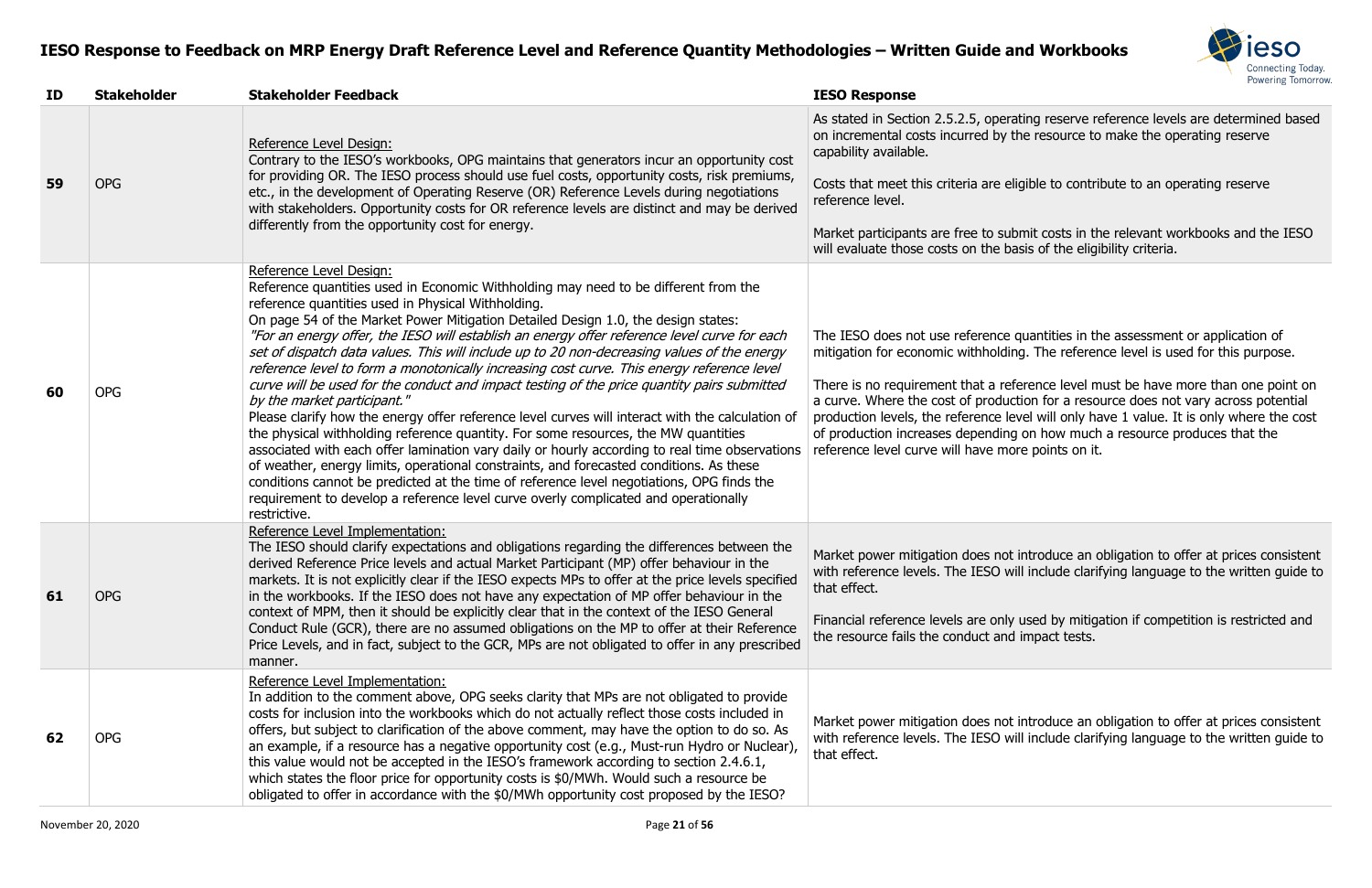

is efficient market outcomes; it is not a cost-recovery hieved from offers representing short-run marginal

ten guide describes the approach that will be taken to ence level for each resource.

al for an independent review process of reference Isal will be shared with stakeholders later in 2020.

rel via a NOD, the IESO will only recalculate makee. It is not implementable for the IESO to re-settle the e, a more expedition process will not be made

e make-whole payments for a resource can be resource was found to be uneconomically scheduled is applied.

ion detailed design document, when a market an energy or operating reserve reference level equal supporting materials are required to be submitted.

to market participants before the DAM submission to review them and update their offers accordingly. rence level report in the pre-dispatch timeframe will this phase.

eference Levels and Reference Quantities market on the process and timing of reporting and updating anual will be available for market participant review in

| ID | <b>Stakeholder</b> | <b>Stakeholder Feedback</b>                                                                                                                                                                                                                                                                                                                                                                                                                                                                                                                                                                                                                                                                                                                                                                                                                                                                                                                                                                                                                                                                                                                                                                                                                                                                                                               | <b>IESO Response</b>                                                                                                                                                                                                                                                    |
|----|--------------------|-------------------------------------------------------------------------------------------------------------------------------------------------------------------------------------------------------------------------------------------------------------------------------------------------------------------------------------------------------------------------------------------------------------------------------------------------------------------------------------------------------------------------------------------------------------------------------------------------------------------------------------------------------------------------------------------------------------------------------------------------------------------------------------------------------------------------------------------------------------------------------------------------------------------------------------------------------------------------------------------------------------------------------------------------------------------------------------------------------------------------------------------------------------------------------------------------------------------------------------------------------------------------------------------------------------------------------------------|-------------------------------------------------------------------------------------------------------------------------------------------------------------------------------------------------------------------------------------------------------------------------|
| 63 | <b>OPG</b>         | Reference Level Implementation:<br>The market power mitigation process needs to recognize that OPG has filed costs as part of<br>our regulatory rate filing that are subject to the jurisdictional authority of OPG's economic<br>regulator, the OEB. Other costs have been negotiated with OPG's contract counterparty, the<br>IESO. Any potential difference between some of these costs in the regulated / contractual<br>process and the market power mitigation process as a result of a different methodology or<br>approach in their derivation needs to be carefully reviewed with the IESO.                                                                                                                                                                                                                                                                                                                                                                                                                                                                                                                                                                                                                                                                                                                                      | The goal of the MPM framework<br>program. Such outcomes are ach<br>costs.<br>For each cost category, the writt<br>determine the appropriate refere<br>The IESO is developing a propos<br>levels and quantities. This propo:                                             |
| 64 | <b>OPG</b>         | Reference Level Implementation:<br>OPG would appreciate further details on how the IESO intends to apply Administrative<br>Pricing principles (Market Manual 4.3, Section 9) to LMPs (as opposed to the current uniform<br>pricing) in the event reference prices are determined to be incorrect. This is important as<br>the two-day timeline associated with the IESO issuing administrative pricing means<br>participants must have the opportunity to appeal the issued reference price within two days.<br>Section 3.15 of the Market Power Mitigation Detailed Design 1.0 states that if a participant<br>disagrees with the IESO determined reference price and the price is not changed prior to<br>dispatch "Market participants will be able to submit a NoD when the reference level that was<br>used as an input in the settlement process utilized a value for an eligible cost that was<br>lower than ought to have been the case. "As the NoD process cannot be initiated until the<br>preliminary settlement statement is received (ten business days after the fact), the IESO will<br>be unable to administer prices with the correct reference prices. OPG believes a more<br>expeditious process should be available for market participants to appeal reference prices<br>prior to administrative pricing deadlines. | If an MP updates a reference lev<br>whole payments for the resource<br>market in such a case. Therefore<br>available for use.<br>With a higher reference level, the<br>increased. This can occur if the r<br>when the higher reference level                            |
| 65 | <b>OPG</b>         | Reference Level Implementation:<br>Section 3.13.1.1 of the Market Power Mitigation Detailed Design 1.0 states:<br>"If a resource has not established an operating reserve reference level, the IESO will use a<br>default reference level of \$0.10/MW."<br>A default reference level for OR would need to be negotiated with MPs. Foregoing such<br>negotiations may not yield a collaborative outcome with maximum system benefit.                                                                                                                                                                                                                                                                                                                                                                                                                                                                                                                                                                                                                                                                                                                                                                                                                                                                                                      | As per the Market Power Mitigati<br>participant submits a request for<br>to or lower than \$0.10/MW, no s                                                                                                                                                               |
| 66 | <b>OPG</b>         | Reference Level Implementation:<br>The first paragraph of Section 3.15 of the Market Power Mitigation Detailed Design 1.0<br>states:<br>"As discussed in Section 3.13: Reference Levels, the IESO will set the cost-based reference<br>levels for financial offers in advance of the day ahead market trading day. The IESO will<br>provide market participants with an opportunity to update certain cost values that will be<br>used to set the reference level for a resource prior to running the DAM, PD and the RT<br>calculation engines as described in Section 3.13.1."<br>OPG would like some clarity on how these reference levels will be reported and at what<br>time. OPG proposes that Reference Levels are published prior to DAM submission deadline<br>and hourly during the Pre-dispatch timeframe for market participants to review and update<br>their offers/bids accordingly.                                                                                                                                                                                                                                                                                                                                                                                                                                      | Reference levels will be available<br>deadline in order to allow them t<br>Timing of publication of the refer<br>continue to be developed during<br>The IESO is currently drafting Re<br>manual which will contain details<br>reference levels. This market ma<br>2021. |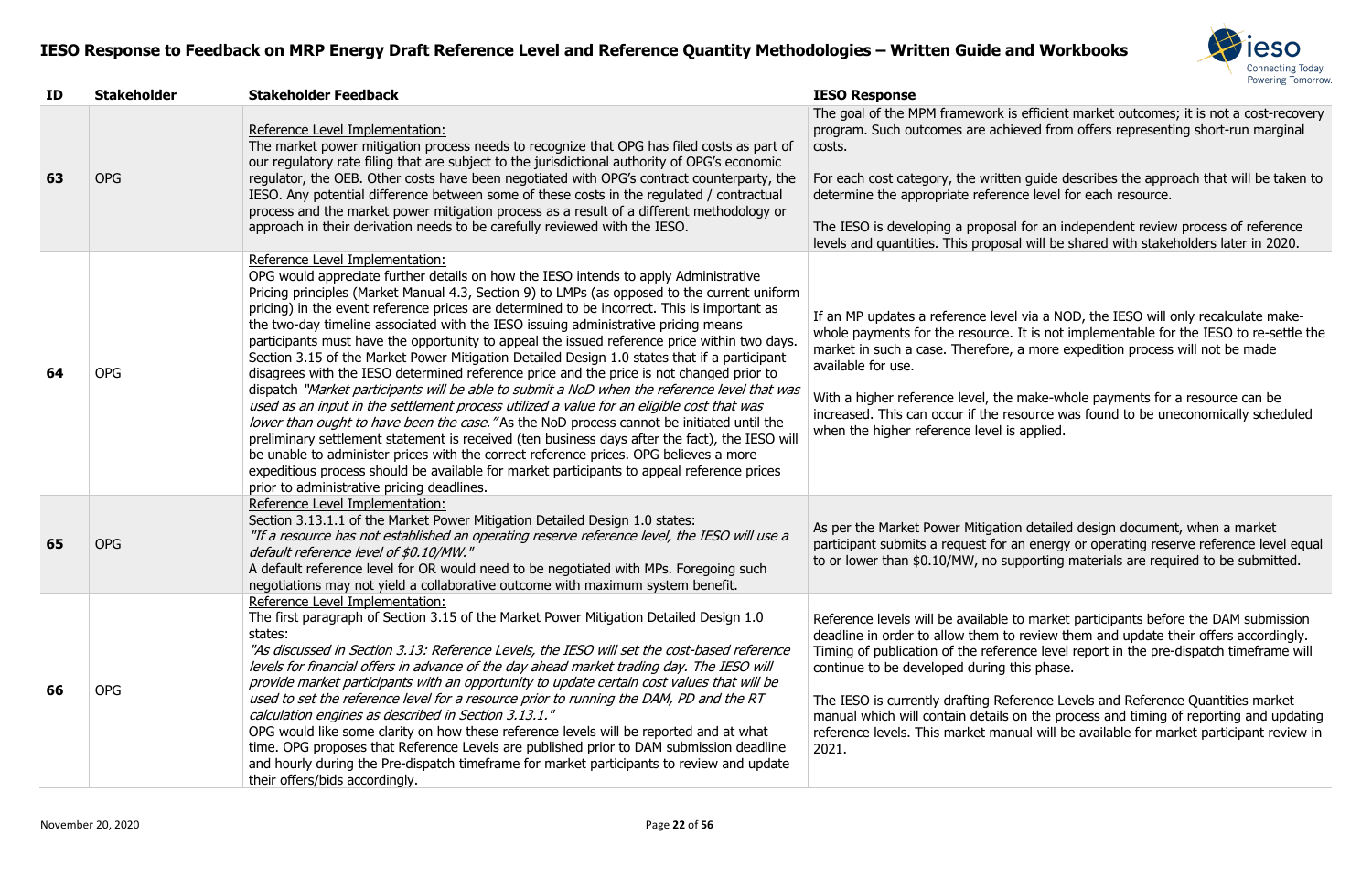

e Market Power Mitigation framework in Detailed 1. The IESO confirms that energy offers below tests for economic withholding.

rket participants to avoid unnecessary administrative

ow prices can elect to receive an energy reference ley are not required to submit any supporting ce level.

, reference levels will be based on actual short-run tting a default reference level of \$25/MWh due to Id be a significant departure from this approach.

If or assessing economic withholding a resource with ould be able to offer up to  $$100/MWh$  before failing is outcome would not be consistent with efficient

is within the market participants control to manage,  $s$ ks, as such these risks are not considered in

| ID | <b>Stakeholder</b> | <b>Stakeholder Feedback</b>                                                                                                                                                                                                                                                                                                                                                                                                                                                                                                                                                                                                                                                                                                                                                                                                                                                                                                                                                                                                                                                                                                                                                                                                                                                                                                                                                                                                                                                                                                                                                                                                                                                                                                                                    | <b>IESO Response</b>                                                                                                                                                                                                                                                                                                                                                                                          |
|----|--------------------|----------------------------------------------------------------------------------------------------------------------------------------------------------------------------------------------------------------------------------------------------------------------------------------------------------------------------------------------------------------------------------------------------------------------------------------------------------------------------------------------------------------------------------------------------------------------------------------------------------------------------------------------------------------------------------------------------------------------------------------------------------------------------------------------------------------------------------------------------------------------------------------------------------------------------------------------------------------------------------------------------------------------------------------------------------------------------------------------------------------------------------------------------------------------------------------------------------------------------------------------------------------------------------------------------------------------------------------------------------------------------------------------------------------------------------------------------------------------------------------------------------------------------------------------------------------------------------------------------------------------------------------------------------------------------------------------------------------------------------------------------------------|---------------------------------------------------------------------------------------------------------------------------------------------------------------------------------------------------------------------------------------------------------------------------------------------------------------------------------------------------------------------------------------------------------------|
| 67 | <b>OPG</b>         | Reference Level Implementation:<br>Section 3.2.3 of the Single Schedule Market High Level Design discusses the potential for<br>market power abuse via uneconomic production, which the IESO describes as occurring<br>when MPs intentionally offer below cost in order to increase their settlement price. As the<br>document states:<br>"The IESO will determine when resources are contributing to congestion and if their offers<br>meet criteria specific to uneconomic production. In this case, mitigation will result in offers<br>being increased to their reference levels."<br>This language is inconsistent with Tables 3-5, 3-7, 3-9 of the Market Power Mitigation<br>Detailed Design 1.0, which state that resources whose offer prices are below \$25/MWh will<br>be excluded from economic withholding tests. Could the IESO confirm that this is consistent<br>with their intent?                                                                                                                                                                                                                                                                                                                                                                                                                                                                                                                                                                                                                                                                                                                                                                                                                                                            | The quoted text is not part of the<br>Design 1.0 and is no longer valid<br>\$25/MWh will be excluded from t                                                                                                                                                                                                                                                                                                   |
| 68 | <b>OPG</b>         | <b>Nuclear Resources:</b><br>The proposed reference level methodology for nuclear is overly complex with limited<br>benefits to the IESO, market participants, and customers. OPG finds the proposed cost<br>methodology does not align with the offer strategy employed by OPG described in the<br>Market Surveillance Panel (MSP) reports. MSP Report 32 issued July 2020 notes:<br>"Ontario's nuclear plants are either rate-regulated or subject to contract prices. In the<br>current monitoring period, they set the MCP in less than 1% of all intervals (see Figure A-7<br>in Appendix A). Because marginal costs are very low, the Panel expects these plants to offer<br>close to zero, but because shutdown is extremely costly for nuclear plants, they might offer<br>very negative prices to ensure they are dispatched."<br>The unique operational constraints for nuclear generators ensure that OPG would never<br>reasonably risk offering at high prices to trigger the conduct test. Given these drivers, as<br>well as the observations of the MSP, OPG believes the information required by the Nuclear<br>reference price workbook is excessive. Instead, OPG proposes a simpler approach applying<br>the \$25/MWh (\$35 / MWh in Cdn \$ as proposed by OPG in its comments on the Market<br>Power Mitigation Detailed Design 1.0) floor price provided by the IESO in the Market Power<br>Mitigation Detailed Design 1.0 (Tables 3-5, 3-7, and 3-9) as a reference level. As OPG's<br>nuclear offer prices are always below \$25/MWh (\$35 / MWh Cdn), and the trigger for a<br>conduct test is \$25 / MWh (\$35 / MWh Cdn), there is little benefit to identifying and<br>negotiating cost components for financial reference levels. | The current approach allows mar<br>burden.<br>Nuclear resources that offer at lo<br>level of \$0/MWh. In this case, the<br>materials for the energy reference<br>As stated in the high level design<br>marginal costs of a resource. Set<br>administrative convenience would<br>In addition, due to the approach<br>a reference level of \$25/MWh wo<br>the conduct test for the BCA. Thi<br>market outcomes. |
| 69 | <b>OPG</b>         | <b>Nuclear Resources:</b><br>In the case of a nuclear unit's return to service, a risk premium may be needed in the DAM<br>to insure against possible late return to service and real time losses. OPG proposes that the<br>IESO explicitly include such a premium in reference levels for nuclear units.                                                                                                                                                                                                                                                                                                                                                                                                                                                                                                                                                                                                                                                                                                                                                                                                                                                                                                                                                                                                                                                                                                                                                                                                                                                                                                                                                                                                                                                      | Return to service date and time i<br>along with any accompanying ris<br>reference levels.                                                                                                                                                                                                                                                                                                                     |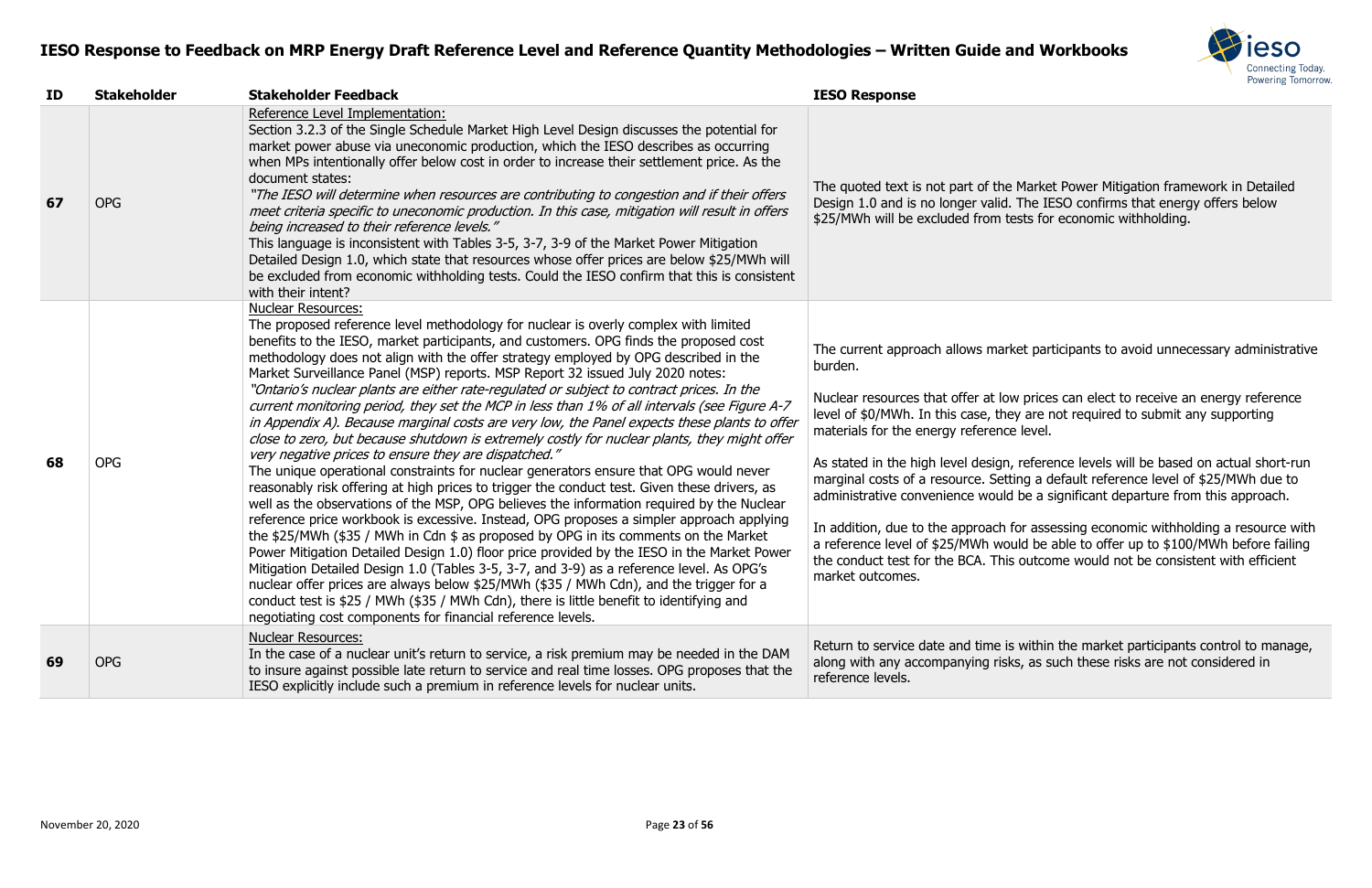

least expensive fuel type will be based on the total erating the resource at maximum capacity:

 $Q_2 + ... + P_{max} * Q_{max}) + (SUC_{ref}/MGBRT_{ref}) + SNL_{ref}$ 

to request use of either a different fuel index, or a awn hub price to account for distance from the Dawn evaluated on a case-by-case basis. Where a levant documentation and appropriately reflects the (or other) trading hub and the resource it will be

guide to make this clear.

design document provides information on Dual-Fuel nation will also be present in Reference Level and ual, to be released for market participant review in

| ID | <b>Stakeholder</b> | <b>Stakeholder Feedback</b>                                                                                                                                                                                                                                                                                                                                                                                                                                                                                                                                                                                                                                                                                                                                                                                                                                                                                                                                                                                                                                                             | <b>IESO Response</b>                                                                                                                                                                                                                          |
|----|--------------------|-----------------------------------------------------------------------------------------------------------------------------------------------------------------------------------------------------------------------------------------------------------------------------------------------------------------------------------------------------------------------------------------------------------------------------------------------------------------------------------------------------------------------------------------------------------------------------------------------------------------------------------------------------------------------------------------------------------------------------------------------------------------------------------------------------------------------------------------------------------------------------------------------------------------------------------------------------------------------------------------------------------------------------------------------------------------------------------------|-----------------------------------------------------------------------------------------------------------------------------------------------------------------------------------------------------------------------------------------------|
| 71 | <b>OPG</b>         | <b>Thermal Resources:</b><br>Regarding dual fueled resources, Section 3.13.1.2 of the Market Power Mitigation Detailed<br>Design 1.0 states that:<br>"The IESO will use the least expensive fuel type among the registered primary and<br>secondary fuel types for a resource's reference level for the timeframe when it tests a<br>submitted offer for market power. Market participants can request the IESO to change this<br>default fuel type selection if the least expensive fuel (in \$/MWh), as flagged by the market<br>participant and approved by the IESO, is unavailable or not preferred because of an<br>acceptable reason for the specific subset of hours during the trading day."<br>This methodology is simplistic and does not take into consideration the number of factors<br>that determine which fuel is least expensive. OPG recommends further discussion between<br>market participants and the IESO as part of the reference level negotiation for energy offer<br>curves to account for situations where the energy offer curves of the two fuels cross. | The approach to determine the le<br>hourly reference level cost of ope<br>Total Hourly Cost = $(P_1*Q_1+P_2*C)$                                                                                                                               |
| 72 | <b>OPG</b>         | <b>Thermal Resources:</b><br>Determining fuel costs for facilities that do not have firm gas contracts is challenging in both<br>day-ahead and real-time. The IESO needs to recognize the unique challenges around fuel<br>availability, procurement, and transportation. This will be a key consideration in discussions<br>with the IESO in setting appropriate reference levels for dual-fuel resources and reporting on<br>the use of different fuels.                                                                                                                                                                                                                                                                                                                                                                                                                                                                                                                                                                                                                              | Market participants will be able to<br>modification to using just the Day<br>hub. These modifications will be<br>methodology is supported by rele<br>relationship between the Dawn (<br>eligible for use.<br>The IESO will modify the written |
| 73 | <b>OPG</b>         | <b>Thermal Resources:</b><br>In addition, there should be a method for market participants to submit outages for specific<br>'fuel types', without impacting the availability of the resource, as they would be available on<br>the alternative fuel. Without such a system, MPs could foreseeably trigger exante economic<br>withholding tests when a less expensive fuel type is unavailable. Solving the treatment of<br>reference levels for dual fuel resources during negotiations will avoid the administrative<br>burden discussed in Market Settlements DES-28 Section 3.13.2 Reference Level Settlement<br>Charges (RLSC) and 3.13.3 Reference Level Settlement Charge Uplift (RLSCU).                                                                                                                                                                                                                                                                                                                                                                                        | Section 3.13.1.2 of the detailed of<br>Resource Treatment. This inform<br>Reference Quantity market manu<br>2021.                                                                                                                             |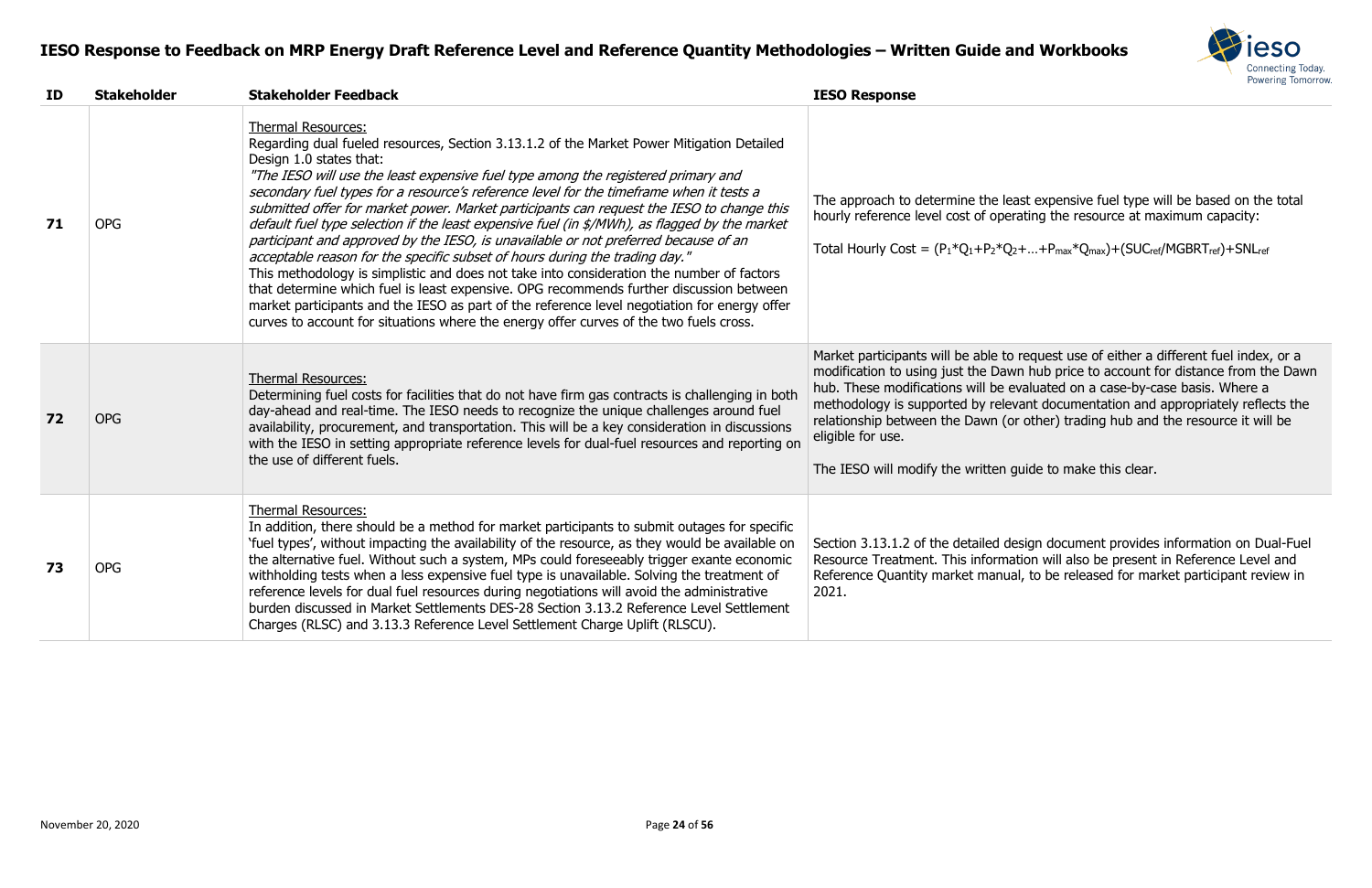

tial report to indicate the inferred state of a resource is new confidential report will be included in the lesign document.

pants to modify the Lead Time parameter subject to on 3.3.7.6 of Grid and Market Operations Integration

lation to the Offers, Bids and Data Inputs chapter of onse was provided in that forum.

mework is applied to all dispatchable resources that ve as suppliers of a product can benefit from t product.

storage workbook to allow for an entry for

| ID | <b>Stakeholder</b> | <b>Stakeholder Feedback</b>                                                                                                                                                                                                                                                                                                                                                                                                                                                                                                                                                                                                                                                                                                                                                                                                                                                                                                                                                                                                                                                                                                                                                                                                                             | <b>IESO Response</b>                                                                                                                                                                                                                                                                          |
|----|--------------------|---------------------------------------------------------------------------------------------------------------------------------------------------------------------------------------------------------------------------------------------------------------------------------------------------------------------------------------------------------------------------------------------------------------------------------------------------------------------------------------------------------------------------------------------------------------------------------------------------------------------------------------------------------------------------------------------------------------------------------------------------------------------------------------------------------------------------------------------------------------------------------------------------------------------------------------------------------------------------------------------------------------------------------------------------------------------------------------------------------------------------------------------------------------------------------------------------------------------------------------------------------|-----------------------------------------------------------------------------------------------------------------------------------------------------------------------------------------------------------------------------------------------------------------------------------------------|
| 74 | <b>OPG</b>         | <b>Thermal Resources:</b><br>The Offers, Bids, and Data Inputs Detailed Design 1.0 states:<br>"The PD calculation engine will determine which one of the three MGBDT values to use<br>based on the number of hours the generation unit has been offline. A NQS generation unit<br>will be considered offline by the PD calculation engine if it is scheduled below its MLP value<br>by the PD calculation engine."<br>Using predefined MGBDT values to determine if Hot/Warm/Cold dispatch data applies for<br>pre-dispatch calculation may not accurately reflect the condition of a plant. The condition of<br>thermal plants can vary start-to-start, and thus modifications to hot, warm and cold lead<br>times may be necessary during the day. The thermal state of a NQS unit is determined by its<br>turbine temperatures and can only be accurately determined by the unit operator.<br>OPG requests the IESO publish an hourly standardized confidential report to indicate the<br>inferred state of the generation unit and suggests that a mechanism or process be put in<br>place that allows modification of the Lead Time parameter for SEAL and operational reasons<br>to ensure the accurate thermal state is reflected in the market. | The IESO agrees that a confident<br>is required for transparency. This<br>Publishing and Reporting detail de<br>The design allows market particip<br>revision rules as outlined in Section<br>detail design chapter.<br>This comment was received in re<br>the detailed design and this respo |
| 75 | <b>OPG</b>         | <b>Energy Storage Resources (ESRs):</b><br>OPG notes that NYISO, MISO, and ISONE do not subject ESRs to Market Power Mitigation.<br>Given the lack of precedent, OPG would appreciate an explanation from the IESO and Hatch<br>that describes potential abuse of market power by ESRs, as well as more detail on the<br>development of the reference level framework proposed for ESRs.                                                                                                                                                                                                                                                                                                                                                                                                                                                                                                                                                                                                                                                                                                                                                                                                                                                                | The market power mitigation fran<br>supply energy or operating reserv<br>exercise of market power for that                                                                                                                                                                                    |
| 76 | <b>OPG</b>         | Energy Storage Resources (ESRs):<br>As stated in 2.4.6 Opportunity Costs:<br>"Dispatchable resources with intertemporal production limitations, such as hydroelectric and<br>storage resources, may face an opportunity cost when they offer to inject energy. These<br>resources may sacrifice the opportunity to produce energy in a future interval by producing<br>it in the current one given operational limitations Such intertemporal opportunity costs can<br>be included in the energy reference level for relevant resources. Opportunity costs for these<br>resources represent the expected future revenues that market participants give up when<br>these resources produce a MWh of energy in the current time period."<br>OPG agrees that ESRs incur an opportunity cost. However, there is currently no entry for<br>Opportunity Cost in the Energy Storage workbook. This cost should be reflected as a<br>separate cost category in the ESR Reference Level Workbook. As with hydroelectric<br>resources, market participants should have the chance to defend opportunity cost<br>formulations that differ from the IESO's proposal in Section 2.4.6.                                                                               | The IESO will update the energy<br>opportunity cost.                                                                                                                                                                                                                                          |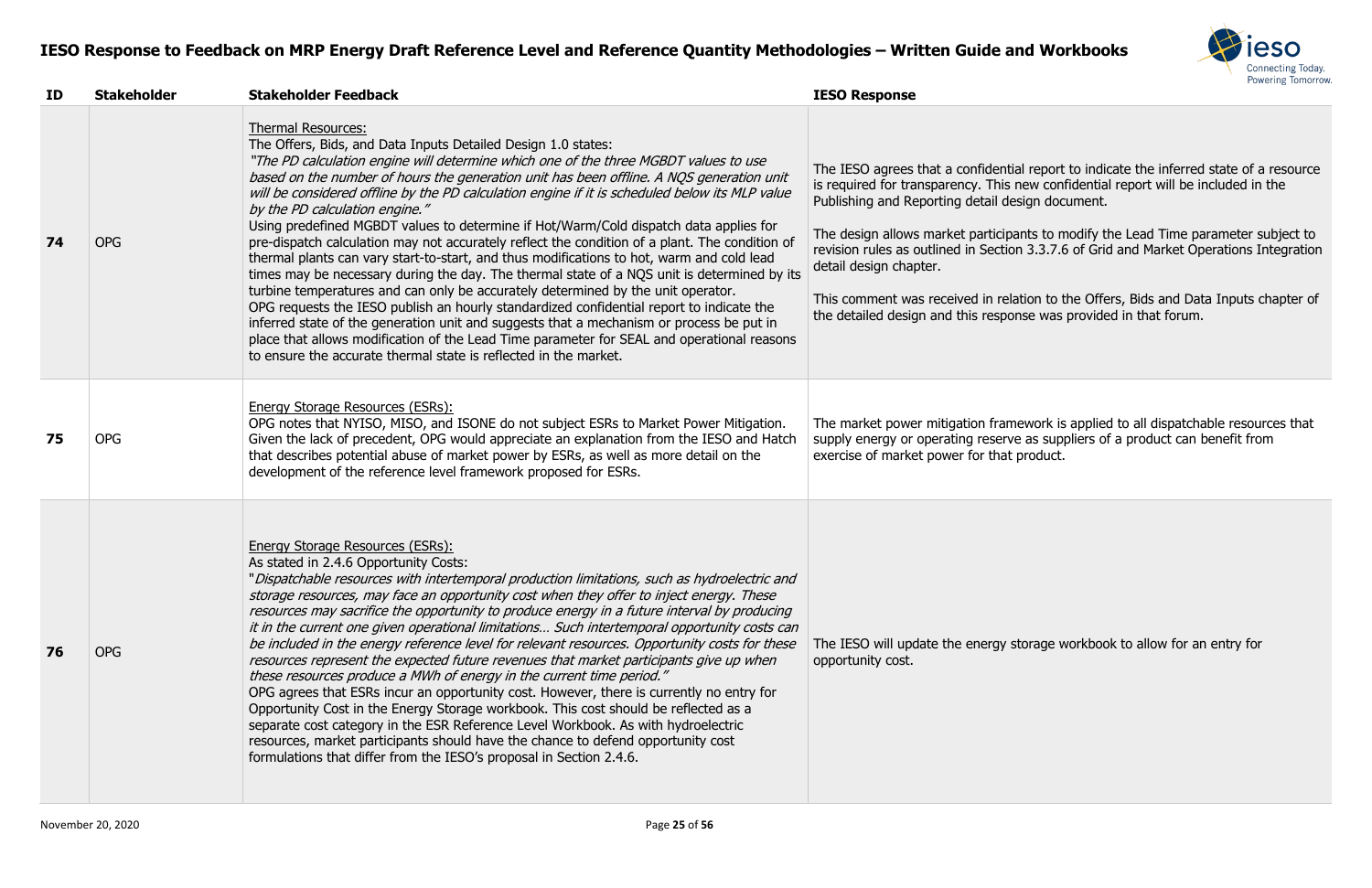

Eligibility of documentation developed by the relevant market participant will be evaluated on a case by case basis. In determining the eligibility of specific documentation, the IESO will consider the reasonableness of the content of the documentation and will compare the documentation to information for similar types of equipment (e.g. independent 3rd party research reports or recommendations).

Section 2.3 of the written guide will be updated to reflect this approach for

#### **ID Stakeholder Stakeholder Feedback IESO Response 77** OPG Section 2.3 Supporting Documentation More Forms of Documentation Should be Acceptable - The list of accepted supported documentation provided by the IESO should be expanded beyond what the IESO has identified in this section. In the event that original manufacturers' manuals are unavailable, the IESO should accept documentation developed by the asset owner. documentation developed by the relevant market participant . **78** OPG Section 2.4.6.1 Opportunity Cost Opportunity Cost Floor Price The section states that the minimum value for the opportunity cost adder is \$0/MWh. Some resources may incur a negative opportunity cost, i.e. avoided costs (e.g., Nuclear resources and Must-run Hydro resources) which incentivizes the unit to remain online. OPG recommends allowance for negative opportunity costs. The IESO will not be mitigating up low offers. **79** OPG Section 2.4.6.1 Opportunity Cost Opportunity Cost Calculation May have Unintended Outputs OPG is concerned that formula presented by the IESO does not accurately capture costs as the IESO intends. In particular, OPG has reservations about the use of prior year LMPs to calculate opportunity cost given the number of other variables that could affect market prices, such as: I. unit outages, II. transmission outages, III. changes in weather, and IV. differences between LMPs on weekdays and weekends.

Opportunity costs are bounded to a \$0/MWh floor. Similar to today, market participants will be able to offer at negative prices to obtain a schedule.

The IESO has updated the methodology for determining opportunity cost in the written guide in response to various stakeholder feedback on the topic.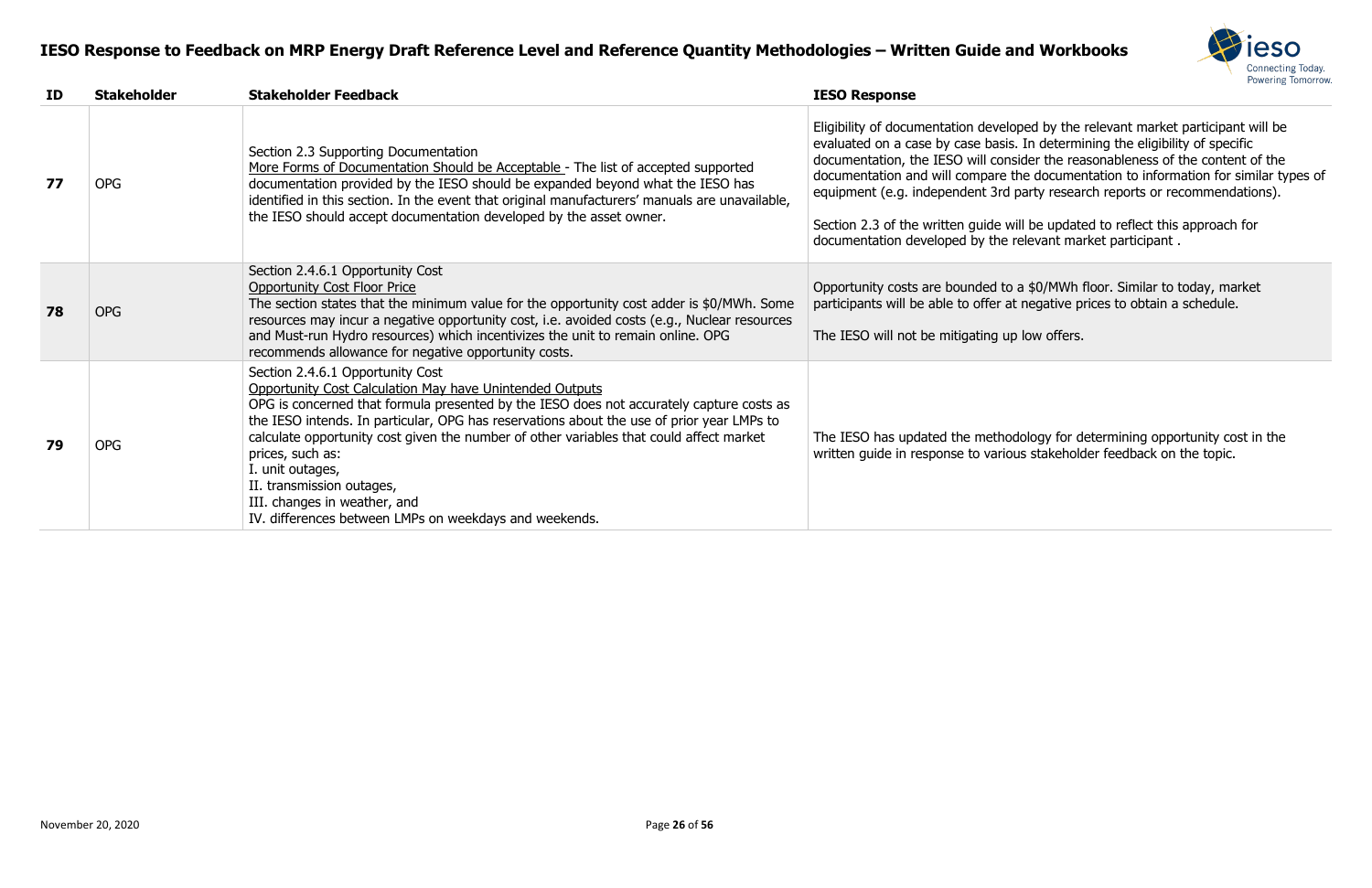

o request use of either a different fuel index, or a wn hub price to account for distance from the Dawn evaluated on a case-by-case basis. Where a evant documentation and appropriately reflects the or other) trading hub and the resource it will be

guide to make this clear.

port determination of financial reference levels is not atch and pricing instead achieved when all costs are

methodology in the written guide has been updated Performance Standards program that is currently in nd other applicable sections will be updated based on ges in Ontario when sufficient information is available on of the provincial emissions policy.

| ID | <b>Stakeholder</b> | <b>Stakeholder Feedback</b>                                                                                                                                                                                                                                                                                                                                                                                                                                                                                                                                                                                                                                                                                                                                                                                                                                                                                                                                                                                                                                                                                                                                                                                                                                                                                                                                                                                                            | <b>IESO Response</b>                                                                                                                                                                                                                                                                                                                                                       |
|----|--------------------|----------------------------------------------------------------------------------------------------------------------------------------------------------------------------------------------------------------------------------------------------------------------------------------------------------------------------------------------------------------------------------------------------------------------------------------------------------------------------------------------------------------------------------------------------------------------------------------------------------------------------------------------------------------------------------------------------------------------------------------------------------------------------------------------------------------------------------------------------------------------------------------------------------------------------------------------------------------------------------------------------------------------------------------------------------------------------------------------------------------------------------------------------------------------------------------------------------------------------------------------------------------------------------------------------------------------------------------------------------------------------------------------------------------------------------------|----------------------------------------------------------------------------------------------------------------------------------------------------------------------------------------------------------------------------------------------------------------------------------------------------------------------------------------------------------------------------|
| 80 | <b>OPG</b>         | 2.5.1.5.3 Service Price Adder<br>Variability of Non-Firm Transport Costs<br>Determining fuel costs for facilities that do not have firm gas contracts is challenging in both<br>the day-ahead and real-time. The IESO needs to recognize the unique challenges around<br>fuel availability, procurement, and transportation. In the absence of a firm contract, gas<br>transport costs can vary substantially due to factors like weather, demand, and scarcity.<br>These conditions cannot be predicted with any accuracy during reference level negotiations.<br>In the Thermal Reference Level workbook, the IESO suggests the service price adder can be<br>substantiated with "Copies of the transportation, storage and load balancing contracts<br>outlining the requirement to provide fuel to acquire the services." For a resource without a<br>firm transport contract, OPG maintains that such documentation of gas transactions usually<br>becomes available only in the DA timeframe, and in some cases not until real-time. OPG<br>suggests a process must be in place to allow MPs to submit and receive approval of this<br>documentation in real time.<br>If the IESO is unable to enhance their processes, OPG suggests the settlement process<br>should use timelines similar to the current RT-GCG program which allows expense<br>information to be submitted within a reasonable number of days after the fact. | Market participants will be able to<br>modification to using just the Daw<br>hub. These modifications will be ev<br>methodology is supported by relev<br>relationship between the Dawn (or<br>eligible for use.<br>The IESO will modify the written g<br>After-the-fact of materials to suppo<br>a viable approach. Efficient dispate<br>optimized by the dispatch engine. |
| 81 | <b>OPG</b>         | Section 2.5.1.5.5 Emissions Costs<br>Output-Based Performance Standards No Longer Applicable<br>As the IESO is likely aware, since publishing of the workbooks, the federal government has<br>accepted Ontario's Emissions Performance Standards program as an alternative to the<br>Output-Based Pricing System. This section should be updated to reflect the change.                                                                                                                                                                                                                                                                                                                                                                                                                                                                                                                                                                                                                                                                                                                                                                                                                                                                                                                                                                                                                                                                | Emissions policy reference level me<br>to reflect the Ontario's Emissions F<br>effect in Ontario. Section 2.4.2 and<br>the recent emissions policy change<br>regarding specific implementation                                                                                                                                                                             |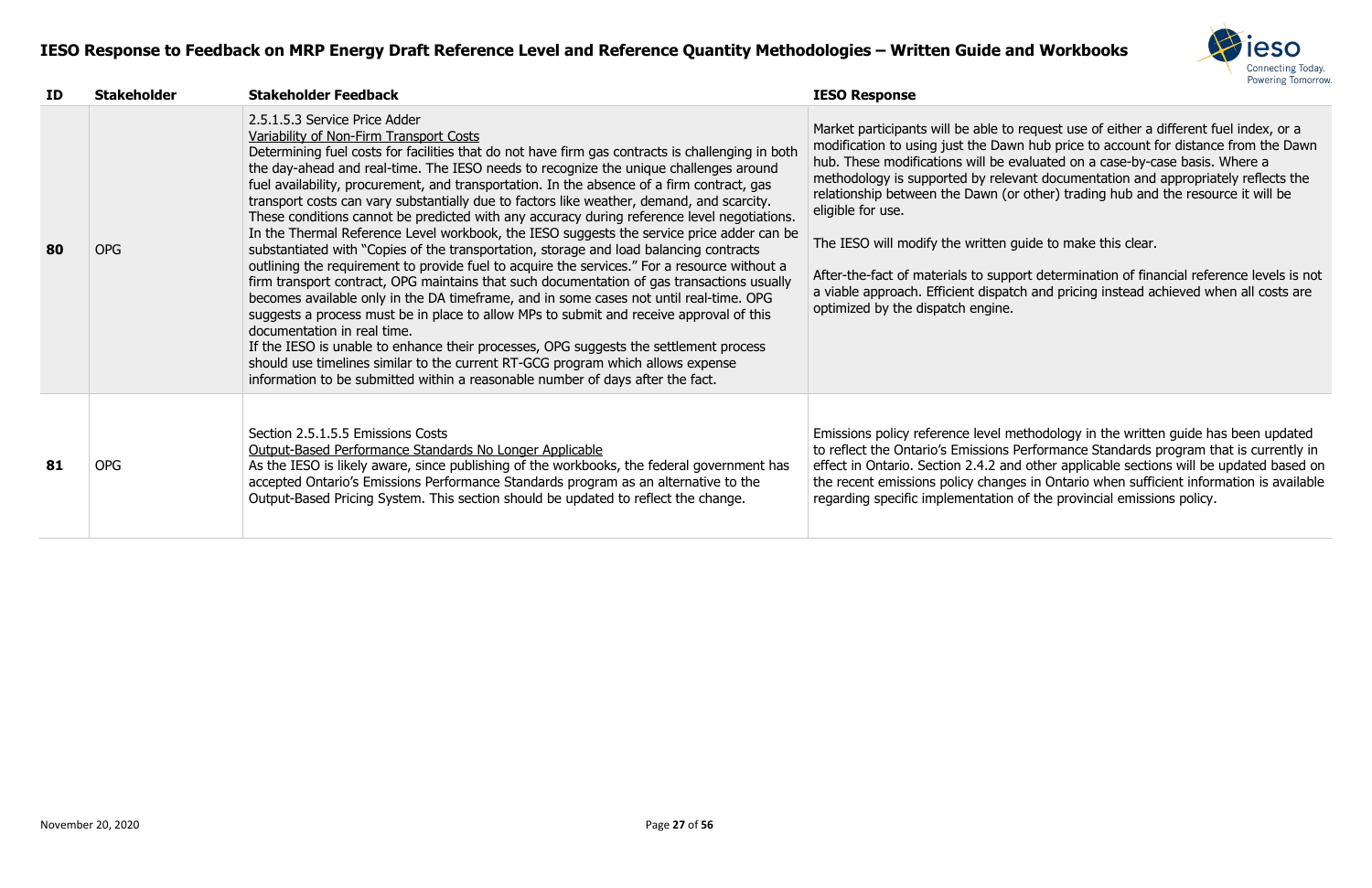

is not an exhaustive list. Market participants may ing documentation for review.

ng operating and maintenance costs are incremental erence levels for the relevant technology types:

ms including pulveriser maintenance (biomass)

rydro)

I to reflect these additions.

d to establish whether costs associated with high ntenance is eligible to be included in reference levels.

will be addressed in one place in the written guide

are addressed in the hydro section of the written s these are permutations of hydro resources.

cial reference levels are intended to accommodate ond seasonal variation.

et Operation Integration detailed design chapter submission or revision of hourly and daily dispatch

hanged values for lead time in the real-time market. in the subsequent run of the pre-dispatch engine.

| ID | <b>Stakeholder</b> | <b>Stakeholder Feedback</b>                                                                                                                                                                                                                                                                                                                                                                                                                                                                                                                                                                                                                                                                                                                                                                                                                   | <b>IESO Response</b>                                                                                                                                                                                                                                                                                                                                                                |
|----|--------------------|-----------------------------------------------------------------------------------------------------------------------------------------------------------------------------------------------------------------------------------------------------------------------------------------------------------------------------------------------------------------------------------------------------------------------------------------------------------------------------------------------------------------------------------------------------------------------------------------------------------------------------------------------------------------------------------------------------------------------------------------------------------------------------------------------------------------------------------------------|-------------------------------------------------------------------------------------------------------------------------------------------------------------------------------------------------------------------------------------------------------------------------------------------------------------------------------------------------------------------------------------|
| 82 | <b>OPG</b>         | Section 2.5.1.6 Operating and Maintenance Costs<br>List of Eligible Incremental Variable Maintenance Costs is not Exhaustive<br>OPG has identified incremental variable costs that are not included in the reference level<br>workbook. Some of these costs are:<br>I. biomass material handling systems including pulverizer maintenance,<br>II. feedwater piping repair,<br>III. high voltage electrical equipment maintenance,<br>IV. water treatment plant service.<br>OPG views the list of eligible maintenance costs provided by the IESO as incomplete. Any<br>other incremental variable costs that can be documented, quantified, and substantiated by<br>MPs should be accepted in the reference level workbooks.                                                                                                                  | The list included in the materials<br>submit eligible costs and supporti<br>The IESO agrees that the followir<br>and eligible to be included in refer<br>-Biomass material handling syster<br>-Feedwater piping repair (hydro)<br>-water treatment plant service (h<br>The written guide will be updated<br>Further discussion will be require<br>voltage electrical equipment main |
| 83 | <b>OPG</b>         | Section 2.5.6 Energy Storage<br>Pumped Hydro Fuel Costs Should be Included in ESR Workbooks<br>Section 2.5.6 states "Energy storage resources store energy in the form of compressed air,<br>flywheel, flow battery, rechargeable battery and hydrogen storage."<br>Under the Interim Storage Design Project (SDP), new Market Rules/Manuals may require<br>current and future Pumped Hydro facilities to be registered as Energy Storage Resources<br>(ESRs). Pumped Hydro facilities are inherently complex. Specifically, OPG's PGS is not a<br>stand-alone facility, and has<br>intertemporal effects with other hydroelectric generators. In order to provide flexibility for<br>market participants, the cost components associated with pumped storage should be<br>factored into both the Hydroelectric and Energy Storage workbooks. | Pumped hydro storage resources<br>and workbooks.<br>Pumped hydro storage resources<br>guide and the hydro workbook as                                                                                                                                                                                                                                                               |
| 84 | <b>OPG</b>         | Section 3 Non-Financial Dispatch Parameters<br><b>Changes to Non-Financial Dispatch Parameters</b><br>The opening paragraph of this section states:<br>"If the registered values are not static, the reference level values for non-financial dispatch<br>data parameters are determined, where applicable by season (summer and winter)."<br>The above text implies that only seasonal variation in non-financial reference levels will be<br>accepted. OPG maintains that some nonfinancial reference levels (e.g., lead time) vary<br>hourly. Can the IESO clarify whether intra-day changes to non-financial dispatch variables<br>will be accepted?                                                                                                                                                                                      | Conduct thresholds for non-finane<br>changing ambient conditions bey<br>Section 3.3 of the Grid and Marke<br>outlines conditions under which s<br>data will be restricted.<br>Market participants can submit ch<br>The updated values will be used                                                                                                                                  |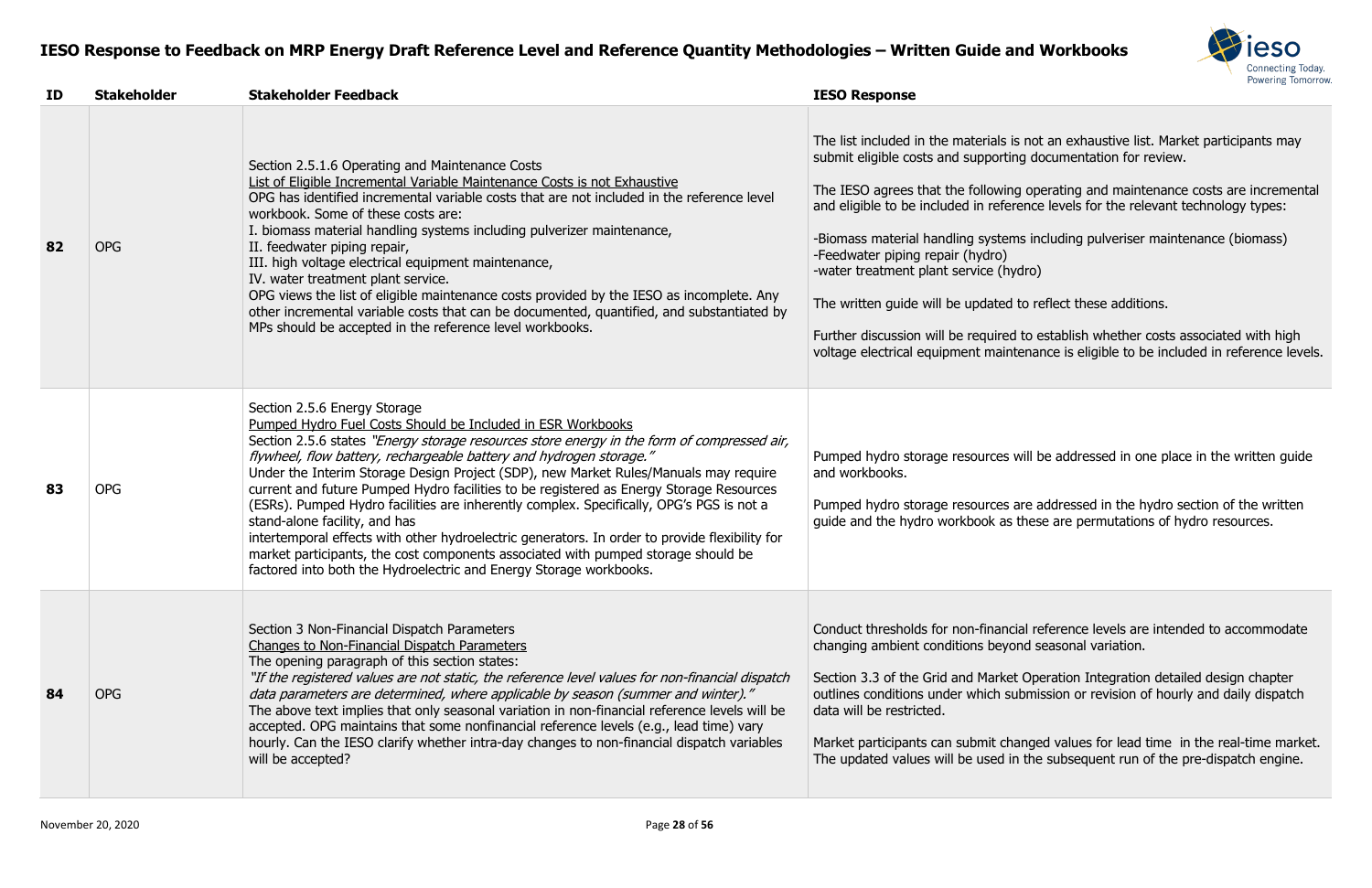

al reference levels have yet to be finalized and will be ket Manual. This Market Manual will be outlined and et Manual review process.

to a non-financial reference level will closely a financial reference level. Please refer to Section tigation detailed design document.

ar resource ramp rates for incremental change in le for start. Clarification language will be added in Quantity SE document.

can be very different for the same range of conditions, the energy ramp rate reference level for ed on least flexible profile of the resource.

hermal resources and nuclear resources will be je hourly generation capability, which is the maximum under current conditions, which includes maximum at hour.

the following update, "For non-synchronized 10ference quantity for hydroelectric resources is

the following update, "For non-synchronized 30uantity for hydroelectric resources is calculated as

| ID | <b>Stakeholder</b> | <b>Stakeholder Feedback</b>                                                                                                                                                                                                                                                                                                                                                                                                                                                                                                                                                                 | <b>IESO Response</b>                                                                                                                                                                                                       |
|----|--------------------|---------------------------------------------------------------------------------------------------------------------------------------------------------------------------------------------------------------------------------------------------------------------------------------------------------------------------------------------------------------------------------------------------------------------------------------------------------------------------------------------------------------------------------------------------------------------------------------------|----------------------------------------------------------------------------------------------------------------------------------------------------------------------------------------------------------------------------|
| 85 | <b>OPG</b>         | Section 3.2 Ongoing Updates to Non-Financial Reference Levels<br>Process to Request a Change to Reference Levels is not Clear<br>The section states:<br>"At its own volition, the IESO may initiate the process to request a change to reference<br>levels if the IESO is of the view that the registered non-financial reference level is no longer<br>representative of the operational characteristics of the resource."<br>Please outline the "process to request a change to reference levels" that is referenced in this<br>section.                                                  | Processes to update non-financia<br>documented in the relevant Mark<br>stakeholdered through the Marke<br>The process to request a change<br>resemble the process to update a<br>3.13.1.1 of the Market Power Mit          |
| 86 | <b>OPG</b>         | Section 3.4.5.1 Nuclear Energy Ramp Rate<br>Ramp Rates Vary Depending on System Conditions<br>The section states:<br>"Market participants must provide ramp rates and supporting documentation with relevant<br>sections from operating and maintenance manuals for the resource that show the ramp<br>rates (MW/min) for the resource across its dispatchable range."<br>OPG contends that the ramp rates of nuclear units vary substantially depending on reactor<br>conditions. The ramp profile of a nuclear unit cannot be specified ahead of time in reference<br>level negotiations. | This section is referring to nuclea<br>energy production, not the profile<br>Reference Level and Reference Q<br>If nuclear ramp rate capabilities<br>production depending on reactor<br>nuclear resources will be set base |
| 87 | <b>OPG</b>         | Section 4.1.1 Energy<br>Clarification of Process for Determining Reference Quantities<br>The section states that reference quantities will be determined in accordance with the<br>methodology of the Generator Output and Capability report. OPG requests the IESO to<br>confirm which values are used as the unit capability in this report (e.g., registered capacity,<br>MCR, nameplate capacity, etc.).                                                                                                                                                                                | Energy reference quantities for tl<br>determined based on the average<br>potential output of the resource<br>unit de-rates and outages for tha                                                                             |
| 88 | <b>OPG</b>         | Section 4.2.2.2 Operating Reserve<br>Possible Typo in Subheadings<br>Sections 4.2.2.2.2 and 4.2.2.2.3 are in the hydroelectric operating reserve reference quantity<br>section but refer to thermal operating reserve. OPG believes this may be a typo but would<br>like clarification.                                                                                                                                                                                                                                                                                                     | Section 4.2.2.2.2 will incorporate<br>minute operating reserve, the ret<br>calculated as follows:".<br>Section 4.2.2.2.3 will incorporate<br>minute reserve, the reference qu<br>follows:".                                |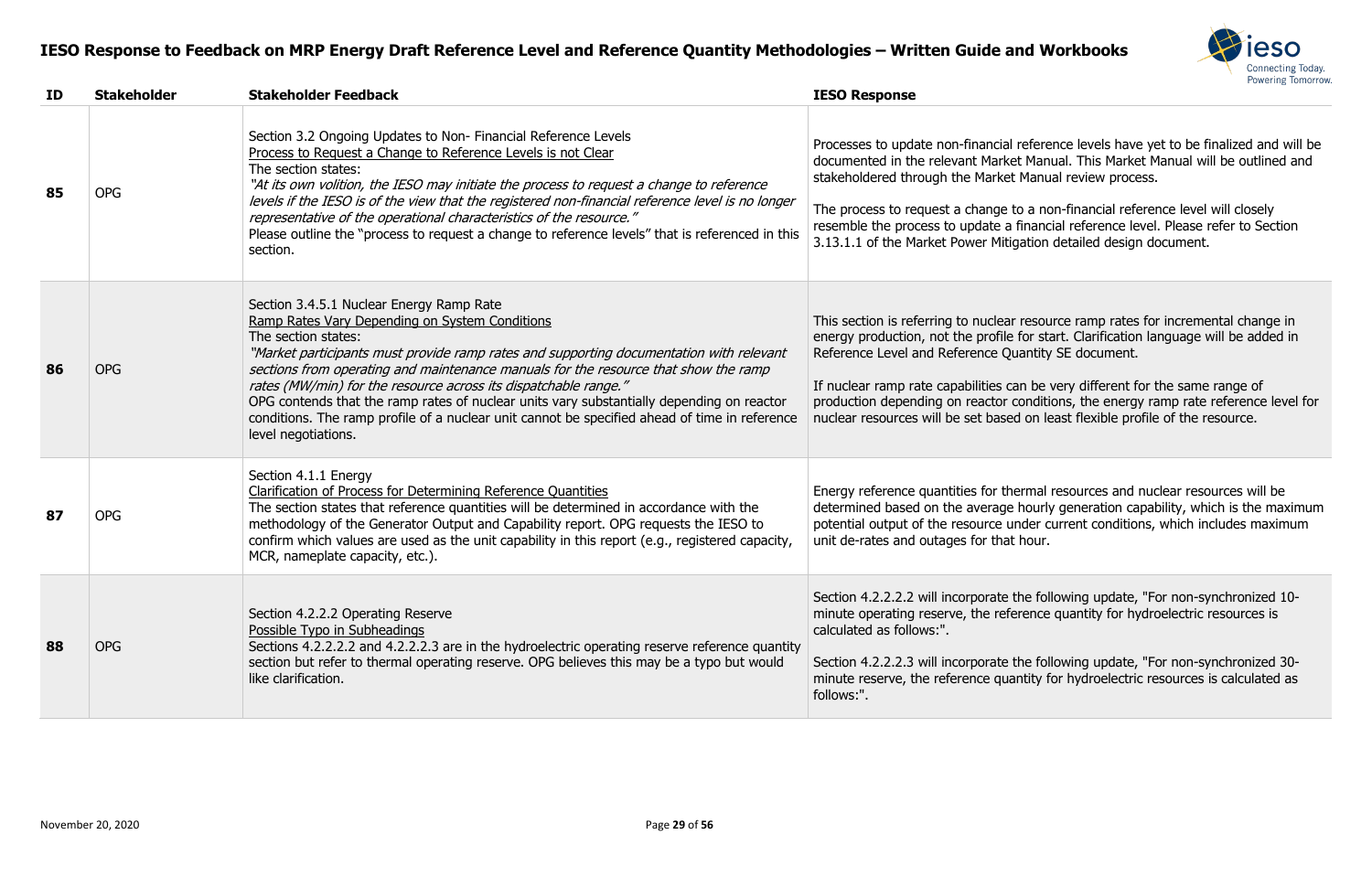

#### ot introduce an obligation to offer at prices consistent will include clarifying language to the written guide to

rce will be based on the short-run marginal costs of

ten guide describes the approach that will be taken to ence level for each resource.

ated to provide reference levels that are greater than ants request reference levels greater than  $$0/MWh$ , kbooks and supporting materials that illustrate the

mot request or substantiate an eligible reference I in the reference level.

| ID | <b>Stakeholder</b> | <b>Stakeholder Feedback</b>                                                                                                                                                                                                                                                                                                                                                                                                                                                                                                                                                                                                                                                                                                                      | <b>IESO Response</b>                                                                                                                                                                                                                                                                                                                               |
|----|--------------------|--------------------------------------------------------------------------------------------------------------------------------------------------------------------------------------------------------------------------------------------------------------------------------------------------------------------------------------------------------------------------------------------------------------------------------------------------------------------------------------------------------------------------------------------------------------------------------------------------------------------------------------------------------------------------------------------------------------------------------------------------|----------------------------------------------------------------------------------------------------------------------------------------------------------------------------------------------------------------------------------------------------------------------------------------------------------------------------------------------------|
| 89 | <b>OPG</b>         | The IESO should clarify expectations and obligations regarding the differences between the<br>derived Reference Price levels and actual Market Participant (MP) offer behaviour in the<br>markets. It is not explicitly clear if the IESO expects MPs to offer at the price levels specified<br>in the workbooks, which form the basis for the Reference Level. If the IESO does not have<br>any expectation of MP offer behaviour in the context of MPMF, then it should be explicitly<br>clear that in the context of the IESO General Conduct Rule (GCR), there are no assumed<br>obligations on the MP to offer at their Reference Price Levels, and in fact, subject to the<br>GCR, MP are not obligated to offer in any prescribed manner. | Market power mitigation does no<br>with reference levels. The IESO v<br>that effect.                                                                                                                                                                                                                                                               |
| 90 | <b>OPG</b>         | In addition to the comment above, OPG seeks clarity that MPs are not obligated to provide<br>costs for inclusion into the workbooks which do not actually reflect those costs included in<br>offers, but subject to clarification of the above comment, may have the option to do so.                                                                                                                                                                                                                                                                                                                                                                                                                                                            | Reference levels for each resourd<br>that resource.<br>For each cost category, the writte<br>determine the appropriate refere<br>Market participants are not obliga<br>\$0/MWh. Where market participa<br>they are required to provide worl<br>values of eligible costs.<br>Where a market participant does<br>level cost, it will not be included |
| 91 | <b>OPG</b>         | The market power mitigation process needs to recognize that OPG has filed costs as part of<br>our regulatory rate filing that are subject to the jurisdictional authority of OPG's economic<br>regulator, the OEB. Other costs have been negotiated with OPG's contract counterparty,<br>the IESO. Any potential difference between some of these costs in the regulated /<br>contractual process and the market power mitigation process as a result of a different<br>methodology or approach in their derivation needs to be carefully reviewed with the IESO.                                                                                                                                                                                | See response to comment ID 63.                                                                                                                                                                                                                                                                                                                     |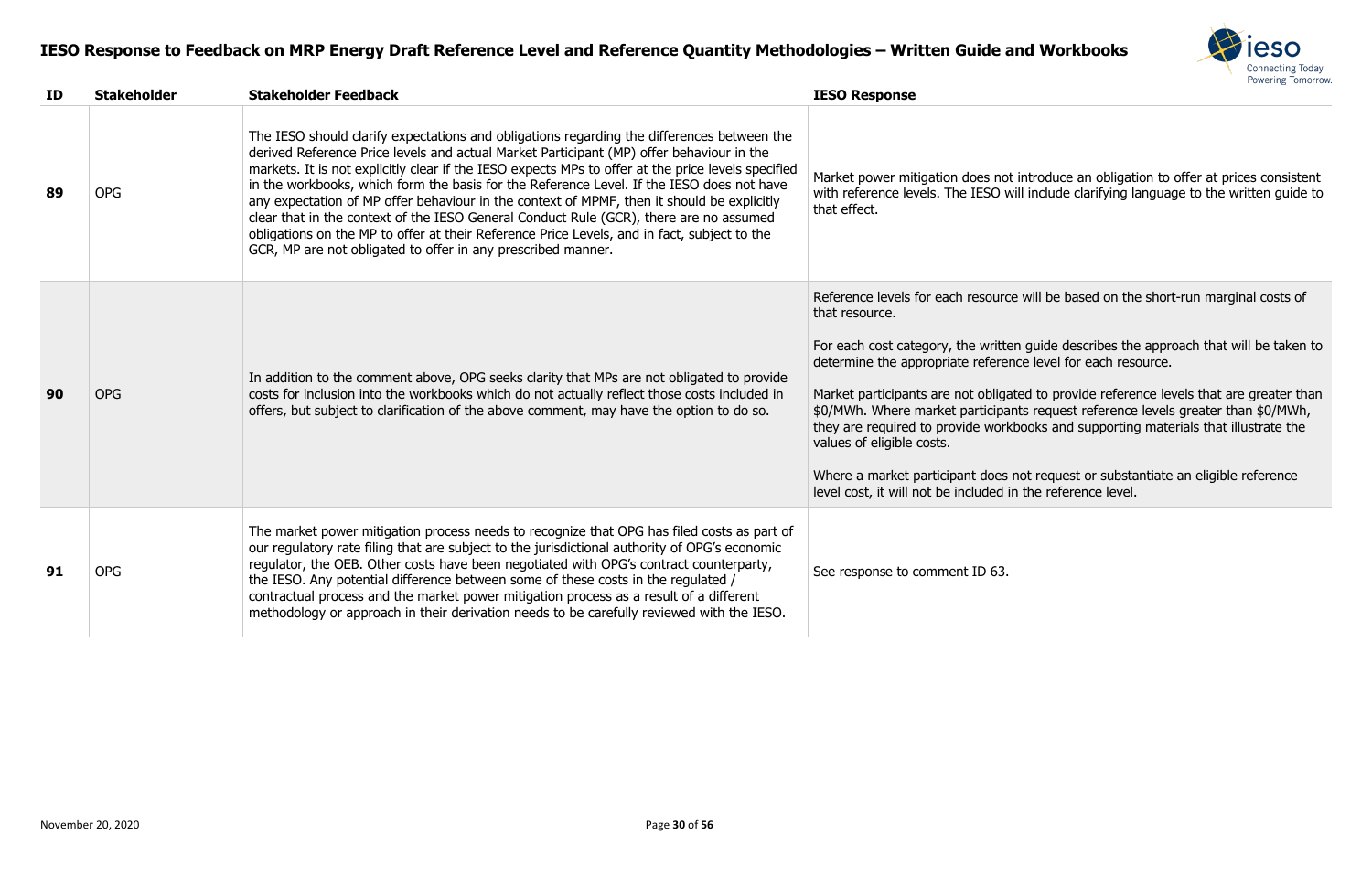

velop a process for mitigating uneconomic production. vill be excluded from tests for economic withholding.

g hydroelectric resources) are subject to market nd self-scheduling generating resources are not

| ID | <b>Stakeholder</b> | <b>Stakeholder Feedback</b>                                                                                                                                                                                                                                                                                                                                                                                                                                                                                                                                                                                                                                                                                                                                                                                                                                                                                                          | <b>IESO Response</b>                                                                             |
|----|--------------------|--------------------------------------------------------------------------------------------------------------------------------------------------------------------------------------------------------------------------------------------------------------------------------------------------------------------------------------------------------------------------------------------------------------------------------------------------------------------------------------------------------------------------------------------------------------------------------------------------------------------------------------------------------------------------------------------------------------------------------------------------------------------------------------------------------------------------------------------------------------------------------------------------------------------------------------|--------------------------------------------------------------------------------------------------|
| 92 | <b>OPG</b>         | Section 3.2.3 of the Single Schedule Market High Level Design discusses the potential for<br>market power abuse via uneconomic production, which the IESO describes as occurring<br>when resources intentionally offer below cost in order to increase their settlement price. As<br>the document states:<br>"The IESO will determine when resources are contributing to congestion and if their offers<br>meet criteria specific to uneconomic production. In this case, mitigation will result in offers<br>being increased to their reference levels."<br>This language is inconsistent with Tables 3-5, 3-7, 3-9 of the Market Power Mitigation<br>Detailed Design 1.0, which state that resources whose offer prices are below \$25/MWh will<br>be excluded from economic withholding tests. The IESO should clarify whether it intends to<br>develop a process for mitigating uneconomic production.                           | The IESO does not intend to dev<br>Energy offers below \$25/MWh w                                |
| 93 | <b>OPG</b>         | Chapter 7 Section 3.4.4A of the Market Rules states:<br>"Every submission of dispatch data with respect to a self-scheduling generation facility or an<br>intermittent generator shall specify a price, in \$/MWh, at and below which the applicable<br>registered market participant reasonably expects to reduce the energy output of such self<br>scheduling generation facility or intermittent generator to zero. Such price may be zero or<br>negative but may not be less than negative MMCP."<br>Since the negative offer prices required by the above rule fall below the lower price<br>threshold of \$25/MWh specified by the IESO in the Market Power Mitigation Detailed Design<br>1.0 Tables 3-5, 3-7, and 3-9, OPG believes the information required by the Hydroelectric<br>price workbook may be excessive. As a minimum OPG proposes that self-scheduled and<br>intermittent generators be exempt from mitigation. | Dispatchable resources (including<br>power mitigation. Intermittent ar<br>subject to mitigation. |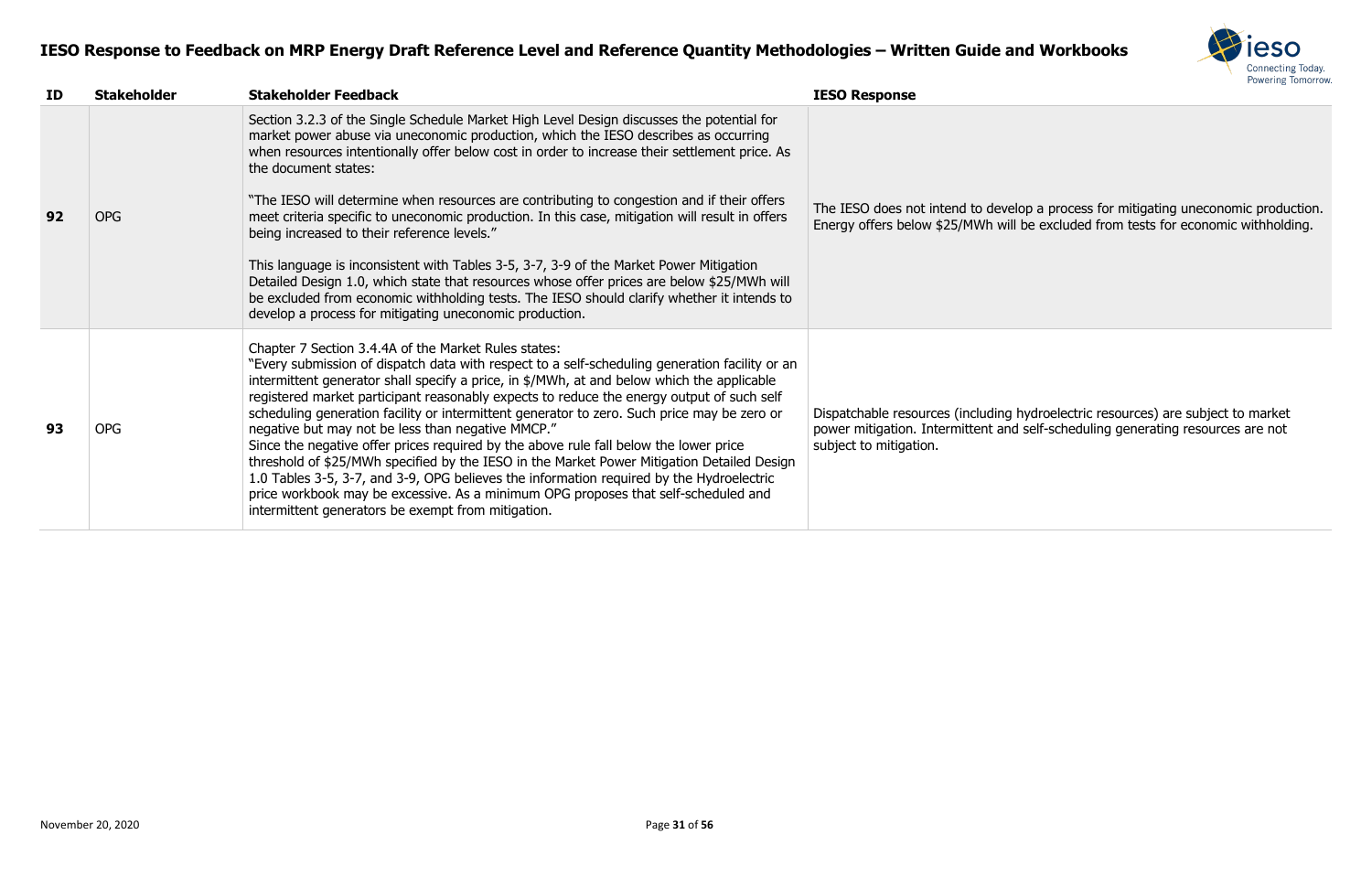

ce will be based on the short-run marginal costs of

For guide describes the approach that will be taken to ence level for each resource.

odology for determining opportunity cost in the ious stakeholder feedback on the topic.

ubmit costs in the relevant workbooks and the IESO basis of the eligibility criteria.

| ID | <b>Stakeholder</b> | <b>Stakeholder Feedback</b>                                                                                                                                                                                                                                                                                                                                                                                                                                                                                                                                                                                                                                                                                                                                                                                                                                                                                                                                                                                                                                                                                                                                                                                                                                                                                                                                                                                                                                                                                                                                                                                                                                                                                                                                                                                                                                                                                                                                                                                                                                                                                                                                                                                                                                                                                                                                                                                                                                                                                                                                                                                                                                                                                                                                           | <b>IESO Response</b>                                                                                                                                                                                                                                                              |
|----|--------------------|-----------------------------------------------------------------------------------------------------------------------------------------------------------------------------------------------------------------------------------------------------------------------------------------------------------------------------------------------------------------------------------------------------------------------------------------------------------------------------------------------------------------------------------------------------------------------------------------------------------------------------------------------------------------------------------------------------------------------------------------------------------------------------------------------------------------------------------------------------------------------------------------------------------------------------------------------------------------------------------------------------------------------------------------------------------------------------------------------------------------------------------------------------------------------------------------------------------------------------------------------------------------------------------------------------------------------------------------------------------------------------------------------------------------------------------------------------------------------------------------------------------------------------------------------------------------------------------------------------------------------------------------------------------------------------------------------------------------------------------------------------------------------------------------------------------------------------------------------------------------------------------------------------------------------------------------------------------------------------------------------------------------------------------------------------------------------------------------------------------------------------------------------------------------------------------------------------------------------------------------------------------------------------------------------------------------------------------------------------------------------------------------------------------------------------------------------------------------------------------------------------------------------------------------------------------------------------------------------------------------------------------------------------------------------------------------------------------------------------------------------------------------------|-----------------------------------------------------------------------------------------------------------------------------------------------------------------------------------------------------------------------------------------------------------------------------------|
| 94 | <b>OPG</b>         | A historical comparison of OPG's offers to the estimated reference levels based on the IESO<br>workbook appears to indicate that the cost components and proposed estimations are not<br>accurate. Depending on the constrained area application, there are resources that may<br>exceed reference level thresholds on a daily basis. Such an outcome in practice would prove<br>inefficient for both OPG and the IESO. OPG's offer strategy has been discussed in several<br>Market Surveillance Panel (MSP) reports. See, for example, MSP Report 32 issued July 2020:<br>"when water is scarce – either in times of drought or when water storage levels behind<br>the dam are below capacity $-$ hydro generators may increase offers to reflect water scarcity<br>and the high opportunity cost of precluding generation in the future when prices are high.<br>They will store water when they expect that stored water will earn a higher price in the near<br>future. Time-shifting of output based on these opportunity costs and some ability to store<br>water results in opportunities for these generators to provide energy when it is most<br>valuable to the system"<br>Additionally, the Monitoring Document: Monitoring of Offers & Bids in the IESO-Administered<br>Electricity Markets issued March 2010 indicates the MSP:<br>" recognizes that, in practice, the storage capacity and the time horizon over which energy<br>can be produced affect the alternatives available to a hydro generator. Variations in water<br>flows and storage levels can lead to changing opportunity costs for a plant in different<br>hours. Moreover, decisions must be made on a forecast basis by the generator at the time<br>that offers are finalized. The Panel considers the imperfect information that generators have<br>when estimating their opportunity costs or making allocation decisions, rather than assuming<br>perfect information based on after-the-fact outcomes."<br>Flexible hydroelectric has value in its ability to provide energy when real time demand<br>exceeds forecasts, often by displacing carbonemitting resources like natural gas or oil. If<br>reference levels are too low, the IESO may schedule flexible hydroelectric in the Day Ahead<br>time frame at the reference price due to market power mitigation. The outcome may be the<br>scheduling of energy exports to other jurisdictions, instead of providing real time flexibility in<br>Ontario. Depending on the degree of over-scheduling, the reduction in real time flexibility<br>could persist for days as storage reservoirs refill. The opportunity cost component of<br>hydroelectric should reflect this value to avoid limiting system flexibility. | Reference levels for each resourd<br>that resource.<br>For each cost category, the writte<br>determine the appropriate refere<br>The IESO has updated the metho<br>written guide in response to vario<br>Market participants are free to su<br>will evaluate those costs on the b |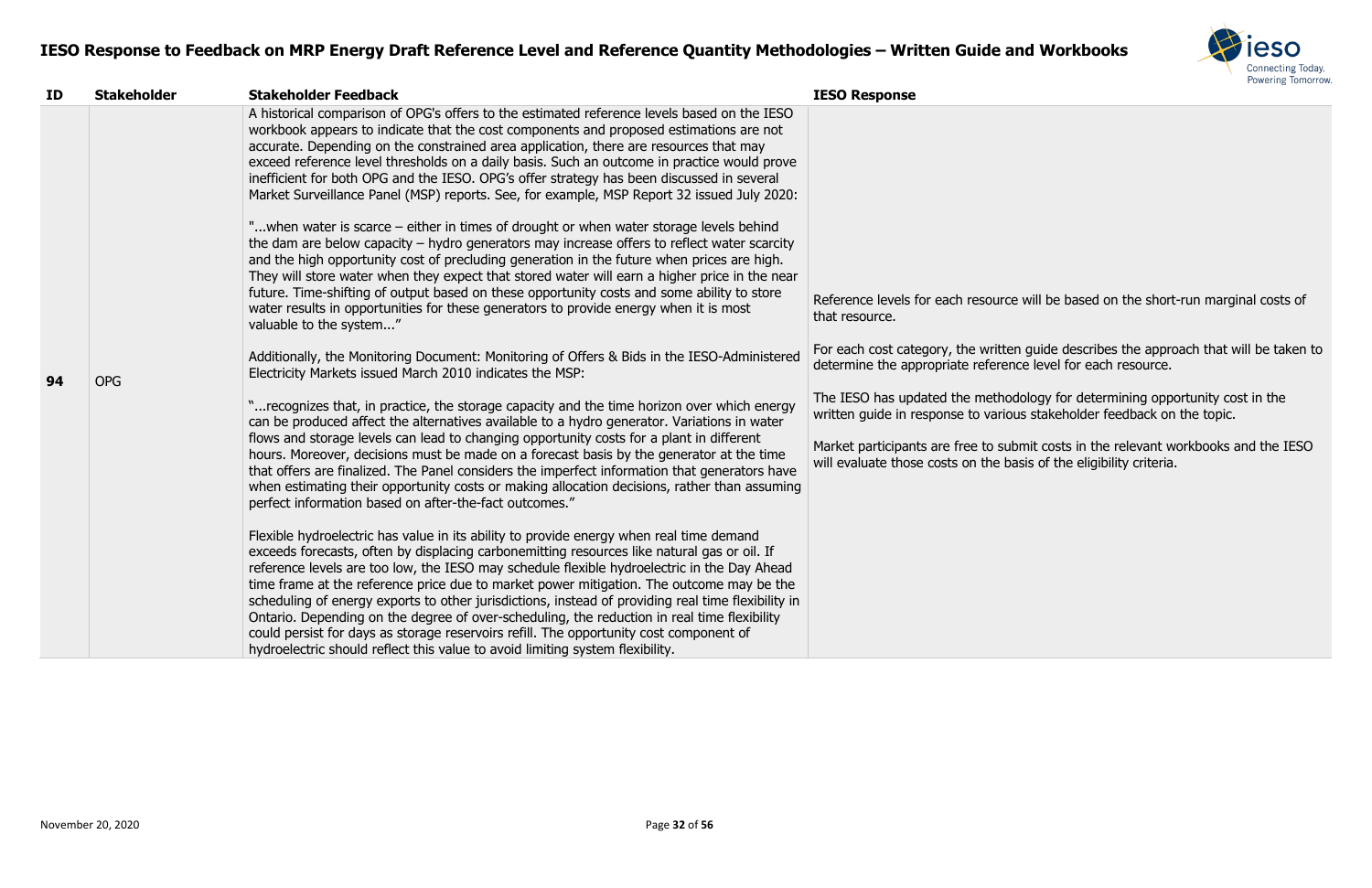

y in the written guide is intended to create a base opportunited resources.

ational characteristics that affect opportunity costs tology may be substantiated and demonstrated by unity costs that are approved by the IESO will be level of a specific resource.

ed during the one-on-one consultations starting in

odology for determining opportunity cost in the ous stakeholder feedback on the topic.

ational characteristics that affect opportunity costs tology may be substantiated and demonstrated by unity costs that are approved by the IESO will be level of a specific resource.

ed during the one-on-one consultations starting in

| ID | <b>Stakeholder</b> | <b>Stakeholder Feedback</b>                                                                                                                                                                                                                                                                                                                                                                                                                                                                                                                                                                                                                                                                                                                                                                                                                                                                                                                                                                                                                                                                                                                                                                                                                                                                                                                                                                                                                                                                                                                                                                                                                                                                                                                                                                                                                                                                                                            | <b>IESO Response</b>                                                                                                                                                                                                                                                     |
|----|--------------------|----------------------------------------------------------------------------------------------------------------------------------------------------------------------------------------------------------------------------------------------------------------------------------------------------------------------------------------------------------------------------------------------------------------------------------------------------------------------------------------------------------------------------------------------------------------------------------------------------------------------------------------------------------------------------------------------------------------------------------------------------------------------------------------------------------------------------------------------------------------------------------------------------------------------------------------------------------------------------------------------------------------------------------------------------------------------------------------------------------------------------------------------------------------------------------------------------------------------------------------------------------------------------------------------------------------------------------------------------------------------------------------------------------------------------------------------------------------------------------------------------------------------------------------------------------------------------------------------------------------------------------------------------------------------------------------------------------------------------------------------------------------------------------------------------------------------------------------------------------------------------------------------------------------------------------------|--------------------------------------------------------------------------------------------------------------------------------------------------------------------------------------------------------------------------------------------------------------------------|
| 95 | <b>OPG</b>         | The consultation process will need to be an extensive collaborative discussion between<br>market participants and the IESO. The IESO should recognize that each hydroelectric plant<br>and river system is unique in terms of both its water management plans and<br>operational/physical constraints. Determining opportunity costs during periods of low flows<br>combined with operational constraints is particularly complicated. A blanket approach for all<br>hydroelectric units is not feasible. The process for determining the energy offer curves will<br>likely require further review on a monthly or seasonal basis based on prevailing conditions.                                                                                                                                                                                                                                                                                                                                                                                                                                                                                                                                                                                                                                                                                                                                                                                                                                                                                                                                                                                                                                                                                                                                                                                                                                                                     | The opportunity cost methodolog<br>opportunity cost applicable for all<br>Additional resource-specific opera<br>that not captured by this method<br>market participants. Such opport<br>added to the financial reference I<br>These approvals will be determine<br>2021. |
| 96 | <b>OPG</b>         | Day Ahead schedules for energy limited resources create a new risk for the market<br>participant to physically manage resources to both meet day ahead schedules and to provide<br>flexibility in the real-time market. In comments submitted following the economic<br>withholding stakeholder session held on September 27, 2019, OPG identified the following<br>situations where risk premiums may be required to address costs:<br>I. When the Day Ahead Market closes at 10:00 EPT of current day, the market participant is<br>already committed to the remaining hours of the current day (HE11-24) and has submitted<br>offers that may lead to a generation schedule for 24 hours in the day ahead;<br>II. Due to cascade operation of hydroelectric stations, there is a risk that the remainder of<br>the day's schedule would need to change at multiple stations to balance the cascade river<br>system recognizing that it is an energy limited resource. A risk premium on offer<br>submissions would allow hydroelectric resources to offer at a price that would include the<br>costs of providing the generation either earlier or later than the day-ahead schedule in order<br>for the system to use this flexibility if required in real time.<br>III. This change from a day-ahead schedule to a real-time schedule could also necessitate<br>changes at upstream and downstream stations resulting in the possible unintended use of<br>water and the potential for spill.<br>IV. This can become even more complicated with the balancing market settlements for both<br>energy and operating reserve at a number of different hydroelectric stations.<br>V. A risk premium is necessary to allow a market participant to offer flexibility in real time<br>above the day-ahead schedule taking into account the need for physical schedule changes in<br>future hours for both energy and operating reserve. | The IESO has updated the metho<br>written guide in response to various<br>Additional resource-specific opera<br>that not captured by this method<br>market participants. Such opport<br>added to the financial reference I<br>These approvals will be determine<br>2021. |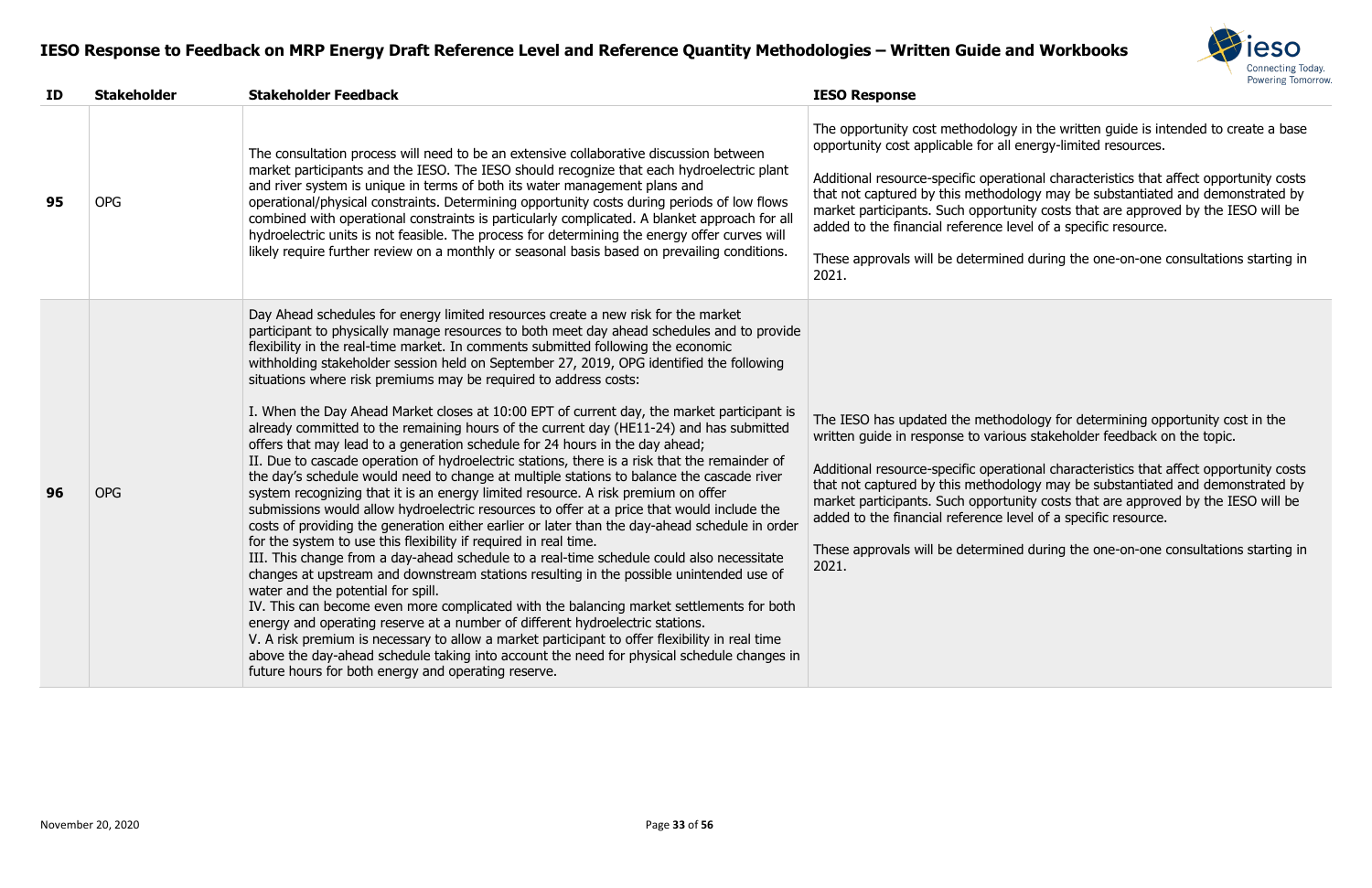

m head-based capability to determine energy esources. The written guide will be modified to reflect

| ID | <b>Stakeholder</b> | <b>Stakeholder Feedback</b>                                                                                                                                                                                                                                                                                                                                                                                                                                                                                                                                                                                                                                                                                                                                                                                                                                                                                                                                                                                                                                                                                                                                                                                                                                                                                                                                                                                                                                                                                                                                                                                                                                                                                                                                                                                                                                                                                                                                                                                                                                                                                                                                                                                                                                                                                                                                       | <b>IESO Response</b>                                                                                    |
|----|--------------------|-------------------------------------------------------------------------------------------------------------------------------------------------------------------------------------------------------------------------------------------------------------------------------------------------------------------------------------------------------------------------------------------------------------------------------------------------------------------------------------------------------------------------------------------------------------------------------------------------------------------------------------------------------------------------------------------------------------------------------------------------------------------------------------------------------------------------------------------------------------------------------------------------------------------------------------------------------------------------------------------------------------------------------------------------------------------------------------------------------------------------------------------------------------------------------------------------------------------------------------------------------------------------------------------------------------------------------------------------------------------------------------------------------------------------------------------------------------------------------------------------------------------------------------------------------------------------------------------------------------------------------------------------------------------------------------------------------------------------------------------------------------------------------------------------------------------------------------------------------------------------------------------------------------------------------------------------------------------------------------------------------------------------------------------------------------------------------------------------------------------------------------------------------------------------------------------------------------------------------------------------------------------------------------------------------------------------------------------------------------------|---------------------------------------------------------------------------------------------------------|
| 97 | <b>OPG</b>         | Setting reference quantities for hydroelectric will be challenging given that offer quantities<br>rely on available head/flows. OPG highlighted this concern and proposed an alternative<br>approach in OPG's comment submission following the Physical Withholding stakeholder<br>session in January 2020. The comment is reproduced below and we look forward to the<br>IESO's written feedback to address OPG's concern and alternative proposal:<br>The IESO's proposed methodology for calculating reference quantities (page 6 of the Market<br>Power Mitigation Detailed Design 1.0), states:<br>"For energy, the initial estimate of the reference quantity shall be equal to the unit's<br>installed capacity (or the IESO's centralized forecast for variable generators), modified by<br>any relevant operating restrictions or de-ratings."<br>This proposal does not consider changes to hydroelectric capability that occur due to<br>changes in hydraulic head. A unit's actual head and thus hourly capability fluctuates in real-<br>time based on operating conditions including: water inflow, discharge (based on IESO<br>dispatch), upstream and downstream relationships, lake level and river flow limitations,<br>station storage characteristics, etc. Under this proposal, prior to day ahead market<br>submissions, OPG anticipates that market participants would be required to submit hourly<br>derates/outages based on forecast expectations of head with expected hourly capabilities for<br>the next day. In real time, hydroelectric operating conditions are re-evaluated/reconciled<br>every hour, which will likely require revision to the previously submitted derates/outages for<br>the remainder of the day. This approach could significantly increase the administrative<br>burden on both market participants and IESO operations staff.<br>In our comments on the Market Power Mitigation Detailed Design 1.0, OPG proposed<br>registering a new parameter called "minimum head-based capability" for each hydroelectric<br>generator which can then be used to calculate a physical withholding reference:<br>Physical Withholding Reference Level (single unit) = Max ((min head-based capability -<br>derates/outages), 0)<br>The above calculation could then be summed for resources with more than one unit. | The IESO agrees to use minimun<br>reference quantities for hydro res<br>the specifics of this approach. |
|    |                    | Hydroelectric units would register this new parameter as part of facility registration.                                                                                                                                                                                                                                                                                                                                                                                                                                                                                                                                                                                                                                                                                                                                                                                                                                                                                                                                                                                                                                                                                                                                                                                                                                                                                                                                                                                                                                                                                                                                                                                                                                                                                                                                                                                                                                                                                                                                                                                                                                                                                                                                                                                                                                                                           |                                                                                                         |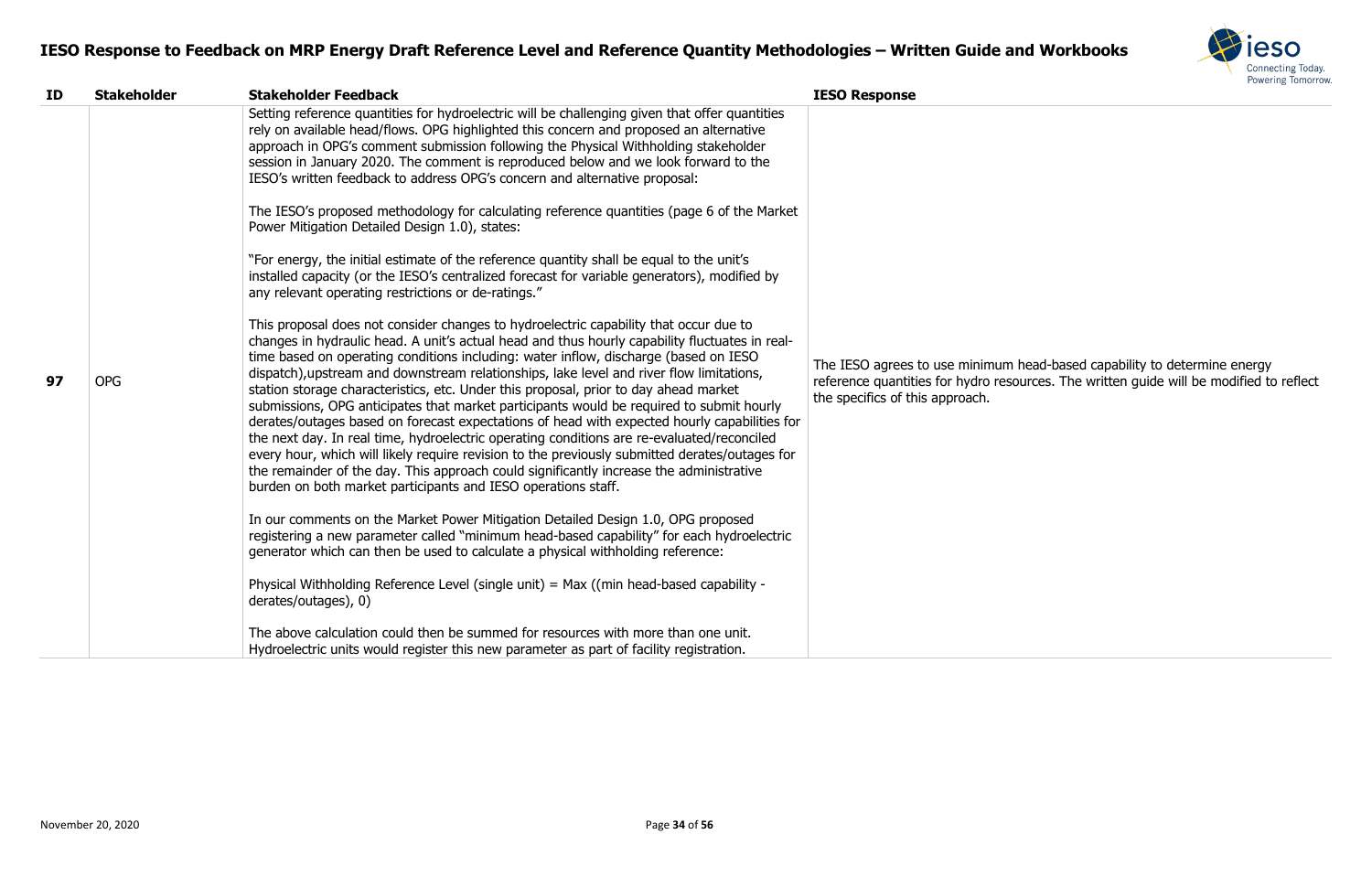

support efficient market outcomes with locational

nstraints when issues around safety or equipment or llation would otherwise occur are still available to t renewal.

al for an independent review process of reference sal will be shared with stakeholders later in 2020.

e required as part of the Market Power Mitigation rticipants from exercising market power via

e based on operational capabilities of the equipment that its makes that non-financial reference levels for flexibility in operational parameter variations.

heir non-financial reference levels as needed, via the 13.2 of the Market Power Mitigation detailed design

to in the comment, are energy reference levels and tion 3.13.1.1 of the Market Power Mitigation detailed rence levels can be updated on a day-to-day basis ndicated in that section.

| ID  | <b>Stakeholder</b> | <b>Stakeholder Feedback</b>                                                                                                                                                                                                                                                                                                                                                                                                                                                                                                                                                                                          | <b>IESO Response</b>                                                                                                                                                                                                                                                                                                                                                                                                                                      |
|-----|--------------------|----------------------------------------------------------------------------------------------------------------------------------------------------------------------------------------------------------------------------------------------------------------------------------------------------------------------------------------------------------------------------------------------------------------------------------------------------------------------------------------------------------------------------------------------------------------------------------------------------------------------|-----------------------------------------------------------------------------------------------------------------------------------------------------------------------------------------------------------------------------------------------------------------------------------------------------------------------------------------------------------------------------------------------------------------------------------------------------------|
| 98  | <b>OPG</b>         | Ex-ante offer mitigation for economic withholding may override a market participant's offers<br>causing facilities to operate in a manner not intended by market participants. This could<br>compromise a market participant's ability to manage its resources efficiently and ensure<br>compliance with operating limits.                                                                                                                                                                                                                                                                                           | Ex-ante mitigation is required to<br>pricing.<br>The ability to request manual cor<br>personnel, applicable law or regu<br>market participants under marke<br>The IESO is developing a propose<br>levels and quantities. This propos                                                                                                                                                                                                                      |
| 99  | <b>OPG</b>         | Hydroelectric resources can be energy limited and offers are used to reflect the opportunity<br>cost of water in what is expected to be the most valuable hours. If these offers fail the<br>conduct and impact test, the ex-ante engine automatically overrides the market participant's<br>offers with reference prices. This could result in MPs declaring SEAL limitations as reference<br>prices may not accurately represent the opportunity cost of the water, as it is a dynamic<br>value. This may also have operational implications on the market participant and lead to<br>sub-optimal market outcomes. | See response to comment ID 98.                                                                                                                                                                                                                                                                                                                                                                                                                            |
| 100 | <b>OPG</b>         | The IESO's strategy of establishing reference levels for non-financial data is not suited to<br>hydroelectric. Hydroelectric characteristics can change significantly within seasons and even<br>months and a simple winter/summer divide is not sufficient. OPG proposes that during the<br>reference level negotiations a process is established that will allow daily inputs by market<br>participants to be used in the reference level curves for energy and operating reserve.                                                                                                                                 | Non-financial reference levels are<br>framework to prevent market pai<br>operational parameters.<br>Non-financial reference levels are<br>that makes up the resource. The<br>have conduct thresholds to allow<br>Market participants can update th<br>processes discussed in Section 3.<br>document.<br>Reference level curves, referred t<br>are determined according to Sect<br>design document. Financial refere<br>due to changes in fuel costs as ir |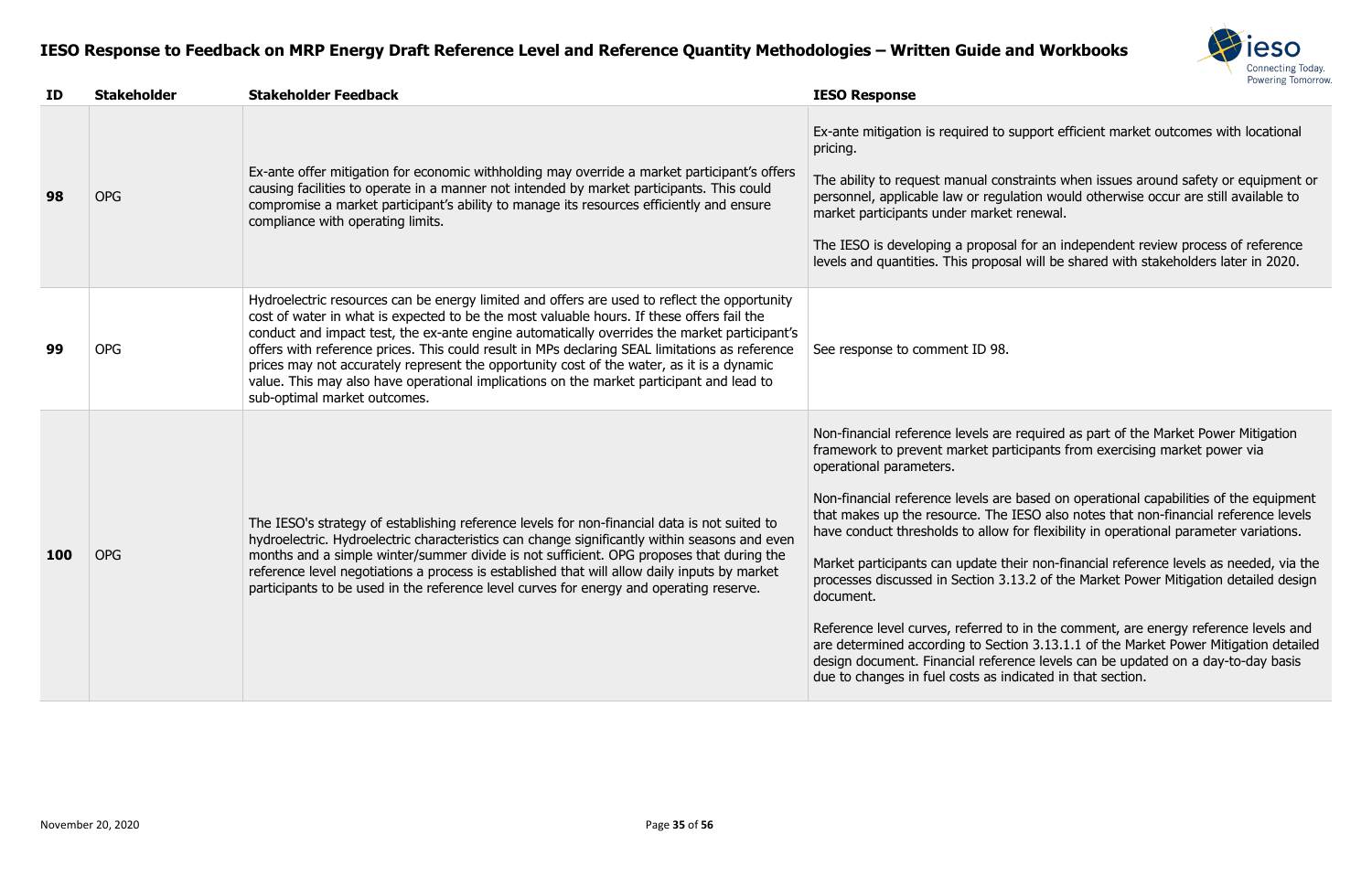

during the one-on-one consultations to determine resource-specific starting in 2021. Where the costs of production for ich connection point is used to inject energy, the resource will appropriately assesses their respective

will be updated with the correct labelling, "Operating

ntenance costs may be incorporated into energy resources only submit energy offers and do not i-exhaustive list of eligible costs, please refer to<br>ide.

abmit costs in the relevant workbooks and the IESO basis of the eligibility criteria.

odology for determining opportunity cost in the ous stakeholder feedback on the topic.

ational characteristics that affect opportunity costs tology may be substantiated and demonstrated by unity costs that are approved by the IESO will be level of a specific resource

| ID  | <b>Stakeholder</b> | <b>Stakeholder Feedback</b>                                                                                                                                                                                                                                                                                                                                                                                                                                                                                                                                                                                                                                                                                                                                                                                                                                                                                                           | <b>IESO Response</b>                                                                                                                                                                                                                          |
|-----|--------------------|---------------------------------------------------------------------------------------------------------------------------------------------------------------------------------------------------------------------------------------------------------------------------------------------------------------------------------------------------------------------------------------------------------------------------------------------------------------------------------------------------------------------------------------------------------------------------------------------------------------------------------------------------------------------------------------------------------------------------------------------------------------------------------------------------------------------------------------------------------------------------------------------------------------------------------------|-----------------------------------------------------------------------------------------------------------------------------------------------------------------------------------------------------------------------------------------------|
| 101 | <b>OPG</b>         | OPG encourages the IESO to recognize that some hydroelectric generators can be connected<br>to the electricity system in different configurations. In these cases, the registered resource<br>in the IESO-Administered Market (IAM) may be the output transformer, while the generators<br>that inject via that transformer can vary based on configuration. Reference levels for these<br>resources may need to be developed at the generator level, rather than the IESO resource<br>level.                                                                                                                                                                                                                                                                                                                                                                                                                                         | The IESO will address this issue duri<br>resource-specific reference levels sta<br>a resource vary according to which o<br>reference level for each modeled res<br>costs of production.                                                       |
| 102 | <b>OPG</b>         | Hydro workbook:<br>Operating Reserve Cost Component Typo<br>Cell B20 in workbook incorrectly labeled 'Opportunity Costs' - should be labeled Operating<br>Reserve.                                                                                                                                                                                                                                                                                                                                                                                                                                                                                                                                                                                                                                                                                                                                                                    | Cell B20 of the hydro workbook will<br>Reserve".                                                                                                                                                                                              |
| 103 | <b>OPG</b>         | Hydro workbook:<br>Startup Costs, Speed-No-Load, and Condense Costs Should be Accepted for Hydroelectric<br>OPG believes that there are incremental costs associated with Startup/Shutdown, Speed-No-<br>Load, and Condense mode for hydroelectric resources. If market participants can quantify<br>and justify these costs through documentation, they should be accepted as an input to<br>reference levels by the IESO.                                                                                                                                                                                                                                                                                                                                                                                                                                                                                                           | Start-up and speed-no-load mainten<br>reference levels as hydroelectric res<br>submit start-up offers. For a non-ex<br>Section 2.5.2.2 of the written guide.<br>Market participants are free to subm<br>will evaluate those costs on the basi |
| 104 | <b>OPG</b>         | Hydro workbook:<br>Opportunity Costs Associated with Operational Limitations<br>OPG believes that there is an opportunity cost associated with different operational<br>limitations for hydroelectric resources. Such limitations may prevent a resource from<br>generating during hours with higher LMPs, and MPs should be able to include these costs in<br>their reference levels.<br>This is over and above the establishment of the hydroelectric parameters. Some examples of<br>limitations are:<br>I. Limits on startup/shutdown cycles,<br>II. Cascade operational limitations, and<br>III. Contingency energy reserved for Operating Reserve.<br>As an example, consider a resource with a limit of one synch/desynch per day. If that<br>resource is dispatched to generate in HE7, and then dispatched offline in HE8, it will be<br>unable to generate for the rest of the day, foregoing any revenue later in the day. | The IESO has updated the methodo<br>written guide in response to various<br>Additional resource-specific operatio<br>that not captured by this methodolo<br>market participants. Such opportunit<br>added to the financial reference leve     |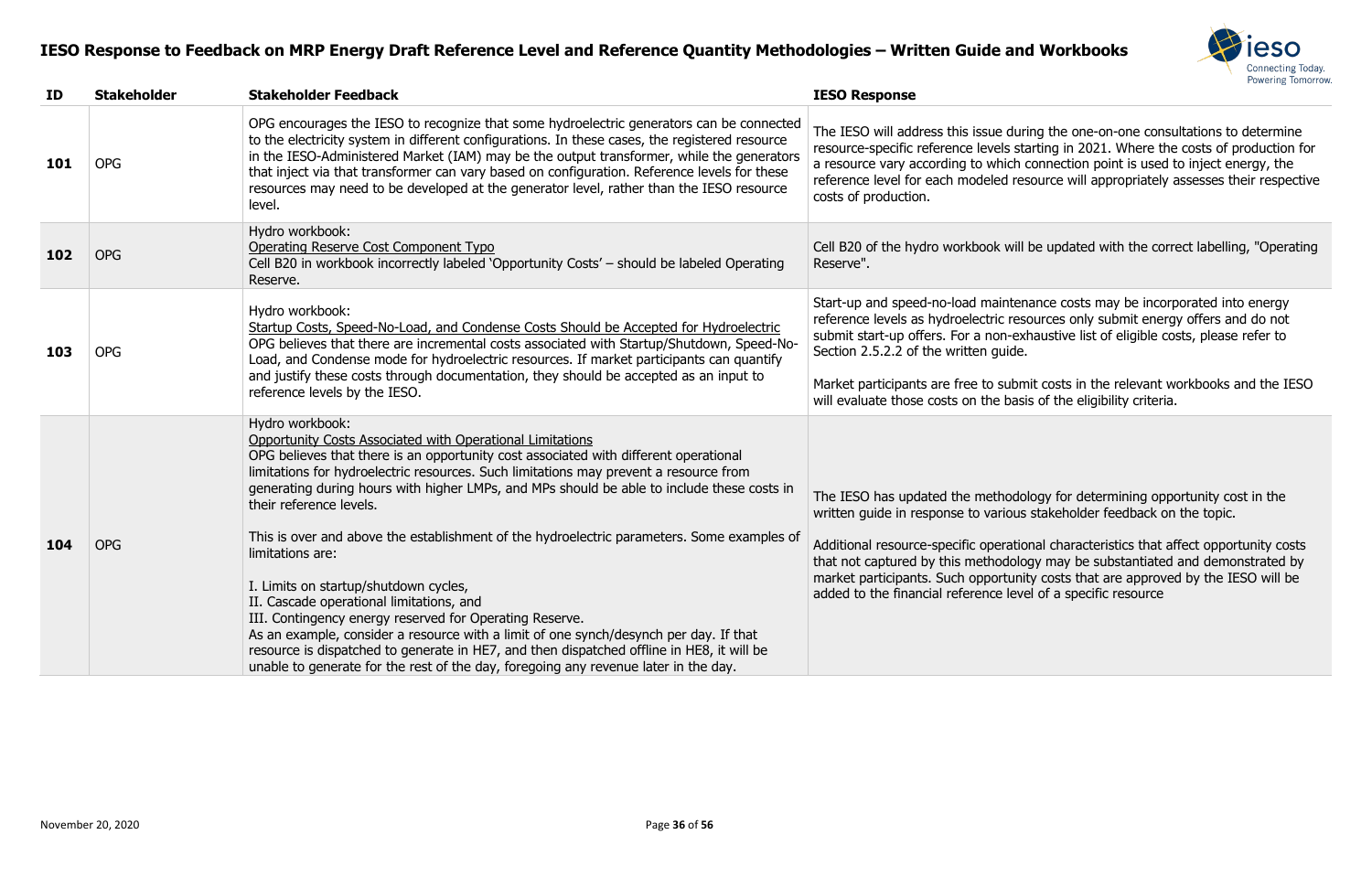

between energy and operating reserve is reflected in ices. The DSO jointly optimizes energy and operating the opportunity costs of scheduling one product over  $t$  is economic for both its entire energy offer and between energy and OR. When only part of the ch trade-off exists.

ppportunity cost methodology for hydro resources that account for resource-specific characteristics will be ations starting in 2021.

to a \$0/MWh floor. Similar to today, market at negative prices to obtain a schedule.

Ip low offers, market participants are free to use patch as they do today.

| ID  | <b>Stakeholder</b> | <b>Stakeholder Feedback</b>                                                                                                                                                                                                                                                                                                                                                                                                                                                                                                                                                                                                                                                                                                                                                                                                                                                                                                                                                                                                                                                                                                                                                                                                                                                                                                                                                                                              | <b>IESO Response</b>                                                                                                                                                                                                                                                                                                                   |
|-----|--------------------|--------------------------------------------------------------------------------------------------------------------------------------------------------------------------------------------------------------------------------------------------------------------------------------------------------------------------------------------------------------------------------------------------------------------------------------------------------------------------------------------------------------------------------------------------------------------------------------------------------------------------------------------------------------------------------------------------------------------------------------------------------------------------------------------------------------------------------------------------------------------------------------------------------------------------------------------------------------------------------------------------------------------------------------------------------------------------------------------------------------------------------------------------------------------------------------------------------------------------------------------------------------------------------------------------------------------------------------------------------------------------------------------------------------------------|----------------------------------------------------------------------------------------------------------------------------------------------------------------------------------------------------------------------------------------------------------------------------------------------------------------------------------------|
| 105 | <b>OPG</b>         | Hydro workbook:<br><b>Incremental Opportunity Cost Exists for Operating Reserve</b><br>OPG maintains there is an incremental cost associated with providing operating reserve.<br>When a resource is scheduled for operating reserve, the resource's energy dispatches are<br>limited to account for the quantity dispatched for operating reserve. In this way the resource<br>is unable to collect the potentially higher energy LMP for the portion of its capacity supplying<br>operating reserve. If the resource is eventually required to spill water as a result of its OR<br>schedule, the resource may not be held whole by a make whole payment alone, as the make<br>whole payment will only assess the current hour and not the remaining hours of the day. An<br>incremental opportunity cost for OR would allow the market to joint optimize energy and OR<br>based on market drivers for both products. An OR incremental opportunity cost should at<br>minimum incorporate the energy LMP of the resource and any risk premium required to<br>mitigate buying back a day ahead position for energy.<br>Finally, resources within the same cascade may be prevented from generating because an<br>upstream resource has been scheduled for operating reserve. These examples all represent<br>an incremental opportunity cost that should be accepted by the IESO in development of<br>reference levels. | The economics of the trade-off b<br>energy and operating reserve pri<br>reserve outcomes and considers<br>the other. It is only when a resour<br>its OR offer is there a trade off b<br>energy offer is economic, no sucl<br>Any necessary additions to the of<br>are part of a cascade system to a<br>done during one-on-one consulta |
| 106 | <b>OPG</b>         | 2.4.6.1 Opportunity Cost<br><b>Opportunity Cost Floor Price</b><br>The section states that the minimum value for the opportunity cost adder is \$0/MWh. Please<br>provide the rationale for this floor price. Some resources may incur a negative opportunity<br>cost, i.e. avoided costs (e.g., Must-run Hydro resources) which incentivizes the unit to<br>remain online.<br>As stated in OPG's general comments above, the IESO has been inconsistent about its<br>intentions to mitigate negatively priced resources. If resources can be mitigated for negative<br>prices, the framework should allow for negative opportunity costs.                                                                                                                                                                                                                                                                                                                                                                                                                                                                                                                                                                                                                                                                                                                                                                               | Opportunity costs are bounded to<br>participants will be able to offer a<br>The IESO will not be mitigating u<br>negative offer prices to drive disp                                                                                                                                                                                   |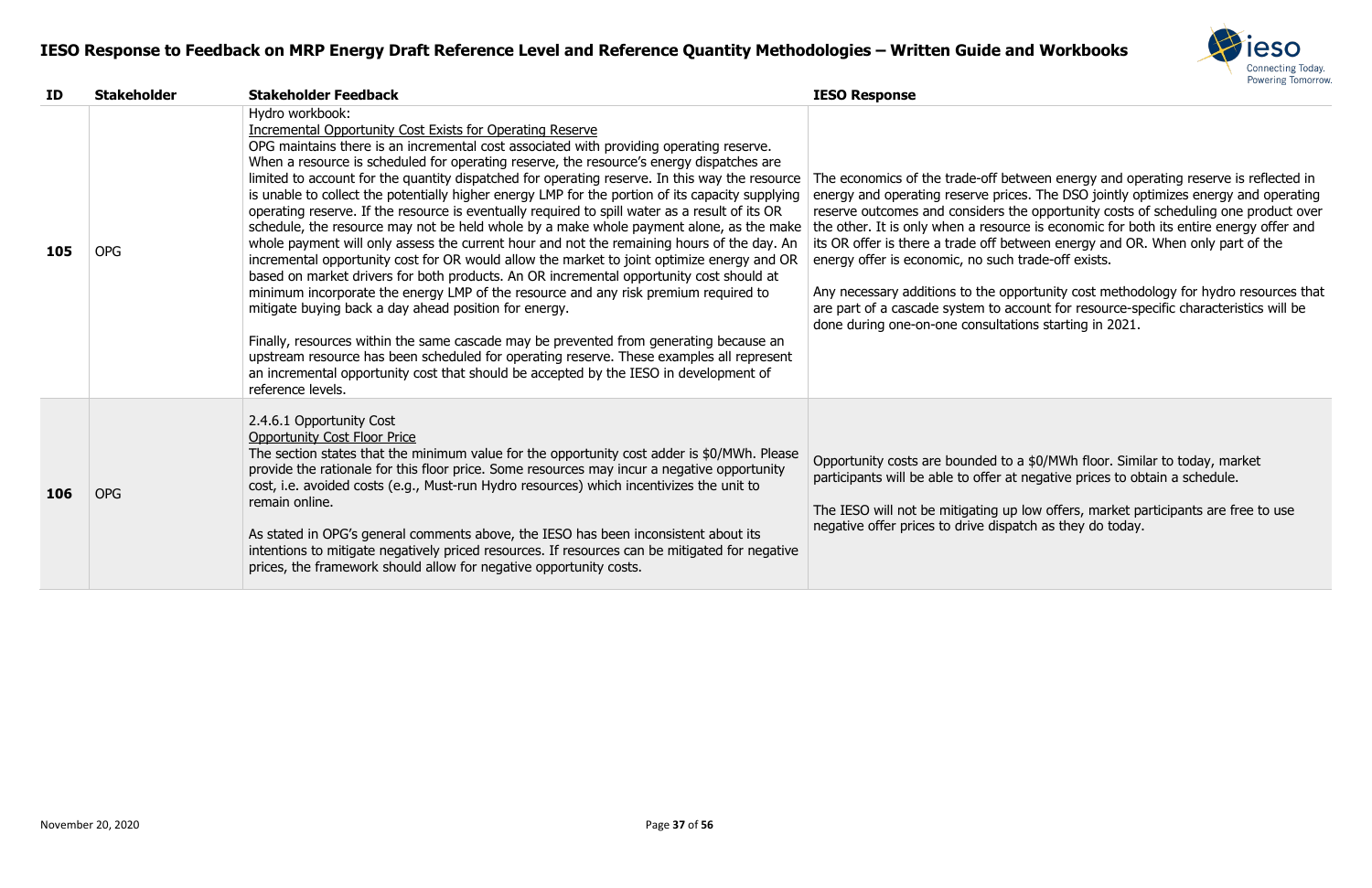

| ID  | <b>Stakeholder</b> | <b>Stakeholder Feedback</b>                                                                                                                                                                                                                                                                                                                                                                                                                                                                                                                                                                                                                                                                                                                                                  | <b>IESO Response</b>                                                 |
|-----|--------------------|------------------------------------------------------------------------------------------------------------------------------------------------------------------------------------------------------------------------------------------------------------------------------------------------------------------------------------------------------------------------------------------------------------------------------------------------------------------------------------------------------------------------------------------------------------------------------------------------------------------------------------------------------------------------------------------------------------------------------------------------------------------------------|----------------------------------------------------------------------|
| 107 | <b>OPG</b>         | 2.4.6.1 Opportunity Cost<br>Opportunity Cost Calculation Does Not Capture Price Variation<br>OPG is concerned that the formula proposed by the IESO does not accurately capture<br>opportunity cost.<br>Prior Year LMPs:<br>The use of prior year LMPs in the calculation could cause unintended outputs, given the<br>many other variables that may vary from year to year, such as:<br>I. Large generator outages.<br>II. Transmission outages - outages caused by extreme weather events such as tornadoes<br>are not planned and may lead to periods of higher/lower LMPs.<br>III. River flows – during freshet, when river flows reach their peak, a large portion of<br>hydroelectric capacity is priced low to reflect the surplus of water. This can result in lower | The IESO has updated the metho<br>written guide in response to vario |
|     |                    | market prices. The timing and severity of freshet, however, is highly variable year to year.<br>IV. Changes in weather, which impact demand as well as variable generation.<br>V. Intermittent restrictions on water systems by governmental bodies, such as the Ministry<br>of Natural Resources.                                                                                                                                                                                                                                                                                                                                                                                                                                                                           |                                                                      |
|     |                    | Such phenomena are temporary and may have little bearing on prices a year later. A year<br>with lower than average LMPs would reduce the supposed opportunity cost in the next year,<br>even though the conditions that caused those lower LMPs may have changed. This could<br>lead to overly restrictive reference levels.                                                                                                                                                                                                                                                                                                                                                                                                                                                 |                                                                      |

The IESO has updated the methodology for determining opportunity cost in the written guide in response to various stakeholder feedback on the topic.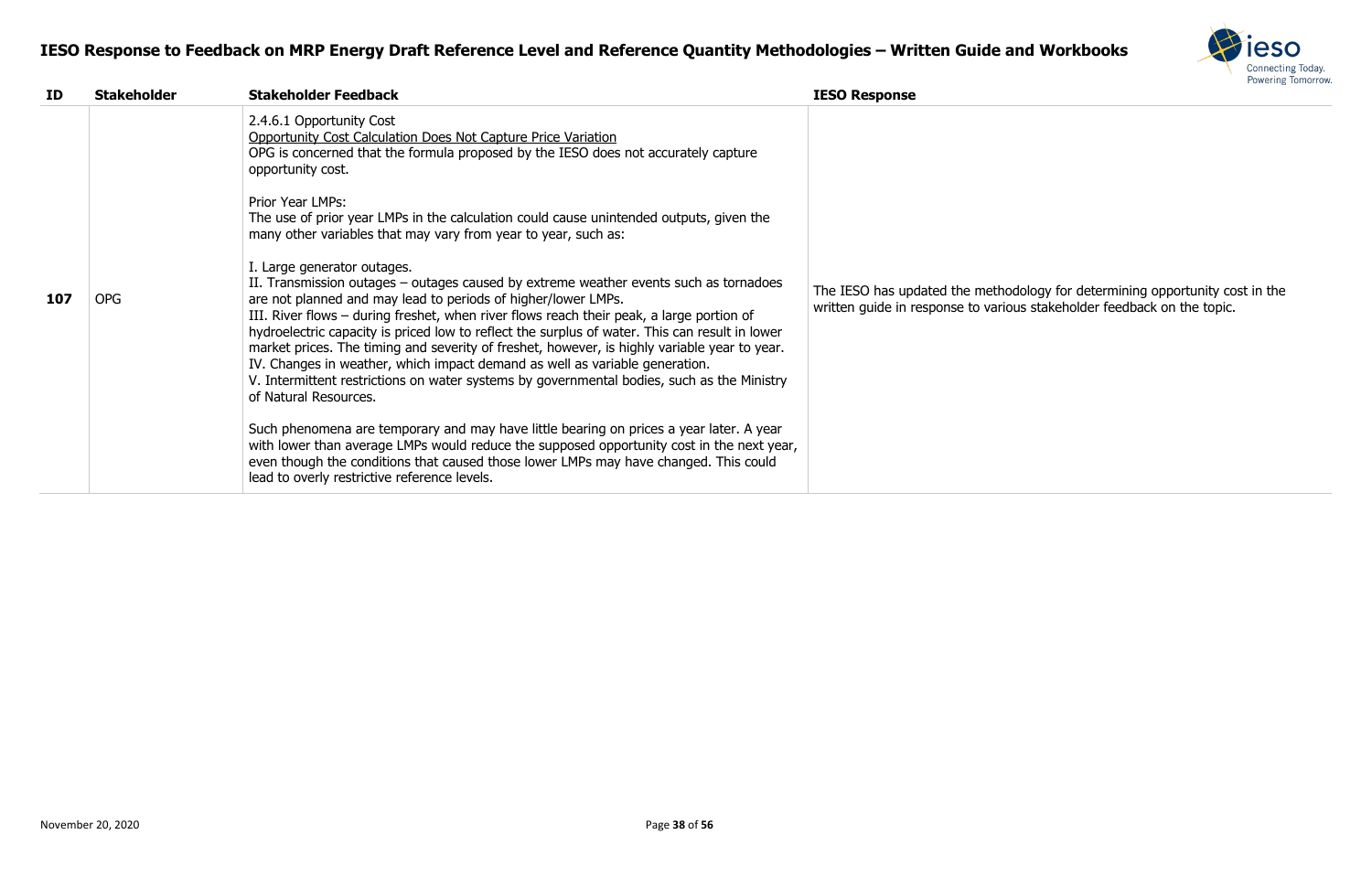

| ID  | <b>Stakeholder</b> | <b>Stakeholder Feedback</b>                                                                                                                                                                                                                                                                                                                                                                                                                                                                                                                                                                                                                                                                                                                                                                                                                                                                                                                                                                                                                                                                                                                                                                                                                                                                                                                                                                                  | <b>IESO Response</b>                                                 |
|-----|--------------------|--------------------------------------------------------------------------------------------------------------------------------------------------------------------------------------------------------------------------------------------------------------------------------------------------------------------------------------------------------------------------------------------------------------------------------------------------------------------------------------------------------------------------------------------------------------------------------------------------------------------------------------------------------------------------------------------------------------------------------------------------------------------------------------------------------------------------------------------------------------------------------------------------------------------------------------------------------------------------------------------------------------------------------------------------------------------------------------------------------------------------------------------------------------------------------------------------------------------------------------------------------------------------------------------------------------------------------------------------------------------------------------------------------------|----------------------------------------------------------------------|
| 108 | <b>OPG</b>         | (Same section as above. Comment split into two)<br>Day Ahead Union Dawn NGX Price:<br>It is OPG's understanding that the IESO intends to account for year-to-year price variations<br>by using the Day Ahead Union Dawn NGX Price. OPG believes that such a measure would<br>not capture the volatility of the electricity market as electricity prices are not sufficiently<br>coupled with natural gas prices.<br>Natural gas prices can be impacted by factors not strongly linked with electricity prices,<br>including storage availability, extreme weather events near production facilities or pipelines,<br>and demand for natural gas as a heating fuel in winter. Further, Ontario's energy prices can<br>be set by more expensive oil burning resources. The prices of these resources should not be<br>expected to vary linearly with the price of natural gas, as the IESO's calculation supposes.<br>OPG proposes that an index tied to forward electricity prices may yield a more accurate<br>opportunity cost adder. Some indices that could be used include:<br>I. Ontario forward electricity prices.<br>II. Forward electricity price curves of connected jurisdictions, such as NYISO or<br>MISO.<br>OPG is aware of third-party vendors that could provide such information, and the IESO<br>should engage these entities to provide input into a more robust opportunity cost adder. | The IESO has updated the meth<br>written guide in response to varie  |
| 109 | <b>OPG</b>         | 2.4.6.1 Opportunity Cost Calculation<br><b>Opportunity Cost Calculation Does Not Value Scarcity</b><br>The section states that the Opportunity Cost Adder is the 95th percentile value of the set of<br>hourly ratios multiplied by the NGX Union Dawn Day Ahead Index. OPG notes that the<br>calculated opportunity cost could be lower for a resource with a longer storage horizon.<br>For example, if the LMPs in the fourth day of a look back period were much lower than the<br>LMPs in the first three days of the period, the 95th percentile value for a resource with a<br>four-day storage horizon would be less than the 95th percentile value for a resource with<br>only three days of storage. In this scenario, the resource with a four-day storage horizon<br>would be said to have a lower opportunity cost than the resource with a three-day storage<br>horizon. An opposite scenario could yield higher opportunity costs for the resource with a<br>four-day storage horizon. If, rather than the 95th percentile, the IESO used the maximum<br>LMP in the look back period, the results would be consistent.<br>OPG finds this treatment of opportunity cost inconsistent and, as stated above, believes a<br>forward-looking methodology would be more useful and accurate.                                                                                                        | The IESO has updated the methe<br>written guide in response to varie |

#### The IESO has updated the methodology for determining opportunity cost in the written guide in response to various stakeholder feedback on the topic.

nodology for determining opportunity cost in the weiting, in the stamming uppertunity of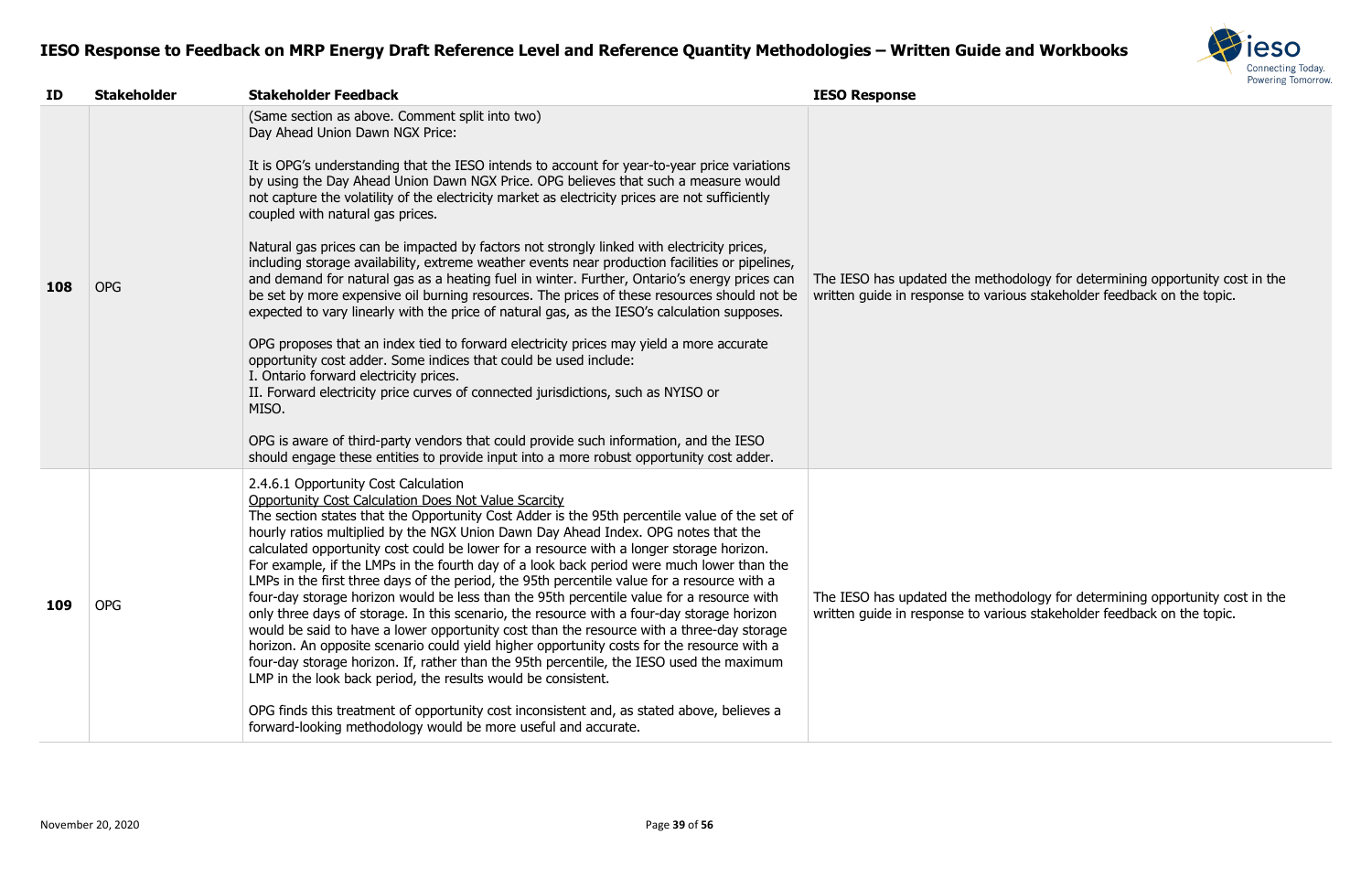

Imething that the IESO DSO models or dispatches. g in such a manner do so of their own volition, not in

n that is applied to this mode of operation and thus be applied.

d to make clear that the relevant value for GRC is the arge marginal rate.

a modification to the historical study period where tween the past operation during the historical study operation of the resource. In order for the IESO to alprove frontant a modification and the market participant must demonstrate to the ustment is warranted.

will be updated to reflect this change.

| ID  | <b>Stakeholder</b> | <b>Stakeholder Feedback</b>                                                                                                                                                                                                                                                                                                                                                                                                                                                                                                                                                                                                                                                                                                                                                                                                                                                                                                                                                                                                                                                                                                                                                                                                                                                                                                     | <b>IESO Response</b>                                                                                                                                                                                                                   |
|-----|--------------------|---------------------------------------------------------------------------------------------------------------------------------------------------------------------------------------------------------------------------------------------------------------------------------------------------------------------------------------------------------------------------------------------------------------------------------------------------------------------------------------------------------------------------------------------------------------------------------------------------------------------------------------------------------------------------------------------------------------------------------------------------------------------------------------------------------------------------------------------------------------------------------------------------------------------------------------------------------------------------------------------------------------------------------------------------------------------------------------------------------------------------------------------------------------------------------------------------------------------------------------------------------------------------------------------------------------------------------|----------------------------------------------------------------------------------------------------------------------------------------------------------------------------------------------------------------------------------------|
| 110 | <b>OPG</b>         | 2.4.7 Speed-No-Load Costs<br>Speed-No-Load costs for Hydroelectric Resources<br>The section states that speed-no-load costs reflect:<br>"the fuel burn that would be hypothetically consumed if the resource were to back down<br>to a zero power output while staying synchronized to the IESO-controlled grid."                                                                                                                                                                                                                                                                                                                                                                                                                                                                                                                                                                                                                                                                                                                                                                                                                                                                                                                                                                                                               | This mode of operation is not some<br>Hydroelectric resources operating in<br>response to a dispatch instruction.                                                                                                                      |
|     |                    | OPG argues that since hydroelectric resources do operate in such a manner, the cost<br>component is not "hypothetical". Further, this mode of operation results in a loss of water<br>through the unit with no related production. OPG believes that such operation has an<br>associated opportunity cost.                                                                                                                                                                                                                                                                                                                                                                                                                                                                                                                                                                                                                                                                                                                                                                                                                                                                                                                                                                                                                      | As a result, there is no mitigation th<br>no reference level that needs to be                                                                                                                                                          |
| 111 | <b>OPG</b>         | 2.5.2.1.1 Gross Revenue Charges<br><b>GRC Formula Does Not Reflect Marginal Cost</b><br>The proposed contribution from the Gross Revenue Charge (GRC) is lower than the marginal<br>GRC rate paid by market participants. As per section 92.1 (4) of the Electricity Act, 1998 the<br>GRC is calculated similar to a progressive tax bracket, where the marginal GRC rate for a<br>resource increases with its energy production. Therefore, the marginal cost to generate will<br>always be the highest GRC rate the resource qualifies for. The proposed methodology of<br>averaging past GRC costs therefore does not capture the marginal cost for generators.                                                                                                                                                                                                                                                                                                                                                                                                                                                                                                                                                                                                                                                              | The GRC formula will be updated to<br>previous year gross revenue charge                                                                                                                                                               |
| 112 | <b>OPG</b>         | 2.5.2.1.1 Gross Revenue Charges<br><b>GRC Formula May Have Unintended Outputs</b><br>Further to the above, any cases where a resource has an abrupt change in GRC costs may<br>lead to overly restrictive reference levels. For example:<br>I. Any resource that receives a GRC holiday exemption from the Ministry of Finance for a<br>period of ten years will have an artificially low average GRC. When the period ends, the<br>reference level will be based on those artificially lower GRC values, and thus not<br>representative of the actual GRC rate for the resource.<br>II. Any resources that undergo major maintenance will have significantly lower generation<br>in the maintenance year(s), and thus lower \$/MWh GRC cost. The lower GRC rate from the<br>maintenance year would reduce the reference level for the resource for the next 10 years.<br>III. The retirement of large assets may significantly increase the total generation required<br>from hydroelectric resources. Reference levels based on the GRC prior to these retirements<br>may not reflect actual GRC after the retirements.<br>An accurate GRC calculation would need to adjust for the above changes. OPG notes that a<br>GRC formulation based on market participants' forecasted production could address these<br>variations. | Market participants may request a<br>there is a material difference betwe<br>period and the projected future ope<br>approve such a modification, the m<br>satisfaction of IESO that the adjust<br>Section 2.2 of the written guide wil |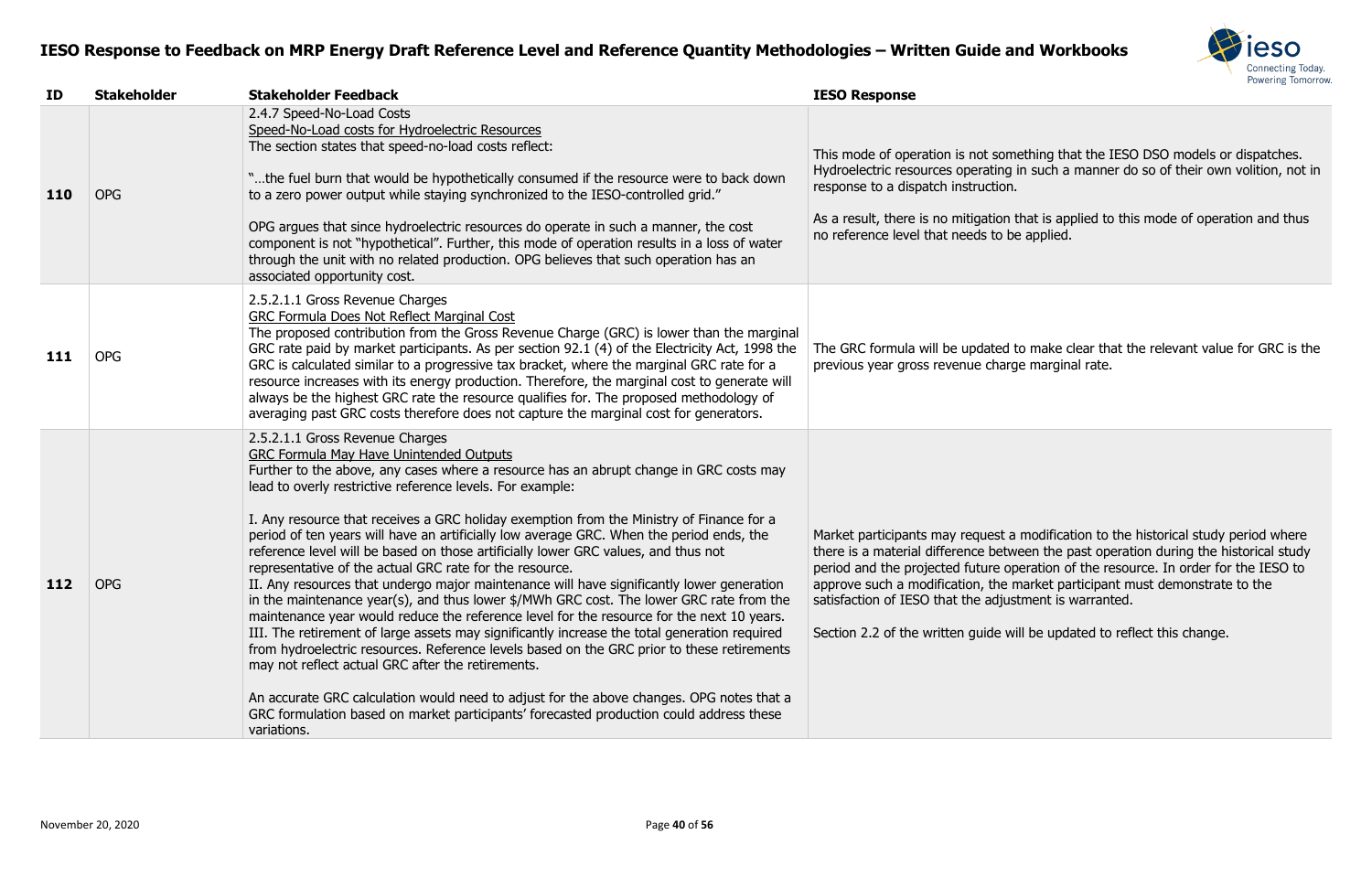| November 20, 2020 | Page 41 of 56 |
|-------------------|---------------|
|-------------------|---------------|

Costs can be included in reference levels where they are eligible according to the criteria in the written guide. Supporting materials are required to be submitted for rence levels.

els will be determined during one-on-one consultations

mit additional eligible costs that the IESO will evaluate

nce levels where they are eligible according to the pporting materials are required to be submitted for rence levels.

mit additional eligible costs that the IESO will evaluate

ference has been corrected from Section 2.4.5 to

Im head-based capability to determine energy resources. The written guide will be modified to reflect

# **ID Stakeholder Stakeholder Feedback IESO Response 1**: 2.5.2.1.1 Gross Revenue Charges List of GRC Components is not Exhaustive As the IESO states in the section, the provided list of GRC elements is not exhaustive. An example of an additional cost that may vary with production is the St. Lawrence Seaway Water Conveyance fee. OPG expects that if MPs can document and substantiate additional costs, the IESO should accept them as part of the reference level. starting in 2021. for inclusion reference levels.

| 113 | <b>OPG</b> | 2.5.2.1.1 Gross Revenue Charges<br>List of GRC Components is not Exhaustive<br>As the IESO states in the section, the provided list of GRC elements is not exhaustive. An<br>example of an additional cost that may vary with production is the St. Lawrence Seaway<br>Water Conveyance fee. OPG expects that if MPs can document and substantiate additional<br>costs, the IESO should accept them as part of the reference level.                                                                                                                                                                                                                                                                                                             | criteria in the written guide. Sup<br>any costs to be included in refer<br>Resource-specific reference leve<br>starting in 2021.<br>Market participants should subn<br>for inclusion reference levels. |
|-----|------------|-------------------------------------------------------------------------------------------------------------------------------------------------------------------------------------------------------------------------------------------------------------------------------------------------------------------------------------------------------------------------------------------------------------------------------------------------------------------------------------------------------------------------------------------------------------------------------------------------------------------------------------------------------------------------------------------------------------------------------------------------|--------------------------------------------------------------------------------------------------------------------------------------------------------------------------------------------------------|
| 114 | <b>OPG</b> | 2.5.2.2 Operating and Maintenance Costs<br>List of Eligible Incremental Variable Maintenance Costs is not Exhaustive<br>OPG views the list of eligible maintenance costs provided by the IESO as incomplete. Any<br>other incremental variable costs that can be documented, quantified, and substantiated by<br>MPs should be accepted in the reference level workbooks.                                                                                                                                                                                                                                                                                                                                                                       | Costs can be included in referer<br>criteria in the written guide. Sup<br>any costs to be included in refer<br>Market participants should subn<br>for inclusion reference levels.                      |
| 115 | <b>OPG</b> | 2.5.2.4 Opportunity Costs<br><b>Opportunity Cost Typo</b><br>In section 2.5.2.4 Opportunity Costs – incorrect reference to Section 2.4.5, it should be<br>referencing Section 2.4.6 Opportunity Cost.                                                                                                                                                                                                                                                                                                                                                                                                                                                                                                                                           | The opportunity cost section ref<br>Section 2.4.6.                                                                                                                                                     |
| 116 | <b>OPG</b> | 4.2.1.1 Methodology for Dispatchable Hydroelectric Resources that have Submitted a<br>Maximum DEL<br><b>Energy Reference Quantity Does Not Account for Real Time Schedules</b><br>The IESO's formulation of energy reference quantity for energy limited resources is the DEL<br>from the previous day, less the DAM schedule from the previous day. This approach does<br>not account for real time dispatches or Operating Reserve activations above DAM schedule<br>from the previous day, which would reduce DEL for current day. OPG recognizes that in the<br>DAM timeframe, real time production values are not yet available, but suggests that real<br>time reference quantities should account for dispatches above the DAM schedule. | The IESO agrees to use minimu<br>reference quantities for hydro re<br>the specifics of this approach.                                                                                                  |

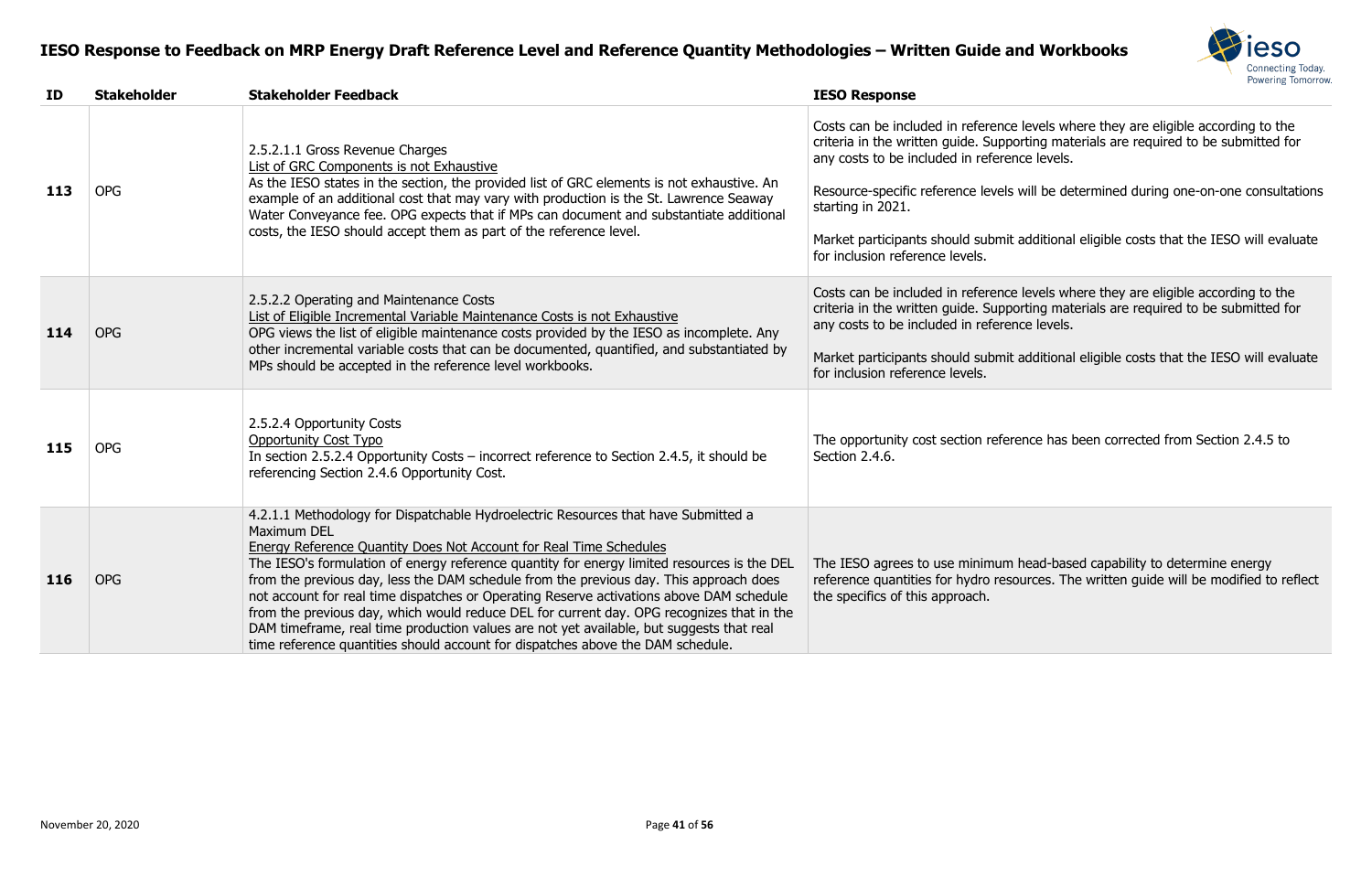

#### m head-based capability to determine energy sources. The written guide will be modified to reflect

nger utilizes a 7-year historical study period for

ticipating in Market Renewal is a significant draw on d the time that stakeholders take to participate is

topic of reference levels and reference quantities is The intent was to provide a significant amount of

Igust 13 and requested comments by September 15. In total most 5 weeks of review time with the reference

ith stakeholders to assure that we allow sufficient while balancing the timing requirements to meet the

es, based on historical data, will be made available to

| ID  | <b>Stakeholder</b>      | <b>Stakeholder Feedback</b>                                                                                                                                                                                                                                                                                                                                                                                                                                                                                                                                                                                                                                                                                     | <b>IESO Response</b>                                                                                                                                                                                                                                                                                                                                                                                                        |
|-----|-------------------------|-----------------------------------------------------------------------------------------------------------------------------------------------------------------------------------------------------------------------------------------------------------------------------------------------------------------------------------------------------------------------------------------------------------------------------------------------------------------------------------------------------------------------------------------------------------------------------------------------------------------------------------------------------------------------------------------------------------------|-----------------------------------------------------------------------------------------------------------------------------------------------------------------------------------------------------------------------------------------------------------------------------------------------------------------------------------------------------------------------------------------------------------------------------|
| 117 | <b>OPG</b>              | 4.2.2 Methodology for Dispatchable Hydroelectric Resources that have not Submitted a<br>Maximum DEL<br>Calculation is subject to annual variation<br>The section states that the reference quantity for hydroelectric resources will be based on:<br>"Data for the same calendar date from the previous 7-years of energy production of the<br>resource is collected for each hour in a dispatch day."<br>OPG asks the IESO to provide rationale for the 7-year look back period proposed in section<br>4.2.2 to calculate the hydroelectric reference quantity. OPG suggests that outlier years (e.g.,<br>years with higher than normal river flows) could reduce the accuracy of the proposed<br>calculation. | The IESO agrees to use minimum h<br>reference quantities for hydro resor<br>the specifics of this approach.<br>The updated methodology no longe<br>energy reference levels.                                                                                                                                                                                                                                                 |
| 118 | <b>Workbench Energy</b> | IESO has provided a significant volume of material with significant consequences for review<br>with a short turnaround time for comments. IESO needs to ensure that there is sufficient<br>time for Market Participants to understand the material, its implications on operations,<br>planning, contracts, risk management and revenue before providing valuable feedback.                                                                                                                                                                                                                                                                                                                                     | The IESO acknowledges that partic<br>limited stakeholder resources and t<br>appreciated.<br>The IESO understands that the top<br>complicated and a priority issue. Th<br>time for review of these materials.<br>The IESO posted materials on Augu<br>In total stakeholders were allowed<br>level materials.<br>The IESO will continue to work with<br>time to prepare for these topics, w<br>targeted go-live date in 2023. |
| 119 | Workbench Energy        | The information is significant in both volume and criticality. The exercise to provide the<br>requested supporting documentation, examine and understand the IESO's development of<br>the reference levels, and proceed through communication of any disagreements requires an<br>understanding of the context of applicability of reference levels. Market Participants need to<br>understand, with real world examples, where, when and system constraints identify<br>circumstances of market power in order to assign appropriate resourcing to this process.                                                                                                                                               | Information on constrained zones,<br>market participants in Q1, 2021.                                                                                                                                                                                                                                                                                                                                                       |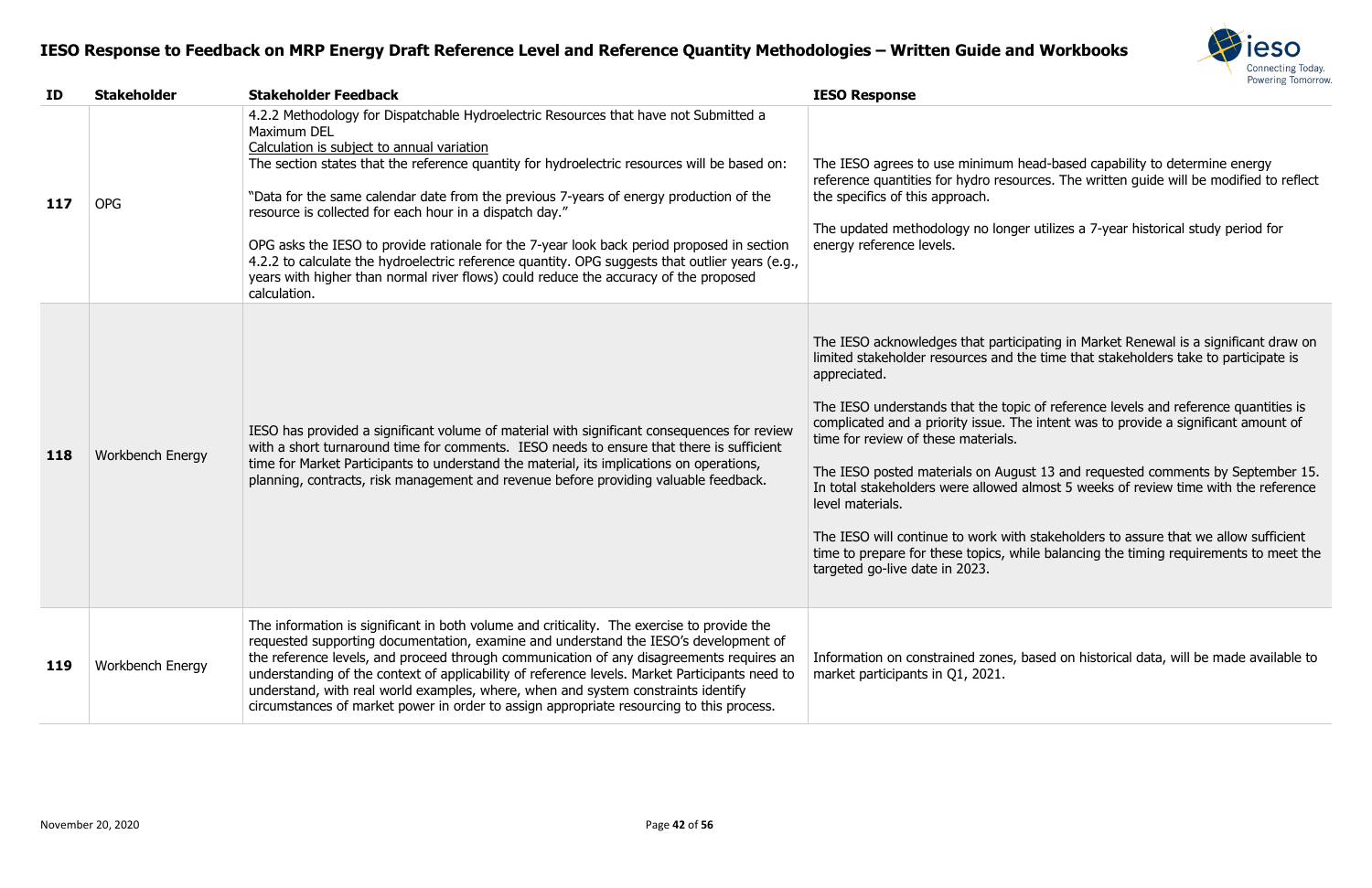

vith stakeholders to assure that we allow sufficient while balancing the timing requirements to meet the

al for an independent review process of reference sal will be shared with stakeholders later in 2020.

ot introduce an obligation to submit offer prices or nce levels or quantities.

ce will be based on the short-run marginal costs of benchmark.

en guide describes the approach that will be taken to nce level for each resource.

al for an independent review process of reference sal will be shared with stakeholders later in 2020.

| ID  | <b>Stakeholder</b>      | <b>Stakeholder Feedback</b>                                                                                                                                                                                                                                                                                                                                                                                                                                                                                                                                                                                                                                                                                                          | <b>IESO Response</b>                                                                                                                                                                                                       |
|-----|-------------------------|--------------------------------------------------------------------------------------------------------------------------------------------------------------------------------------------------------------------------------------------------------------------------------------------------------------------------------------------------------------------------------------------------------------------------------------------------------------------------------------------------------------------------------------------------------------------------------------------------------------------------------------------------------------------------------------------------------------------------------------|----------------------------------------------------------------------------------------------------------------------------------------------------------------------------------------------------------------------------|
| 120 | <b>Workbench Energy</b> | IESO has verbally indicated the intention to take the appropriate time to engage with<br>stakeholders to establish accurate and acceptable reference levels and values. This verbal<br>commitment is an encouraging step, but given the importance of this process, IESO must<br>assure Market Participants that there will be a process in place to review, amend or dispute<br>reference levels and quantities, not only during Market Renewal development but also post<br>deployment. Such a process is not outlined in the Market Power Mitigation manual or this<br>document.                                                                                                                                                  | The IESO will continue to work w<br>time to prepare for these topics,<br>targeted go-live date in 2023.<br>The IESO is developing a proposa<br>levels and quantities. This propos                                          |
| 121 | Workbench Energy        | It appears from the material provided that the IESO has not considered or accounted for the<br>requirement for facilities to align their market activity with contractual obligations.<br>Participants will require sufficient flexibility in the determination of reference levels and<br>quantities to maintain compliance with existing obligations. IESO must not force facilities,<br>by way of these reference levels, to provide a product that conflicts with its must-offer<br>obligation[1] or its ability to maintain a contracted capacity factor. Must-offer obligations<br>include applicable days, hours, and capacities for energy only. At this time, there are no<br>must-offer obligations for operating reserve. | Market power mitigation does no<br>quantities consistent with referer                                                                                                                                                      |
| 122 | Workbench Energy        | IESO has developed a "cost-based approach" to the determination of financial reference<br>levels. As a result, IESO must accept the cost submissions by facilities in the development<br>of reference levels and let the competitiveness of those values reside with the participants.<br>Market drivers will determine whether costs are competitive or non-competitive. The IESO<br>as an independent system and market operator has no place in determining the<br>competitiveness of costs, only in the identification and mitigation of Market Power.                                                                                                                                                                           | Reference levels for each resourd<br>that resource, not set based on a<br>For each cost category, the writte<br>determine the appropriate refere<br>The IESO is developing a proposa<br>levels and quantities. This propos |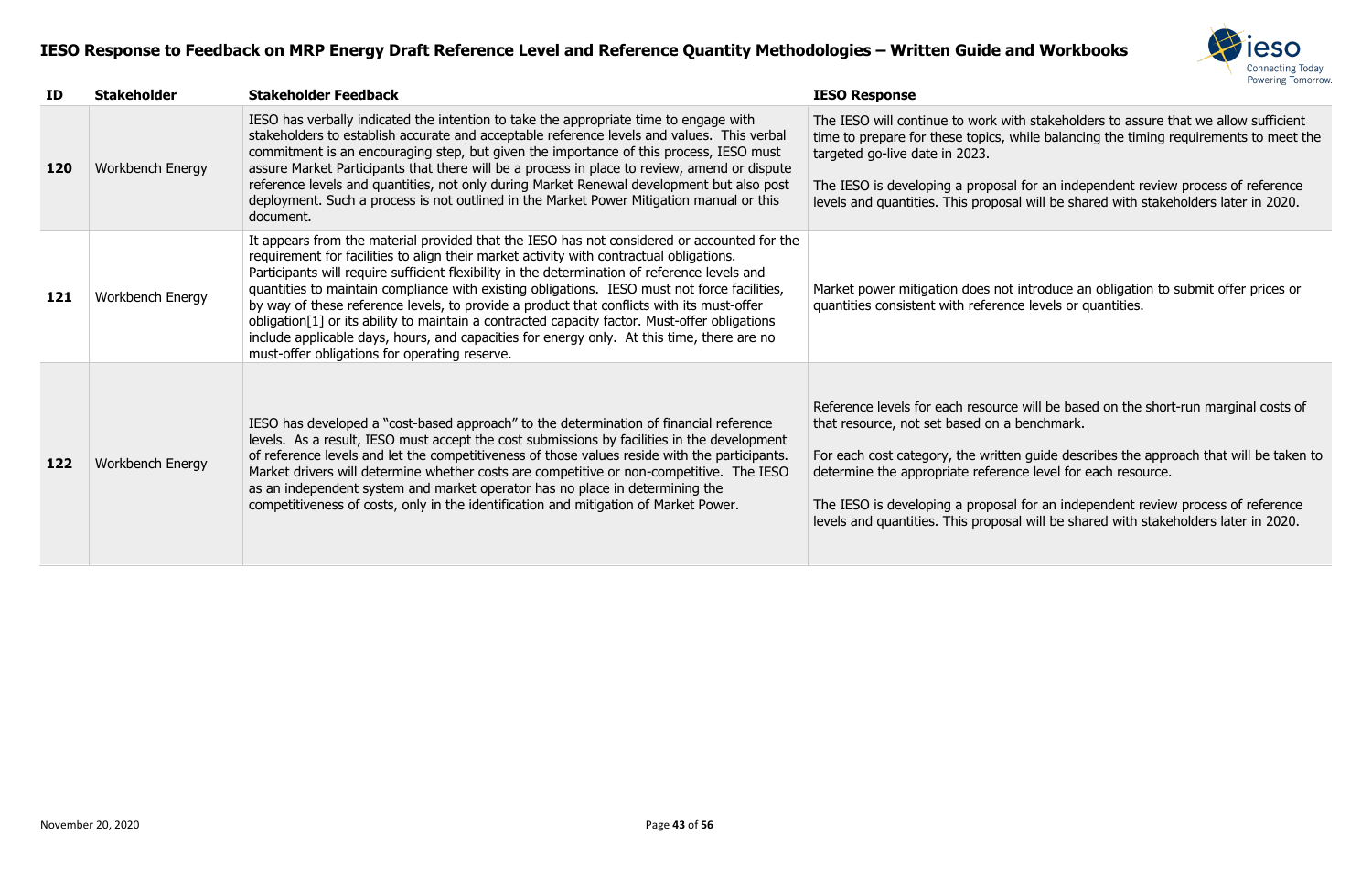

on 2.5.1.8 refers to fuel consumption that are

no tate curves may show that there is some level of ibutable to incremental production.

he following heat rate curve and incremental heat rate and not attributable to incremental production:

 $4Wh$ ) + 5

load cost of fuel is 5.

beed-no-load cost in section 2.5.1.8 is that it is the y-

thermal resources can allocate eligible operating and basis to the speed-no-load reference level according There is no obligation to rely on this allocation

costs in reference levels does not signify that the rces in this operating state (synchronized but not I to allow reference levels to more accurately match appropriate.

h energy and operating reserve (OR) market will be tly for the different offers.

Is 3.6.1 and 3.6.2 of the Market Power Mitigation outline the conditions for testing for economic t and the operating reserve market.

e, the IESO will be discussing various examples as arket manuals and market rules to stakeholders.

| ID  | <b>Stakeholder</b>      | <b>Stakeholder Feedback</b>                                                                                                                                                                                                                                                                | <b>IESO Response</b>                                                                                                                                                                                                                                                                                                                                                                                                                                                                                                                                                                                                                                                                                                                                                     |
|-----|-------------------------|--------------------------------------------------------------------------------------------------------------------------------------------------------------------------------------------------------------------------------------------------------------------------------------------|--------------------------------------------------------------------------------------------------------------------------------------------------------------------------------------------------------------------------------------------------------------------------------------------------------------------------------------------------------------------------------------------------------------------------------------------------------------------------------------------------------------------------------------------------------------------------------------------------------------------------------------------------------------------------------------------------------------------------------------------------------------------------|
| 123 | <b>Workbench Energy</b> | IESO acknowledges that speed no-load costs are hypothetical and do not relate to physical<br>operation in the IESO-administered market. Given that the IESO has stated this is a cost-<br>based approach, it is inconsistent to force facilities to develop and offer a hypothetical cost. | The speed no load cost in Section 2.<br>potentially fixed on hourly basis.<br>Depending on the resource, heat rate<br>fuel consumption that is not attribute<br>For example, if a resource had the fo<br>rate curve, some fuel cost is fixed are<br>$HR(MWh) = (5*MWh^2) + (2*MWh)$<br>Incremental HR(MWh) = $10$ MWh + 2<br>For this resource, the speed-no-load<br>Another way of explaining the speed<br>intercept of the heat rate curve.<br>As described in Section 2.5.1.6, then<br>maintenance costs on a per hour base<br>to the criteria discussed therein. The<br>methodology, it is an option.<br>The presence of speed-no-load costs<br>IESO that will model NQS resources<br>injecting). Rather, it is a method to a<br>the shape of cost curves, where app |
| 124 | <b>Workbench Energy</b> | OR is a competitive market and offered jointly with energy. Can a resource be determined<br>to hold market power on energy but not reserve, or reserve but not energy? Operational<br>examples are requested.                                                                              | A resource that is offering in both en<br>tested for mitigation independently f<br>For more clarity, refer to Sections 3.<br>detailed design document which outl<br>withholding in the energy market and<br>During the implementation phase, th<br>part of the process to present marke                                                                                                                                                                                                                                                                                                                                                                                                                                                                                  |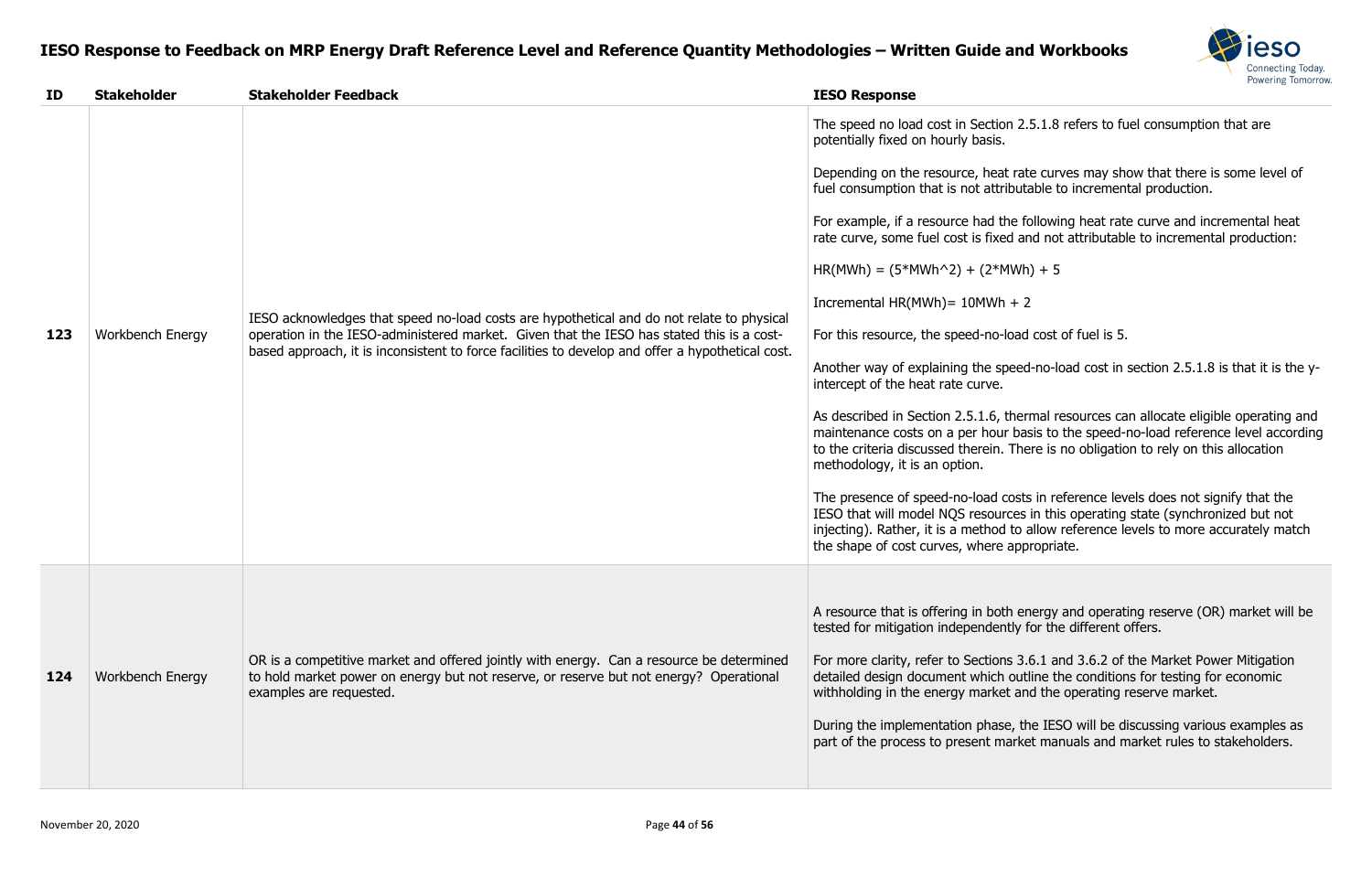

Increased via intra-day change energy reference led in sub-section "Processing and Maintaining 3.1 of the Market Power Mitigation detailed design

of the written guide, the service price adder nor ded to the fuel price for the additional service charge storing natural gas plus the marketer risk premium.

juide, titled "Fuel Commodity Index", will be updated different fuel index or a modification to use of the d where appropriate.

narket power can be done via high offer prices or low In of non-financial dispatch data, a market participant source by submitting non-financial dispatch data that scheduled. The DSO would then be forced to select entially increasing prices.

required to register the relevant non-financial and fiers in order to participate in the market.

on-financial reference level submissions for ake advantage of synergies from the work that has ence of any such synergies may be limited as current registere answers to same question that reference levels

| ID  | <b>Stakeholder</b>      | <b>Stakeholder Feedback</b>                                                                                                                                                                                                                                                                                                                                                                                                                                                                              | <b>IESO Response</b>                                                                                                                                                                                                                      |
|-----|-------------------------|----------------------------------------------------------------------------------------------------------------------------------------------------------------------------------------------------------------------------------------------------------------------------------------------------------------------------------------------------------------------------------------------------------------------------------------------------------------------------------------------------------|-------------------------------------------------------------------------------------------------------------------------------------------------------------------------------------------------------------------------------------------|
| 125 | Workbench Energy        | Opportunity costs on the joint optimization need further consideration and detail. Where a<br>facility offers OR, upon activation, the incremental energy associated with the activation may<br>yield fuel consumption in excess of or misaligned with planned delivery, potentially<br>encountering penalty costs. This joint optimization opportunity cost belongs in reference<br>levels.                                                                                                             | Increased fuel costs can be accor<br>levels as per the process describe<br>Reference Levels" in Section 3.13<br>chapter.<br>As described in Section 2.5.1.5.3<br>natural gas-fired resources is add<br>for transporting, balancing and st |
| 126 | <b>Workbench Energy</b> | In the document package, there is inconsistency in the IESO's discussion on fuel costs. The<br>thermal spreadsheet package allows participants to submit alternative fuel rates to Dawn<br>Index, with appropriate supporting information, but the draft document does not. IESO<br>needs to ensure consistency between its documents and must consider fuel-related cost<br>components on a resource-specific basis. Dawn is not an appropriate fuel cost reference<br>across the gas generation fleet. | Section 2.5.1.5.1 of the written of<br>to clarify that requests to use a c<br>Dawn hub price can be submitted                                                                                                                             |
| 127 | <b>Workbench Energy</b> | It is unclear why the IESO includes non-financial parameters in the MPM framework when<br>the parameters are managed through registration and not through daily offers. The nature<br>of the Market Renewal framework is such that the IESO engine optimizes for<br>competitiveness, and where a resource has a non-financial parameter that is operationally<br>relevant but non-competitive, that resource will not get scheduled. Procedural clarification is<br>requested.                           | Withholding supply to exercise m<br>offer quantities. Absent validation<br>could withhold supply from a res<br>prevented a resource from being<br>a more expensive resource, pote                                                         |
| 128 | <b>Workbench Energy</b> | Is the IESO requiring resources to re-register all non-technical parameters to participate in<br>the market under the Market Renewal Framework? The IESO should not expect changes in<br>operational capability because of new market rules. Facilities that have been operating with<br>specific characteristics in the existing market framework.                                                                                                                                                      | All dispatchable resources will be<br>financial reference level parameter<br>When reviewing and approving n<br>resources, the IESO intends to ta<br>been done. However, the occurre<br>registered parameters may not b<br>ask.            |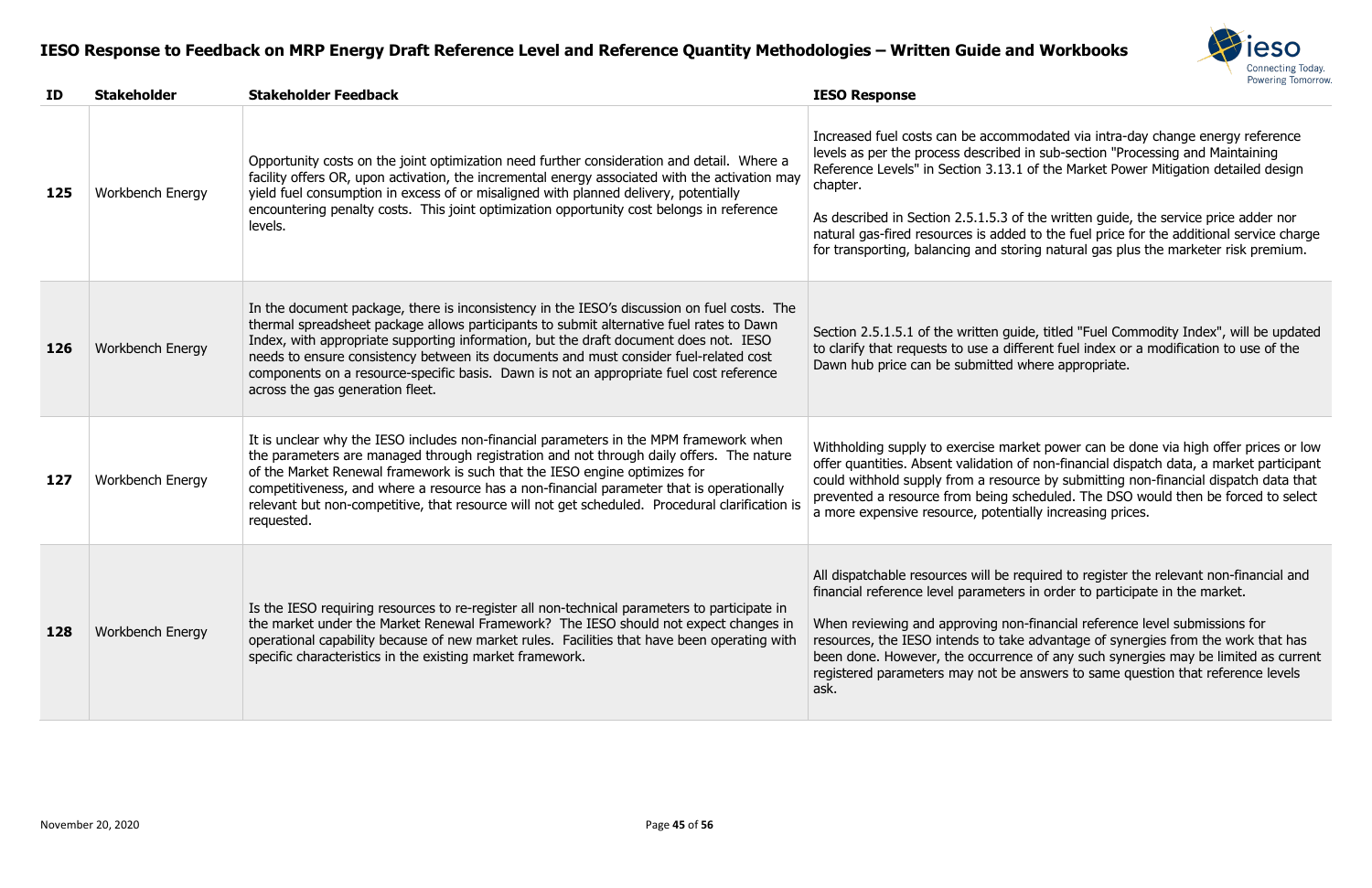

omplex and challenging framework, so we have been holders, and provide the time to work through all of akeholders have.

cted competition means the counterfactual market to competition.

| ID  | <b>Stakeholder</b> | <b>Stakeholder Feedback</b>                                                                                                                                                                                                                                                                                                                                                                                                                                                                                                                                                                                                                                                                                                                                                                                                                                                                                                                                                                          | <b>IESO Response</b>                                                                                       |
|-----|--------------------|------------------------------------------------------------------------------------------------------------------------------------------------------------------------------------------------------------------------------------------------------------------------------------------------------------------------------------------------------------------------------------------------------------------------------------------------------------------------------------------------------------------------------------------------------------------------------------------------------------------------------------------------------------------------------------------------------------------------------------------------------------------------------------------------------------------------------------------------------------------------------------------------------------------------------------------------------------------------------------------------------|------------------------------------------------------------------------------------------------------------|
| 129 | Capital Power      | Capital Power agrees with the IESO that these are critically important elements of the MPM<br>framework and appreciates the opportunity to provide feedback. It should be noted that<br>review of the reference levels and quantities is a comprehensive exercise and will require<br>significant stakeholder time and work particularly as this undertaking must be done on an<br>asset-by-asset basis. Moreover, fundamental differences exist across resource technologies<br>(e.g., wind vs. thermal), such that distinct consideration and treatment may be required.<br>Given this, Capital Power provides its preliminary comments below but notes the feedback is<br>subject to change as the review and assessment process of asset-specific levels and<br>quantities remains ongoing. Lastly, they should be considered in conjunction with and in the<br>context of Capital Power's previously submitted comments on draft MRP design such as the<br>IESO's Energy Stream Design Document | The IESO recognizes this is a co<br>have early discussion with stakeh<br>the questions and issues that sta |
| 130 | Capital Power      | IESO Cost-Based Approach to Determine Reference Levels & Quantities<br>Principles and Key Terms are Unclear and Require Clarification<br>i. "Unrestricted Competition"<br>The IESO describes reference levels and quantities in its Stakeholder Engagement Pre-<br>Reading: Reference Levels and Reference Quantities (the "Pre-reading Document") as<br>estimates for what prices and quantities a market participant "might have offered for a<br>resource in the energy and operating reserve markets had they been subject to unrestricted<br>competition." However, it is unclear what the IESO means by "unrestricted competition."<br>Capital Power understands this to simply mean the counterfactual market condition wherein<br>factors that would otherwise limit a competitive response from other market participants<br>(e.g. transmission constraints) are absent. If not, IESO clarification is required.                                                                            | The IESO confirms that unrestric<br>condition absent the restriction to                                    |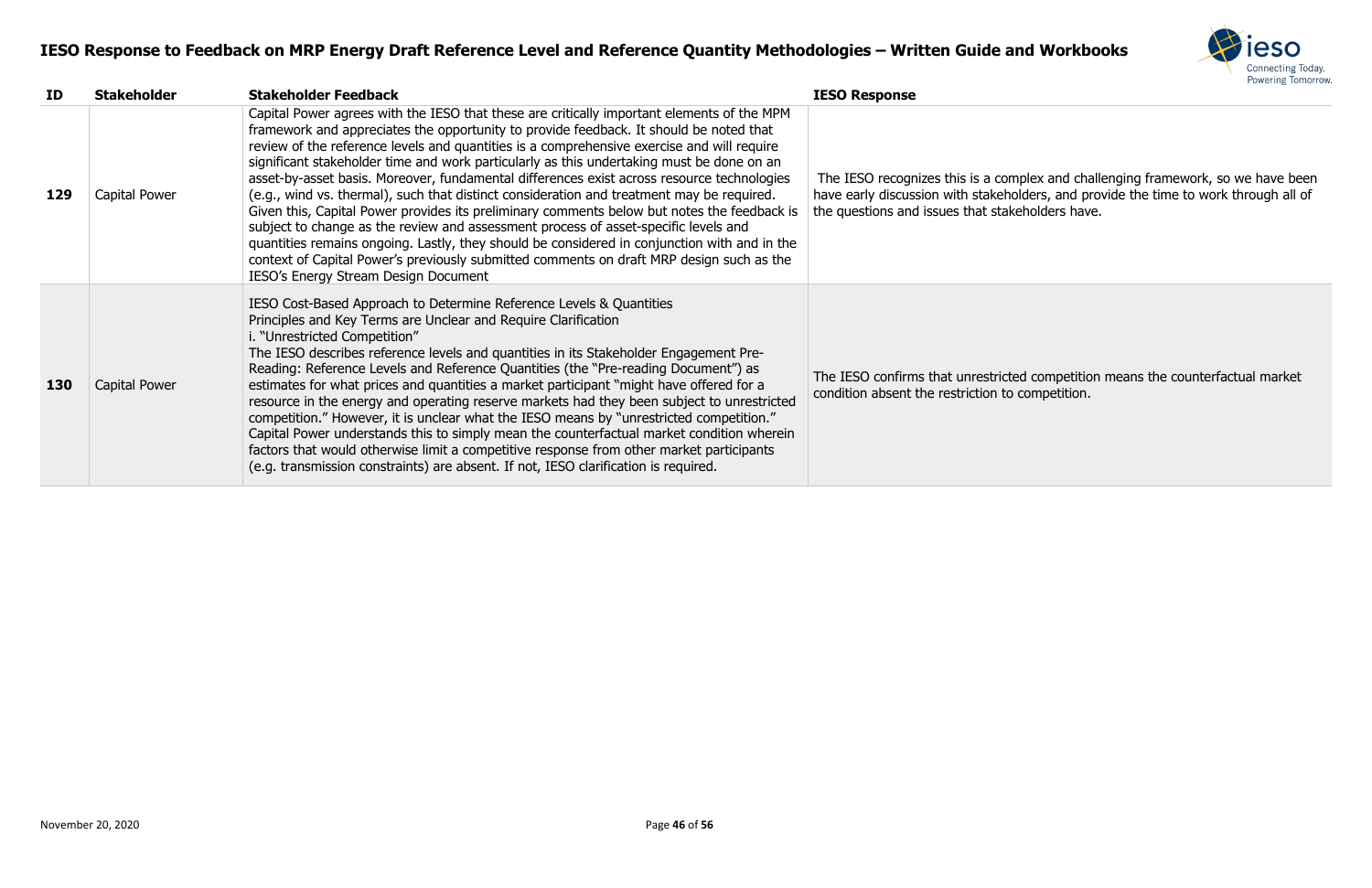

ce will be based on the short-run marginal costs of

en guide describes the approach that will be taken to nce level for each resource.

Ibmit costs in the relevant workbooks and the IESO basis of the eligibility criteria.

al for an independent review process of reference al will be shared with stakeholders later in 2020.

provide example workbooks per technology types will sts for certain illustrative hypothetical resources.

ible to be included in financial reference levels. Longtersource in service and available are not included in market reference levels.

s that are incurred as a result of providing operating reserve are eligible to be included in do not vary as a result of incremental supply of erred to as fixed O&M costs, are not eligible costs and g a reference level.

en guide describes the approach that will be taken to nce level for each resource.

t introduce an obligation to submit offer prices or nce levels or quantities.

akeholder engagement provides the opportunity for resource needs and procurement.

| ID  | <b>Stakeholder</b> | <b>Stakeholder Feedback</b>                                                                                                                                                                                                                                                                                                                                                                                                                                                                                                                                                                                                                                                                                                                                                                                                                                                                                                                                                                                                                                                                                                                                                                                                                                                                                                                                                                                                                                                                                                                                                                                                                                                                                                                                                                                                 | <b>IESO Response</b>                                                                                                                                                                                                                                                                                                                                                                                                                                                                                                            |
|-----|--------------------|-----------------------------------------------------------------------------------------------------------------------------------------------------------------------------------------------------------------------------------------------------------------------------------------------------------------------------------------------------------------------------------------------------------------------------------------------------------------------------------------------------------------------------------------------------------------------------------------------------------------------------------------------------------------------------------------------------------------------------------------------------------------------------------------------------------------------------------------------------------------------------------------------------------------------------------------------------------------------------------------------------------------------------------------------------------------------------------------------------------------------------------------------------------------------------------------------------------------------------------------------------------------------------------------------------------------------------------------------------------------------------------------------------------------------------------------------------------------------------------------------------------------------------------------------------------------------------------------------------------------------------------------------------------------------------------------------------------------------------------------------------------------------------------------------------------------------------|---------------------------------------------------------------------------------------------------------------------------------------------------------------------------------------------------------------------------------------------------------------------------------------------------------------------------------------------------------------------------------------------------------------------------------------------------------------------------------------------------------------------------------|
| 131 | Capital Power      | "Incremental Supply" & "SRMC"<br>Section 2 of the Pre-reading Document states that the IESO "uses a cost-based approach to<br>determine financial reference levels for eligible resources before they can participate in the<br>IESO-administered markets."3 The section elaborates on the "cost-based approach" as<br>follows:<br>Eligible cost components for financial reference level calculations are the costs that are<br>incurred as a result of providing incremental supply of energy or operating reserve. The<br>IESO has designed the financial reference levels to include all short-run marginal costs<br>$(SRMCs)$ .4<br>Clarity of the terms "incremental supply" and "SRMC" is critically important to understanding<br>how cost eligibility is determined. In reviewing the remainder of the Pre-reading Document,<br>Capital Power understands the IESO's cost-based approach contemplates allowing resources<br>to establish reference levels reflective of costs that vary with output resulting from IESO<br>dispatches. However, not all production-related costs can be uniformly categorized as fixed<br>or variable using a generalized approach applied across all resources given that fundamental<br>differences can exist among different technologies. Consequently, IESO clarification on how<br>it establishes cost eligibility, including, criteria for each technology would be helpful.<br>Examples of completed workbooks with functioning formulas for each technology calculating<br>the reference levels would also significantly augment market participants' understanding of<br>the IESO's proposed approach. The calculations therein should show the conversion from<br>the raw input of eligible costs to the technology's energy and operating reserves reference<br>level. | Reference levels for each resourc<br>that resource.<br>For each cost category, the writte<br>determine the appropriate referer<br>Market participants are free to su<br>will evaluate those costs on the b<br>The IESO is developing a proposa<br>levels and quantities. This propos<br>The IESO has prepared and will p<br>populated values for relevant cos                                                                                                                                                                   |
| 132 | Capital Power      | Ensuring an Appropriate Opportunity for Cost-Recovery<br>Capital Power believes it is not the IESO's intent to require resources to operate at a loss.<br>However, MRP elements such as the proposed physical withholding mechanism in<br>conjunction with the MPM framework could produce such outcomes for some resources. In<br>particular, resources with no contract or other revenue streams to recover fixed costs such<br>as rate-regulation or capacity payments could be required to run at a loss if dispatched and<br>mitigated to their SRMC. If no flexibility is provided to such resources, premature retirement<br>may ultimately result. Capital Power, therefore, strongly recommends that exemptions be<br>considered as part of MPM and the proposed physical withholding framework in cases where<br>such resources are not benefitting from other cost recovery mechanisms.                                                                                                                                                                                                                                                                                                                                                                                                                                                                                                                                                                                                                                                                                                                                                                                                                                                                                                                          | Short-run marginal costs are eligi<br>term costs necessary to keep the<br>the energy or operating reserve r<br>Operating and maintenance costs<br>incremental supply of energy or o<br>reference levels. O&M costs that<br>energy or operating reserve, refer-<br>cannot be included in determining<br>For each cost category, the writte<br>determine the appropriate referer<br>Market power mitigation does not<br>quantities consistent with referen<br>The IESO Resource Adequacy sta<br>dialog regarding Ontario's future |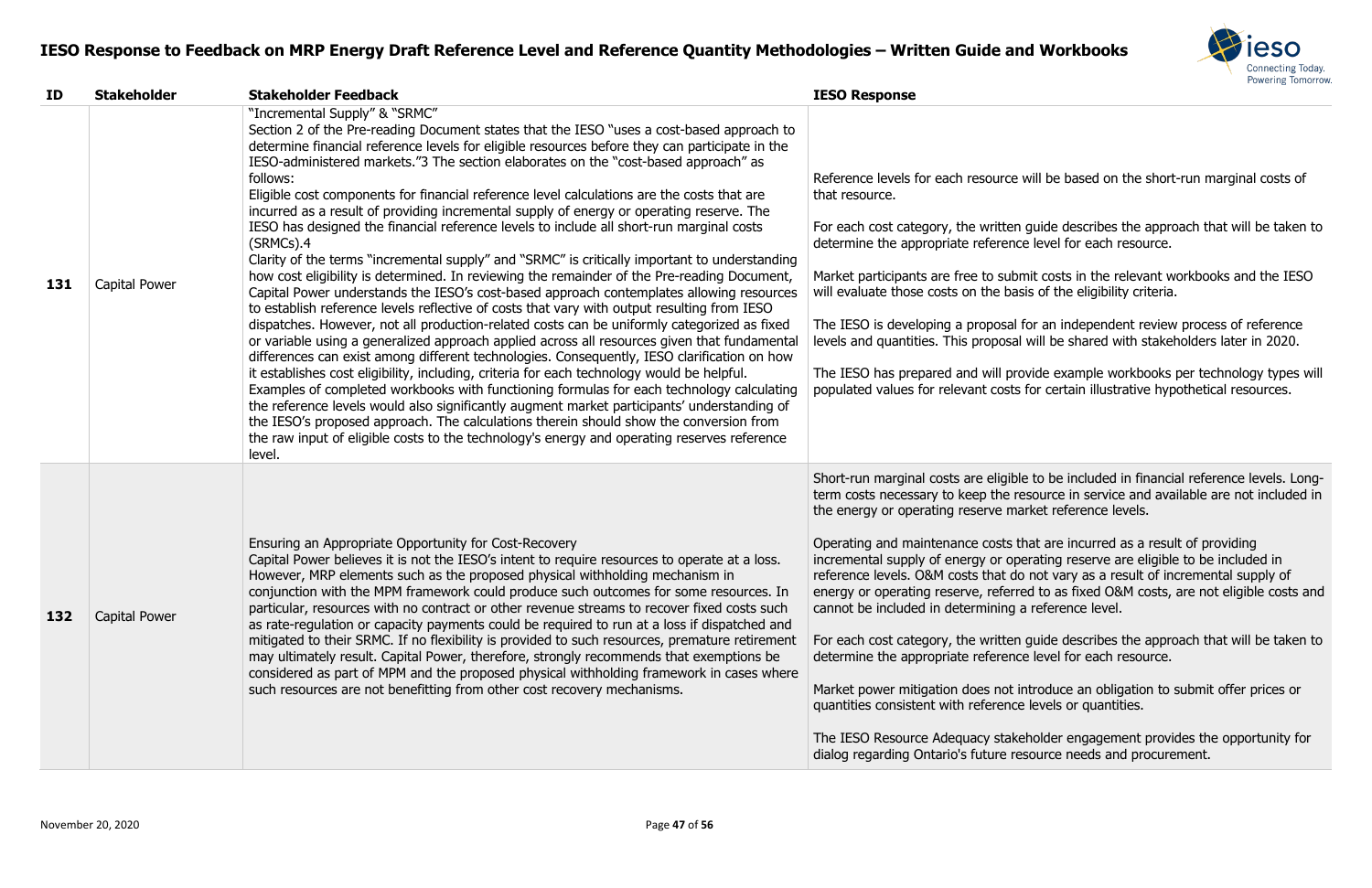

and are set through the process to register non-Ict thresholds providing flexibility to account for es due to changing ambient conditions.

itigation detailed design document lists the conduct of non-financial dispatch data.

ds, the conduct threshold for MGBRT is 3 hours, so irs above the seasonal MGBRT reference level value e rejected.

the conduct thresholds applied to hot, warm and cold ford the variability required as they allow an offer eference level to nonetheless pass the conduct test.

Section 2.4.6 of the written guide indicates that icated in this section does not address all relevant particular resource, market participants may request portunity cost adder. The same section details the will apply to evaluate any such requests.

ices, market participants will be able to request use r a modification to using just the Dawn hub price to wn hub. These modifications will be evaluated on a hodology is supported by relevant documentation ationship between the Dawn (or other) trading hub e for use. The IESO will modify the written guide to

bles, the written guide does not provide an t outlines the criteria that will be applied to ar line item cost as well as any line item costs for e a decision regarding eligibility. The IESO will n costs that are not specifically addressed in the iteria therein.

| ID  | <b>Stakeholder</b> | <b>Stakeholder Feedback</b>                                                                                                                                                                                                                                                                                                                                                                                                                                                                                                                                                                                                                                                                                                                                                                                                                                                                                                                                                                                                                                                                                                                                                                                                                                                                                                                                                                                                                                                                                                                 | <b>IESO Response</b>                                                                                                                                                                                                                                                                                                                                                                                                                                                                                                                                                                                                                                                                                                                                                                          |
|-----|--------------------|---------------------------------------------------------------------------------------------------------------------------------------------------------------------------------------------------------------------------------------------------------------------------------------------------------------------------------------------------------------------------------------------------------------------------------------------------------------------------------------------------------------------------------------------------------------------------------------------------------------------------------------------------------------------------------------------------------------------------------------------------------------------------------------------------------------------------------------------------------------------------------------------------------------------------------------------------------------------------------------------------------------------------------------------------------------------------------------------------------------------------------------------------------------------------------------------------------------------------------------------------------------------------------------------------------------------------------------------------------------------------------------------------------------------------------------------------------------------------------------------------------------------------------------------|-----------------------------------------------------------------------------------------------------------------------------------------------------------------------------------------------------------------------------------------------------------------------------------------------------------------------------------------------------------------------------------------------------------------------------------------------------------------------------------------------------------------------------------------------------------------------------------------------------------------------------------------------------------------------------------------------------------------------------------------------------------------------------------------------|
| 134 | Capital Power      | <b>Performance Factors</b><br>• Subsection 2.4.3: Performance Factors – These can vary widely on a daily basis, even<br>within the seasons defined by the IESO. Capital Power recommends building in the<br>necessary flexibility to account for the wide range of variability without putting undue<br>administrative burden on the IESO and participants.                                                                                                                                                                                                                                                                                                                                                                                                                                                                                                                                                                                                                                                                                                                                                                                                                                                                                                                                                                                                                                                                                                                                                                                 | Performance factors are seasona<br>financial reference levels. Conduc<br>variability around seasonal values<br>Table 3-4 in the Market Power M<br>thresholds applied for validation<br>As an example of these threshold<br>that only values more than 3 hou<br>would fail the conduct test and b                                                                                                                                                                                                                                                                                                                                                                                                                                                                                              |
| 135 | Capital Power      | <b>Fuel Costs &amp; Consumables</b><br>• Subsection 2.4.7: Start-up costs (General) – Fuel volume will need to allow for a significant<br>level of flexibility. Start profiles vary widely based on the amount of time off-line between<br>starts and considerable differences can exist within the three starting conditions defined.<br>• Subsection 2.4.6: Opportunity cost - The IESO allows some flexibility for participants to<br>make requests for additional opportunity costs that may not be contemplated in this<br>document. The flexibility should be extended to thermal units where opportunity costs such<br>as Storage and Transport limits are permitted to be included.<br>• Subsection 2.5.1.5.1: Fuel Commodity Index (Gas) – The index price does not reflect the<br>cost of gas for Quick Start ("QS") gas-fired generating facilities. These units are dispatched<br>with no prior notice and gas should be reflective of the real-time trading of gas as quoted on<br>electronic platforms such as ICE or through the brokered market. For Non-Quick Start<br>("NQS") facilities, the "Dawn Day-ahead Index" may be appropriate for day-ahead<br>scheduling, but flexibility must be built in for real-time scheduling including incremental<br>schedules to day-ahead.<br>• "Operating consumables" – Other consumables not listed in the document may be used in<br>resource specific processes as they provide incremental supply. The rules should be<br>sufficiently flexible to accommodate these elements. | In regards to the start-up costs,<br>start-up offers are intended to af<br>that is some amount above the re<br>In regards to opportunity costs, 9<br>where the methodology commun<br>aspects of opportunity cost for a<br>a resource-specific additional opp<br>evaluation criteria that the IESO<br>In regards to fuel commodity ind<br>of either a different fuel index, or<br>account for distance from the Da<br>case-by-case basis. Where a met<br>and appropriately reflects the rela<br>and the resource it will be eligible<br>make this clear.<br>In regards to operating consuma<br>exhaustive list of eligible costs. It<br>determine eligibility of a particula<br>which the IESO has already made<br>evaluate the eligibility of line iten<br>written guide according to the cri |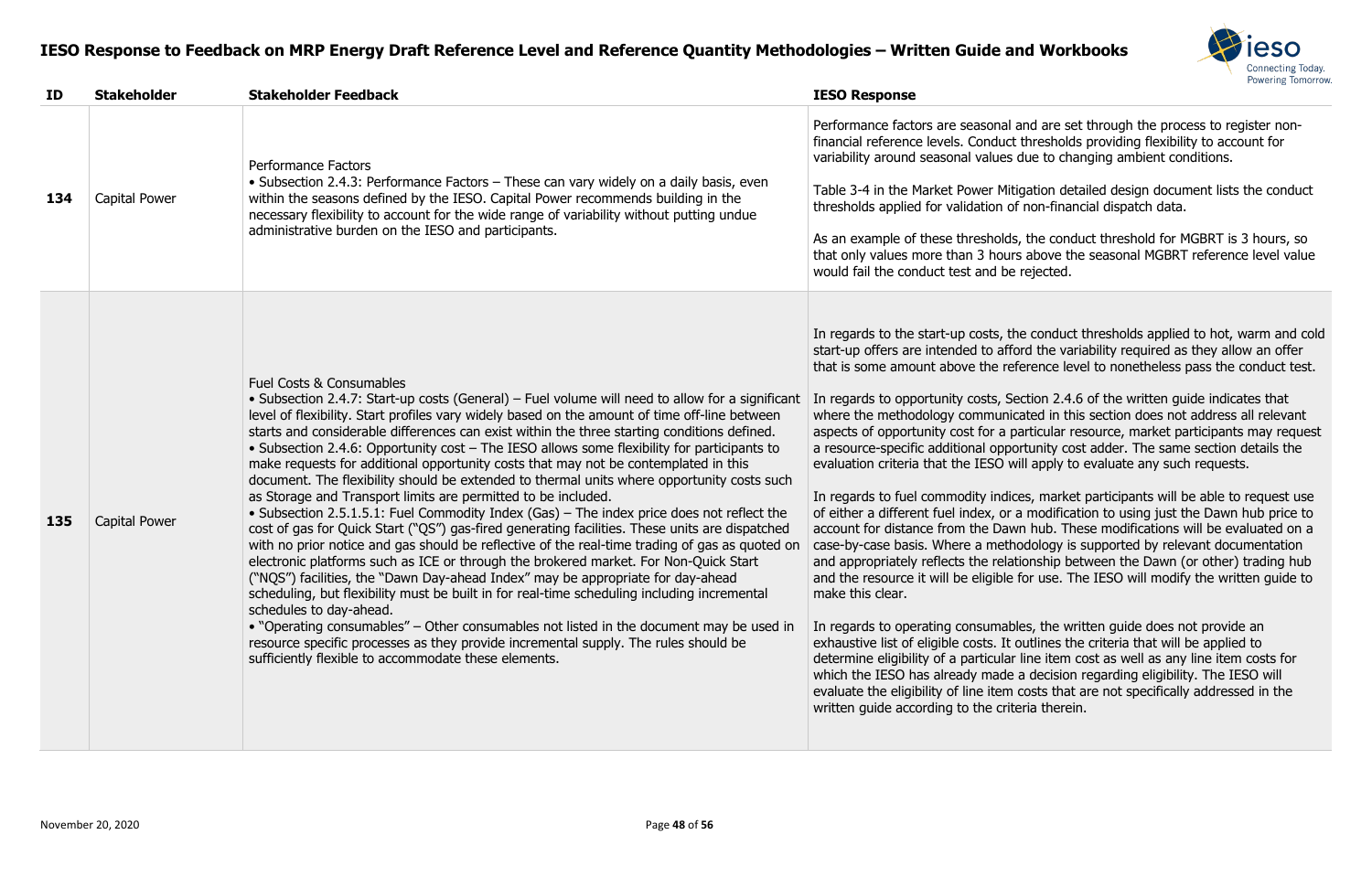

ort-run marginal costs of resources. This approach is back from high-level design.

or reference levels greater than \$0.10/MWh be approach by which reference levels are based on

requested operating reserve reference levels greater 1. It does not assume that provision of operating

e indicates that where the methodology es not address all relevant aspects of opportunity arket participants may request a resource-specific . The same section details the evaluation criteria that ny such requests.

view criteria will be applied for all resource types ance costs. Types of eligible costs listed across the es was intended to include terms that are commonly types. Any maintenance activity regardless of the  $ns.$  Each individual task that make-up as a whole the ewed against the criteria for eligible maintenance nce level.

els for both single cycle and combined cycle on riate value as an input to the DSO based on the source.

| ID  | <b>Stakeholder</b> | <b>Stakeholder Feedback</b>                                                                                                                                                                                                                                                                                                                                                                                                                                                                                                                                                                                                                                                                                                                                                                                                                                                                                                                                                                                                                                                                                                                                                                                                                                                                                                                                                                                                                                                            | <b>IESO Response</b>                                                                                                                                                                                                                                                                                                                                                                                                                                       |
|-----|--------------------|----------------------------------------------------------------------------------------------------------------------------------------------------------------------------------------------------------------------------------------------------------------------------------------------------------------------------------------------------------------------------------------------------------------------------------------------------------------------------------------------------------------------------------------------------------------------------------------------------------------------------------------------------------------------------------------------------------------------------------------------------------------------------------------------------------------------------------------------------------------------------------------------------------------------------------------------------------------------------------------------------------------------------------------------------------------------------------------------------------------------------------------------------------------------------------------------------------------------------------------------------------------------------------------------------------------------------------------------------------------------------------------------------------------------------------------------------------------------------------------|------------------------------------------------------------------------------------------------------------------------------------------------------------------------------------------------------------------------------------------------------------------------------------------------------------------------------------------------------------------------------------------------------------------------------------------------------------|
| 136 | Capital Power      | Operating Reserves ("OR")<br>• Subsection 2.4.9: OR Costs – The IESO is proposing that market participants seeking OR<br>reference levels greater than \$0.10/MW are to provide supporting materials for approval.<br>The proposed threshold appears to assume no costs are incurred in providing OR. Capital<br>Power disagrees. Consider the following:<br>o Power consumed to keep plant in a state of readiness;<br>o Opportunity cost of operating at a lower output to provide OR resulting in operating at a<br>higher heat rate ("HR");<br>o Opportunity costs may also result from OR restricting the maximum output that an asset<br>can reach; and<br>o OR can affect the dispatch level of an asset and impact variable payments under<br>maintenance agreements.<br>• Subsection 2.5.1.9.2: OR Reference Levels - Though currently absent, Capital Power<br>strongly recommends that OR reference levels include opportunity cost given the above list<br>of considerations. For a thermal unit, take for example, the higher heat rate by operating at<br>its minimum loading point ("MLP") compared to being at baseload. There may also be<br>opportunity costs based on how contracts settle and how profit is calculated under the<br>settlement design. Flexibility to account for these individual situations should exist in the<br>design. Including opportunity cost as part of the OR reference level would assist in providing<br>this necessary flexibility. | Reference levels are based on she<br>consistent with stakeholder feedb<br>The requirement that requests fo<br>supported is consistent with the a<br>actual costs.<br>The proposed approach requires<br>than \$0.10/MWh to be supported<br>reserve is costless.<br>Section 2.4.6 of the written guide<br>communicated in this section doe<br>cost for a particular resource, ma<br>additional opportunity cost adder<br>the IESO will apply to evaluate are |
| 137 | Capital Power      | Combined Cycle Maintenance & Operations<br>• Subsection 2.4.4.1: Major Maintenance costs (General) - Costs associated with<br>performance improvements of a resource or life extension are considered ineligible under<br>the IESO proposal. This is a disincentive for resource owners in making investments that<br>could be beneficial to the market. Additionally, this appears to be unduly discriminatory as<br>these same costs are eligible for other technology types. Costs associated with nuclear<br>refurbishment and extension are specifically permitted providing that class with a favorable<br>treatment compared with other technologies. No basis was provided for the distinct<br>difference in treatment between these technologies.<br>Therefore, Capital Power strongly encourages the IESO that such costs also be considered<br>for thermal resources.                                                                                                                                                                                                                                                                                                                                                                                                                                                                                                                                                                                                       | A consistent methodology and re-<br>when assessing eligible maintena<br>sections for the different resource<br>used for those specific resource t<br>name will consist of multiple task<br>maintenance activity will be revie<br>costs for inclusion into the refere                                                                                                                                                                                       |
| 138 | Capital Power      | Subsection 2.5.1.1: Combined Cycle Financial Reference Level - Thermal assets may operate<br>as single cycle and combined cycle in the same trade date. Flexibility in applying the<br>financial reference levels for combined cycle must, therefore, be included to account for<br>when an asset switches between operating modes throughout the day.                                                                                                                                                                                                                                                                                                                                                                                                                                                                                                                                                                                                                                                                                                                                                                                                                                                                                                                                                                                                                                                                                                                                 | The IESO will have reference leve<br>record and will apply the appropr<br>operating configuration of the res                                                                                                                                                                                                                                                                                                                                               |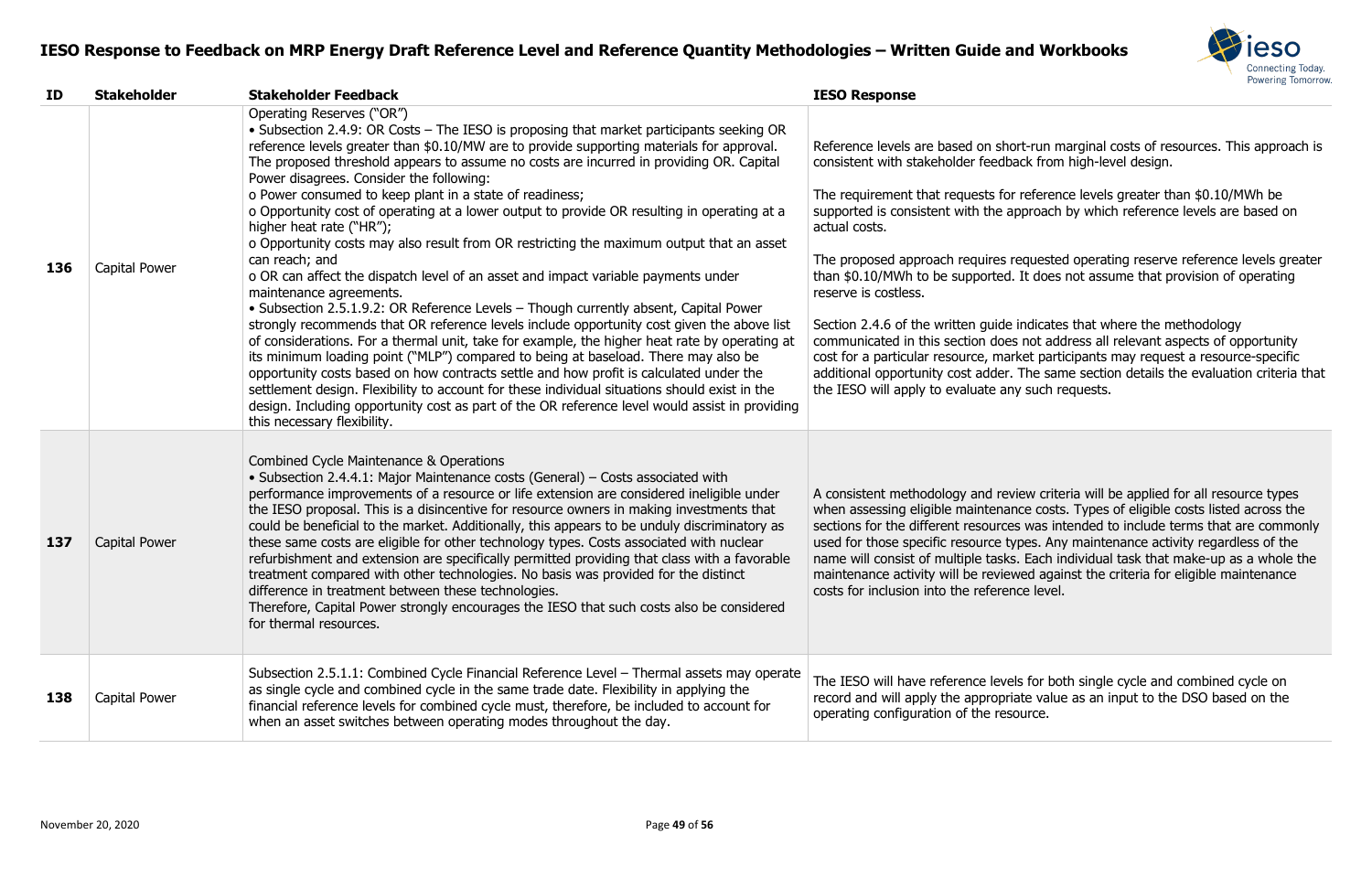

rels for both each configuration of combined cycle ecord and will apply the appropriate value as an input

ower Mitigation detailed design document titled ent" in Section 3.13.1.2 outlines the approach for this

Is that appropriately amortize start-up costs over a or these resources. The energy reference level for the start-up costs of the resource. The set number of m Run Time for the resource and may vary where ecific resource warrant such treatment.

unt addresses costs that are incurred during rampovered. This settlement amount is discussed in detail Settlement detailed design document.

erence levels for each thermal state; hot, warm and

nce levels such as MLP, the IESO will determine the depending on configuration of the facility:  $1x1, 2x1$  ... reference level, the IESO will apply the most MLP reference level - for the purpose of carrying out nce levels for combined cycle resources. This will jecting non-financial dispatch data due to information ne combined cycle facility.

end to modify design to model resources in full-speednized but not injecting).

| ID  | <b>Stakeholder</b>   | <b>Stakeholder Feedback</b>                                                                                                                                                                                                                                                                                                                                                                                                                                                                                                                                                                                                                                                                                                                                                                                                                                 | <b>IESO Response</b>                                                                                                                                                                                                                                                                                                                                                                     |
|-----|----------------------|-------------------------------------------------------------------------------------------------------------------------------------------------------------------------------------------------------------------------------------------------------------------------------------------------------------------------------------------------------------------------------------------------------------------------------------------------------------------------------------------------------------------------------------------------------------------------------------------------------------------------------------------------------------------------------------------------------------------------------------------------------------------------------------------------------------------------------------------------------------|------------------------------------------------------------------------------------------------------------------------------------------------------------------------------------------------------------------------------------------------------------------------------------------------------------------------------------------------------------------------------------------|
| 139 | Capital Power        | Subsection 2.5.1.1.1: Deriving Pseudo-Unit Reference Levels for a Combined Cycle Resource<br>- Reference levels for pseudo units will similarly need to have enough flexibility to account<br>for changes based on different configurations. MLP for example may be different in a 1x1<br>configuration compared to a 3x1.                                                                                                                                                                                                                                                                                                                                                                                                                                                                                                                                  | The IESO will have reference leve<br>operation for that resource on re<br>to the DSO.                                                                                                                                                                                                                                                                                                    |
| 140 | Capital Power        | Subsection 2.5.1.3.2: For Resources Not Eligible for Generator Offer Guarantees ("GOG") -<br>For QS thermal units, it is Capital Power's view that their energy reference level should be<br>amortized over MLP and minimum run time vs. average, otherwise an asset risks not<br>recovering their costs.                                                                                                                                                                                                                                                                                                                                                                                                                                                                                                                                                   | The sub-section of the Market Po<br>"Average Cost Resource Treatme<br>issue.<br>The IESO will set reference levels<br>set number of operating hours fo<br>these resources will account for t<br>hours will default to the Minimun<br>operating characteristics of a spe                                                                                                                  |
| 141 | <b>Capital Power</b> | <b>Shutdown Costs</b><br>• Capital Power could not identify in the document where, if at all, shutdown costs of a<br>resource are considered. If this cost category has not been considered, Capital Power<br>strongly recommends that it be added and developed in consultation with market<br>participation. If they are contemplated in the IESO materials, it would be helpful for market<br>participants the IESO to specify these in detail.                                                                                                                                                                                                                                                                                                                                                                                                          | The ramp-down settlement amou<br>down that are not otherwise reco<br>in Section 3.7.16.7 of the Market                                                                                                                                                                                                                                                                                   |
| 142 | Capital Power        | Non-financial Parameters<br>• Section 3: Process for Establishing Reference Levels for Non-Financial Dispatch Data<br>Parameters, Table 3-1<br>o Lead-time reference levels will need to be flexible enough to accommodate multiple ramp<br>profiles determined by the length of time a resource is offline. If this flexibility cannot be<br>built into the process, the IESO should apply the most conservative conditions.<br>o Several MLPs may need to be considered as this value could be dependent on the<br>configuration that is scheduled [MLP(1x1) $\neq$ MLP(3x1)]<br>o A "Full Speed No-Load" starting condition should also be added as the IESO establishes<br>the minimum generation block down-time reference level of a resource. Failing to<br>incorporate this operating state would unnecessarily remove flexibility from the system. | The IESO will have lead time refe<br>cold.<br>For relevant non-financial referer<br>most restrictive reference level d<br>Nx1. For the example of the MLP<br>restrictive of these - the highest<br>validation of non-financial referer<br>mean that the IESO will avoid rej<br>issues around configuration of th<br>The IESO does not currently inte<br>no-load operating state (synchro |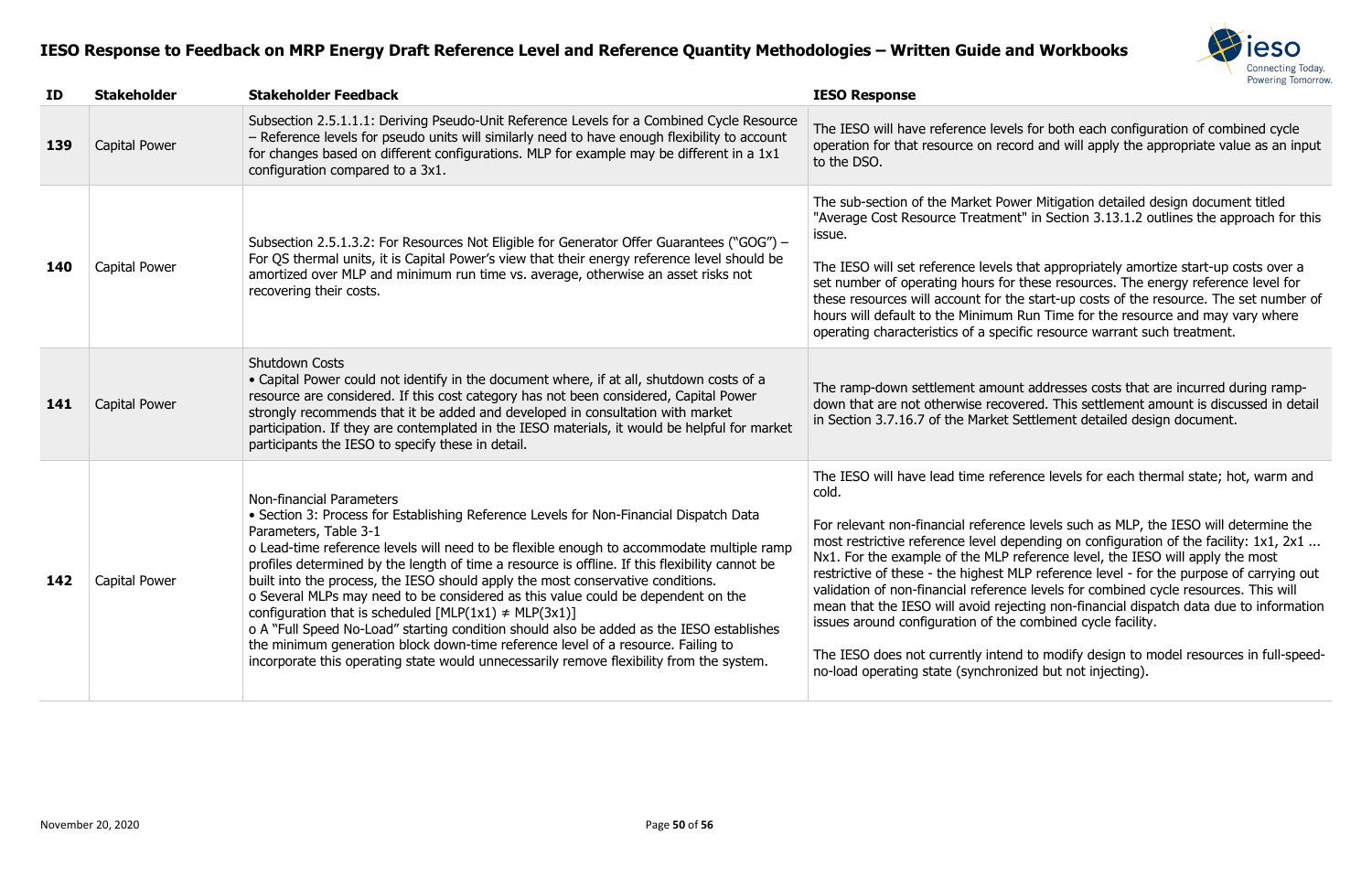

t change any obligations regarding outage

for daily changes in conditions take the form of vithholding.

es, whatever portion of that cost for a resource that meets the criteria in the written guide is eligible to Where a portion of the cost is fixed and does not vary rtion of the cost is not eligible.

atever portion of that cost for a resource that is a ets the criteria in the written guide is eligible to Where a portion of the cost is fixed and does not vary rtion of the cost is not eligible.

In IESO will use an approach for representing  $\epsilon$  with the relevant legislation. Section 2.4.2 and other ed based on the recent emissions policy changes in

Its, the sub-section of the Market Power Mitigation "Late Day Start Offers Treatment" in Section 3.13.1.2

| ID  | <b>Stakeholder</b> | <b>Stakeholder Feedback</b>                                                                                                                                                                                                                                                                                                                                                                                                                                                                                                                                                                                                                                                                                                                                                                                                                                                                                                                                                                                                                                                                                                                                                                                                                                                                                                                                                                                                                                                                                | <b>IESO Response</b>                                                                                                                                                                                                                                                                                                                                                                                                                                                                                                                                                                                  |
|-----|--------------------|------------------------------------------------------------------------------------------------------------------------------------------------------------------------------------------------------------------------------------------------------------------------------------------------------------------------------------------------------------------------------------------------------------------------------------------------------------------------------------------------------------------------------------------------------------------------------------------------------------------------------------------------------------------------------------------------------------------------------------------------------------------------------------------------------------------------------------------------------------------------------------------------------------------------------------------------------------------------------------------------------------------------------------------------------------------------------------------------------------------------------------------------------------------------------------------------------------------------------------------------------------------------------------------------------------------------------------------------------------------------------------------------------------------------------------------------------------------------------------------------------------|-------------------------------------------------------------------------------------------------------------------------------------------------------------------------------------------------------------------------------------------------------------------------------------------------------------------------------------------------------------------------------------------------------------------------------------------------------------------------------------------------------------------------------------------------------------------------------------------------------|
| 143 | Capital Power      | Subsection 4.1.1: Process for Establishing Energy Reference Quantities of Thermal Resource<br>- Utilizing the methodology of the current output and capability report will require derate<br>slips based on ambient conditions on a daily basis at certain times of the year. Capital Power<br>recommends building more flexibility into this methodology to avoid the onerous<br>administration this would require. Reference quantities, for example, should have tolerance<br>thresholds to account for daily changes in conditions.                                                                                                                                                                                                                                                                                                                                                                                                                                                                                                                                                                                                                                                                                                                                                                                                                                                                                                                                                                    | Market power mitigation does not ch<br>management.<br>Tolerance thresholds to account for<br>conduct thresholds for physical with                                                                                                                                                                                                                                                                                                                                                                                                                                                                     |
| 144 | Capital Power      | Design Clarity Needed to Properly Assess the Proposed Framework<br><i>i.</i> Eligible Costs<br>• Subsection 2.5.1.7: Thermal Start Up Costs – Transmission charges do not appear to be<br>included in the currently proposed framework (e.g. NSC). Capital Power believes these<br>should be included. If the IESO does not agree, it would be helpful to understand why these<br>are not considered eligible. More detail is required on other elements listed in the Pre-<br>reading document including:<br>o Station Service - More detail is required about what can be included in the station service<br>rate. In Capital Power's view, energy, uplifts, and global adjustment should all be included,<br>and the rate should be reset as frequently as possible. The network service charge is also<br>related to plant operations and should likewise be included.<br>o Emission Costs - Further clarity is needed around the associated variables such as fuel<br>carbon content as an example. Capital Power also requests that an output-based standard<br>needs to be well defined including the calculation of variables and conversion rates, among<br>others.<br>o Escalating Startup costs – Resources that start late in the day may require the completion<br>of their MGBRT to carry over to the following trade date. These resources will need to<br>submit escalating startup costs. It is not clear from the materials how this situation will be<br>reflected in reference levels. | In regards to transmission charges,<br>is a short-run marginal cost and mee<br>contribute to a reference level. When<br>with incremental supply, that portion<br>In regards to station service, whatev<br>short-run marginal cost and meets th<br>contribute to a reference level. When<br>with incremental supply, that portion<br>In regards to emissions costs, the IE<br>emissions costs that is consistent wit<br>applicable sections will be updated b<br>Ontario.<br>In regards to escalating start costs, t<br>detailed design document titled "Late<br>outlines the approach for this issue. |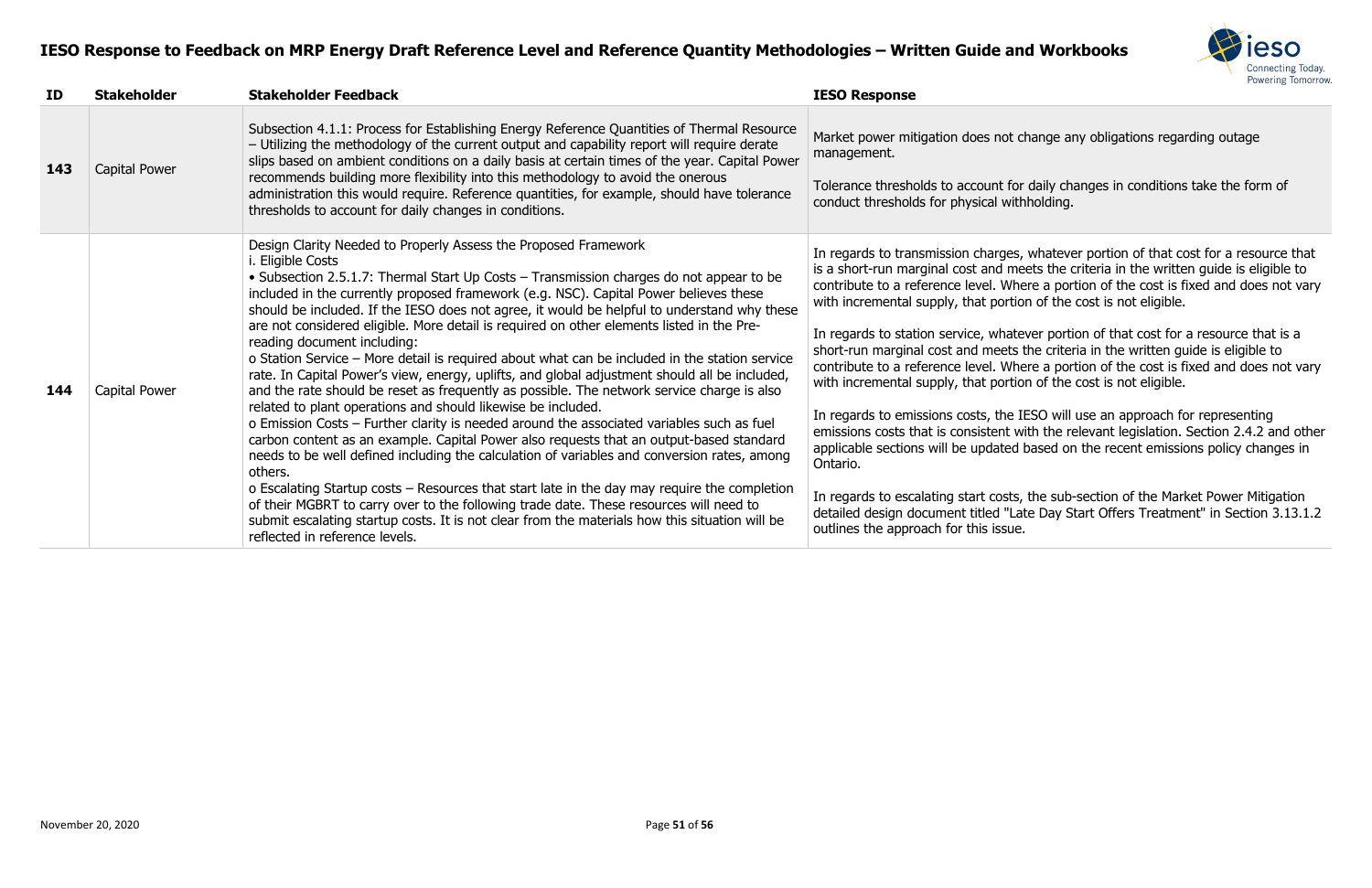

on, this issue is related to market participant offer ng in general, not to reference levels or market

Ite, when conditions are met to test for economic urve will be compared to the offer curve (the nd impact tests are failed, then the offer curve is curve. The logic that describes this process can be etailed design documents.

iactor, this value should be consistent with the fuel esource, rather than a single factor for all resources

the current dispute resolution process will continue bants. In addition, the IESO will be engaging with endent review process for reference levels and

In this will be an obligation under the Market Rules. bes not start until the resource finishes erational capability and that these changes should be eting commissioning, market participants will be able the of completion of commissioning.

dispatch data parameters, these updates to out as part of the IESO's existing registration to market participants as needed.

| ID  | <b>Stakeholder</b> | <b>Stakeholder Feedback</b>                                                                                                                                                                                                                                                                                                                                                                                                                                                                                                                                                                                                                                                                                                                                                                                                                                                                                                                                                                                                                                                                                                                                                                                                                                                                                                                                                                                                                                                                                                                                                                                                                                                                                                                                  | <b>IESO Response</b>                                                                                                                                                                                                                                                                                                                                                                                                                                             |
|-----|--------------------|--------------------------------------------------------------------------------------------------------------------------------------------------------------------------------------------------------------------------------------------------------------------------------------------------------------------------------------------------------------------------------------------------------------------------------------------------------------------------------------------------------------------------------------------------------------------------------------------------------------------------------------------------------------------------------------------------------------------------------------------------------------------------------------------------------------------------------------------------------------------------------------------------------------------------------------------------------------------------------------------------------------------------------------------------------------------------------------------------------------------------------------------------------------------------------------------------------------------------------------------------------------------------------------------------------------------------------------------------------------------------------------------------------------------------------------------------------------------------------------------------------------------------------------------------------------------------------------------------------------------------------------------------------------------------------------------------------------------------------------------------------------|------------------------------------------------------------------------------------------------------------------------------------------------------------------------------------------------------------------------------------------------------------------------------------------------------------------------------------------------------------------------------------------------------------------------------------------------------------------|
| 145 | Capital Power      | ii. Operating Configurations and Characteristics<br>• Subsection 2.5.1.1.2: Pseudo Configuration - In addition to Capital Power's comments<br>provided following the IESO's Pseudo Unit Technical Session, 5 added clarity regarding the<br>following would improve stakeholder assessment and ensure dispatch is reflective of actual<br>operating constraints and costs.<br>o Reference levels are set by the configuration scheduled. However, a participant will not<br>know ahead of time what configuration it will secure and, therefore, will face uncertainty as<br>to how it should offer. For example, an asset may be faced with a decision to offer based on<br>a 1x1 configuration and risk mitigation or offer 3x1 and risk not recovering costs. Such<br>scenarios should and can be avoided by ensuring that, among other things, pseudo units are<br>modeled appropriately.<br>• Subsection 2.5.1.4: Incremental HR - It is unclear to Capital Power how HR curves will be<br>used to mitigate offers that are monotonically increasing. Please clarify.<br>• Subsection 2.5.1.5.5: Emissions – For the Federal Output-Based Pricing System ("OBPS"),<br>please provide the fuel emission factor that will be used. For non-OBPS, if invoices showing<br>cost/GJ are produced then the purpose of the calculation provided is unclear to Capital                                                                                                                                                                                                                                                                                                                                                                                           | In regards to pseudo configuratio<br>strategy and pseudo unit modelin<br>power mitigation.<br>In regards to incremental heat rat<br>withholding the reference level cu<br>"conduct test"). If the conduct an<br>replaced with the reference level<br>found in the calculation engine de<br>In regards to the fuel emission fa<br>emission factor for that specific re<br>in the market.                                                                          |
| 146 | Capital Power      | Power. The cost per GJ will be approved by the OEB. Please clarify.<br>C. Dispute Resolution and Effective IESO Stakeholder Engagement<br>1) Establish Details for Updating Financial Dispatch Data Parameters as well as the Dispute<br>Resolution Framework of Reference Levels & Quantities<br>The Pre-reading Document outlines process details affording market participants the ability<br>to revise non-financial reference levels at subsection $3.2$ – Ongoing Updates. Capital Power<br>appreciates the IESO's consideration in proposing such a process but seeks the following<br>clarification:<br>• What is the dispute resolution process if the IESO does not accept requested changes to<br>the non-financial reference levels?<br>• More information regarding the five-day requirement is necessary. For example, what are<br>the repercussions of not meeting this timeline? Are reference level adjustments forbidden if<br>this deadline is not met?<br>Additionally, no such details were provided for updating financial dispatch data parameters.<br>Throughout the Pre-reading document, it was only noted that these could be updated on an<br>"as-needed basis." This and details of the dispute resolution process regarding any related<br>parameters remain absent to date. Therefore, the concerns noted in the Capital Power<br>Comments on Draft Market Power Mitigation Design remain.6 It is strongly recommended<br>that the IESO engage with stakeholders on appropriate processes for updating and resolving<br>disputes related to the parameters. The established update procedures and dispute<br>resolution framework should then be reflected in future versions of the MRP Energy Detailed<br>Design documents. | In regards to dispute resolution, t<br>to be available to market participa<br>market participants on the indepe<br>reference quantities in the future.<br>In regards to the five-day period,<br>However, given that this clock do<br>commissioning the change to ope<br>known well in advance of complet<br>to schedule this update in advanc<br>In regards to updates to financial<br>registered values will be carried o<br>process. This process is available |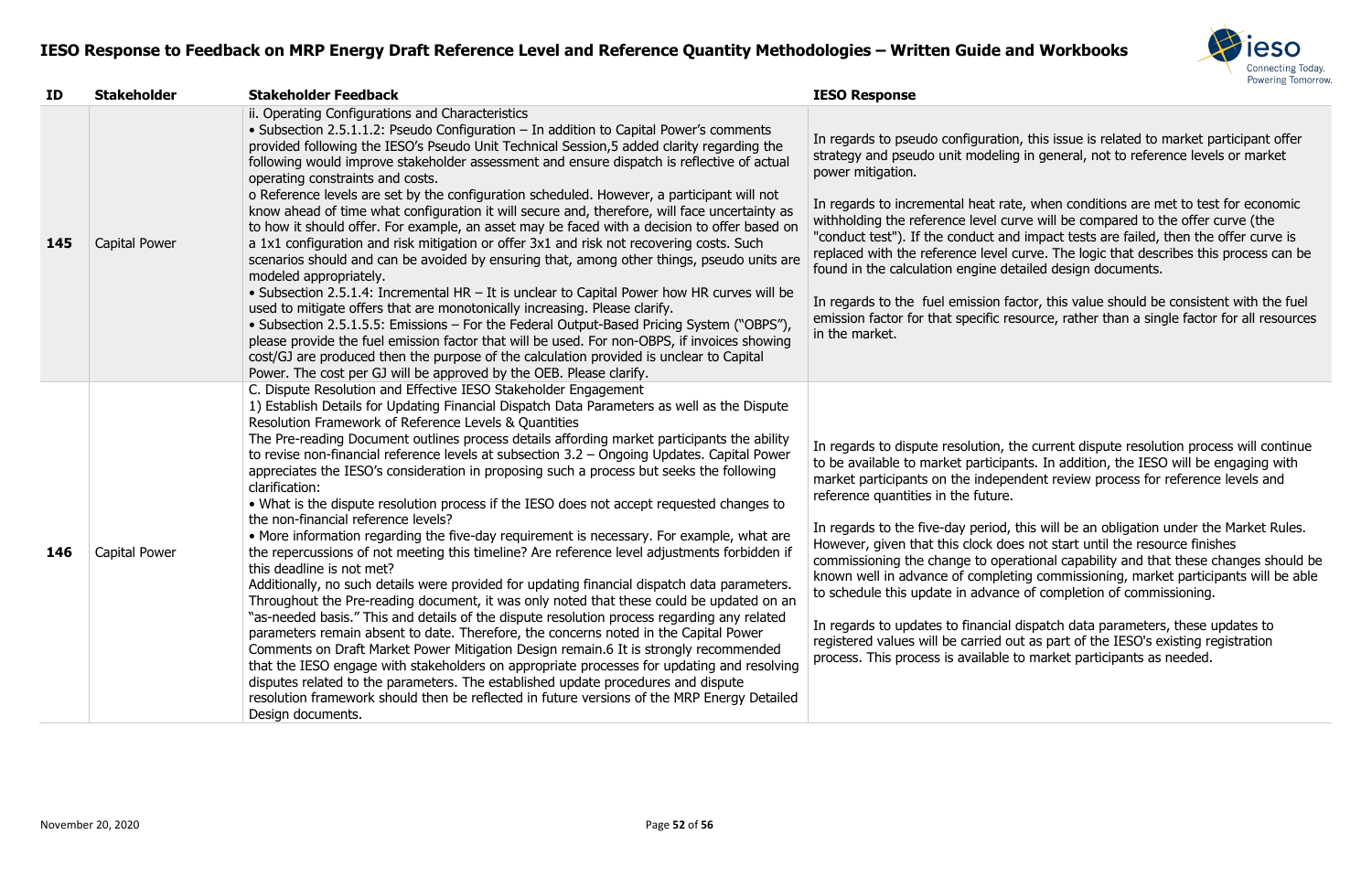

akeholder engagement provides the opportunity for resource needs and procurement.

nnections with other engagement, and will work to cessary.

rticipating in Market Renewal is a significant draw on Id the time that stakeholders take to participate is

topic of reference levels and reference quantities is The intent was to provide a significant amount of

Igust 13 and requested comments by September 15. ed almost 5 weeks of review time with the reference

vith stakeholders to assure that we allow sufficient while balancing the timing requirements to meet the

| ID  | <b>Stakeholder</b> | <b>Stakeholder Feedback</b>                                                                                                                                                                                                                                                                                                                                                                                                                                                                                                                                                                                                                                                                                                                                                                                                                                                                                                                                                                                                                                                                                                                                                                                                                                                                                                                                                                                                                                                                                                                                               | <b>IESO Response</b>                                                                                                                                                                                                                                                                                                                                                                                                        |
|-----|--------------------|---------------------------------------------------------------------------------------------------------------------------------------------------------------------------------------------------------------------------------------------------------------------------------------------------------------------------------------------------------------------------------------------------------------------------------------------------------------------------------------------------------------------------------------------------------------------------------------------------------------------------------------------------------------------------------------------------------------------------------------------------------------------------------------------------------------------------------------------------------------------------------------------------------------------------------------------------------------------------------------------------------------------------------------------------------------------------------------------------------------------------------------------------------------------------------------------------------------------------------------------------------------------------------------------------------------------------------------------------------------------------------------------------------------------------------------------------------------------------------------------------------------------------------------------------------------------------|-----------------------------------------------------------------------------------------------------------------------------------------------------------------------------------------------------------------------------------------------------------------------------------------------------------------------------------------------------------------------------------------------------------------------------|
| 147 | Capital Power      | 2) IESO Must Consider Interconnectedness of Related Stakeholder Engagements<br>The MRP-related changes, particularly those related to market power mitigation, are affected<br>by and effect other initiatives currently being considered by the IESO. The Resource<br>Adequacy and Capacity Auction initiatives being undertaken by the IESO, along with MRP,<br>collectively make-up key elements to ensuring the continued reliability of the Ontario<br>interconnected electric system.<br>Capital Power remains concerned about certain energy market changes, particularly those<br>related to market power mitigation, as the overall framework to ensure revenue sufficiency<br>of resources has, to date, been done in a disjointed manner. With the Resource Adequacy<br>engagement about to commence, Capital Power strongly suggests that work be undertaken<br>in close coordination with, and consideration, of MRP (and vice versa).                                                                                                                                                                                                                                                                                                                                                                                                                                                                                                                                                                                                                       | The IESO Resource Adequacy stake<br>dialog regarding Ontario's future re<br>The IESO is aware of the interconn<br>ensure consistency whenever nece                                                                                                                                                                                                                                                                          |
| 148 | Capital Power      | 3) Stakeholders Must be Afforded a Reasonable Amount of Time for Review<br>Capital Power appreciates the IESO's efforts to ensure the timely development of the<br>Detailed Design documents and its reassurance that stakeholders will have an opportunity to<br>review them collectively. However, two issues remain:<br>• Detailed Design documents must be drafted such that market participants can understand<br>the meaning of the language being used. Where terms are undefined (e.g. SRMC) or used<br>inconsistently, it is not possible for stakeholders to review and comment on implications.<br>• An appropriate amount of time must be provided for review. Effective stakeholder<br>engagement cannot occur if sufficient time for review is not provided. There must be a<br>reasonable opportunity for dedicated resources to consider the draft documents.<br>Capital Power has deployed significant resources to reviewing the draft documents and<br>effectively participate in the IESO's Stakeholder Engagement Processes but has nevertheless<br>observed that both the detail and timelines provided for comment have presented<br>challenges and contributed to protracted timelines for feedback. Capital Power respectfully<br>submits that providing stakeholders adequate detail and time to provide feedback early in<br>the design process will ensure a superior and more sustainable market design. Further, this<br>would reduce the likelihood of potentially debilitating complications in the draft rules or<br>approval processes. | The IESO acknowledges that partic<br>limited stakeholder resources and t<br>appreciated.<br>The IESO understands that the top<br>complicated and a priority issue. Th<br>time for review of these materials.<br>The IESO posted materials on Augu<br>In total stakeholders were allowed<br>level materials.<br>The IESO will continue to work with<br>time to prepare for these topics, w<br>targeted go-live date in 2023. |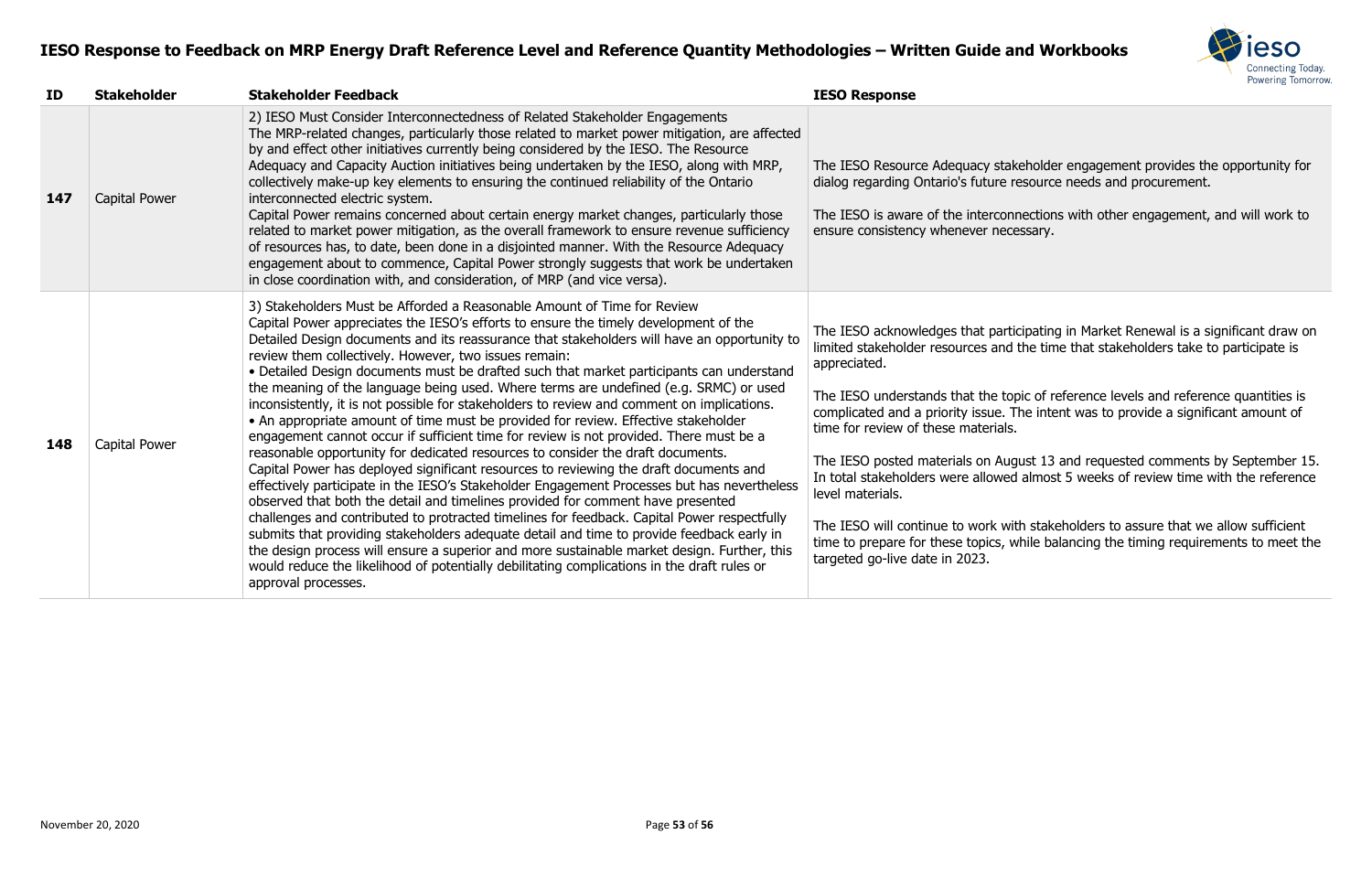

ticipating in Market Renewal is a significant draw on d the time that stakeholders take to participate is

topic of reference levels and reference quantities is

with stakeholders to assure that we allow sufficient while balancing the timing requirements to meet the

of energy reference level they request. This will aterials they are required to submit. In general, the Ig materials would be required to support lower

an energy reference level of \$0/MWh. In this case, any supporting materials for the energy reference

both financial and non-financial reference levels is other jurisdictions.

a resource offers at low prices, it can request a nergy and operating reserve and avoid having to the extent that a resource intends to offer below the 1Wh) and the operating reserve no-look threshold e little exposure to mitigation.

Ibmits ramp rate reference levels that are sufficiently to maximum capacity in one interval, no supporting

| ID  | <b>Stakeholder</b> | <b>Stakeholder Feedback</b>                                                                                                                                                                                                                                                                                                                                                                                                                 | <b>IESO Response</b>                                                                                                                                                                                                                                                                                                                                                                                                                                                                                   |
|-----|--------------------|---------------------------------------------------------------------------------------------------------------------------------------------------------------------------------------------------------------------------------------------------------------------------------------------------------------------------------------------------------------------------------------------------------------------------------------------|--------------------------------------------------------------------------------------------------------------------------------------------------------------------------------------------------------------------------------------------------------------------------------------------------------------------------------------------------------------------------------------------------------------------------------------------------------------------------------------------------------|
| 149 | Cardinal           | It is understood that the IESO and its contractor are working to define the data and<br>supporting material required to establish reasonable Reference Levels for the mitigation of<br>Market Power in the post-Market Renewal IESO market. However, the level of detail<br>requested, both for financial and non-financial parameters is extreme, and requests a<br>significant investment of time and resources from Market Participants. | The IESO acknowledges that part<br>limited stakeholder resources and<br>appreciated.<br>The IESO understands that the to<br>complicated and a priority issue.<br>The IESO will continue to work w<br>time to prepare for these topics,<br>targeted go-live date in 2023.<br>Resources can elect what value of<br>directly impact the supporting ma<br>IESO expects that less supporting<br>energy reference levels.<br>Resources may elect to request a<br>they are not required to submit a<br>level. |
| 150 | Cardinal           | At a high level, we wish the IESO to provide some context to this request.<br>1. Is this level of detail representative of the Market Power Mitigation procedures in other<br>jurisdictions?                                                                                                                                                                                                                                                | The level of detail requested for I<br>consistent with the approach in o<br>It is important to note that when<br>reference level of \$0/MWh for en<br>provide supporting materials. To<br>energy no-look threshold (\$25/M<br>(\$5/MWh), the resource will have<br>In addition, where a resource sul<br>fast to ramp the resource from 0<br>materials are required.                                                                                                                                    |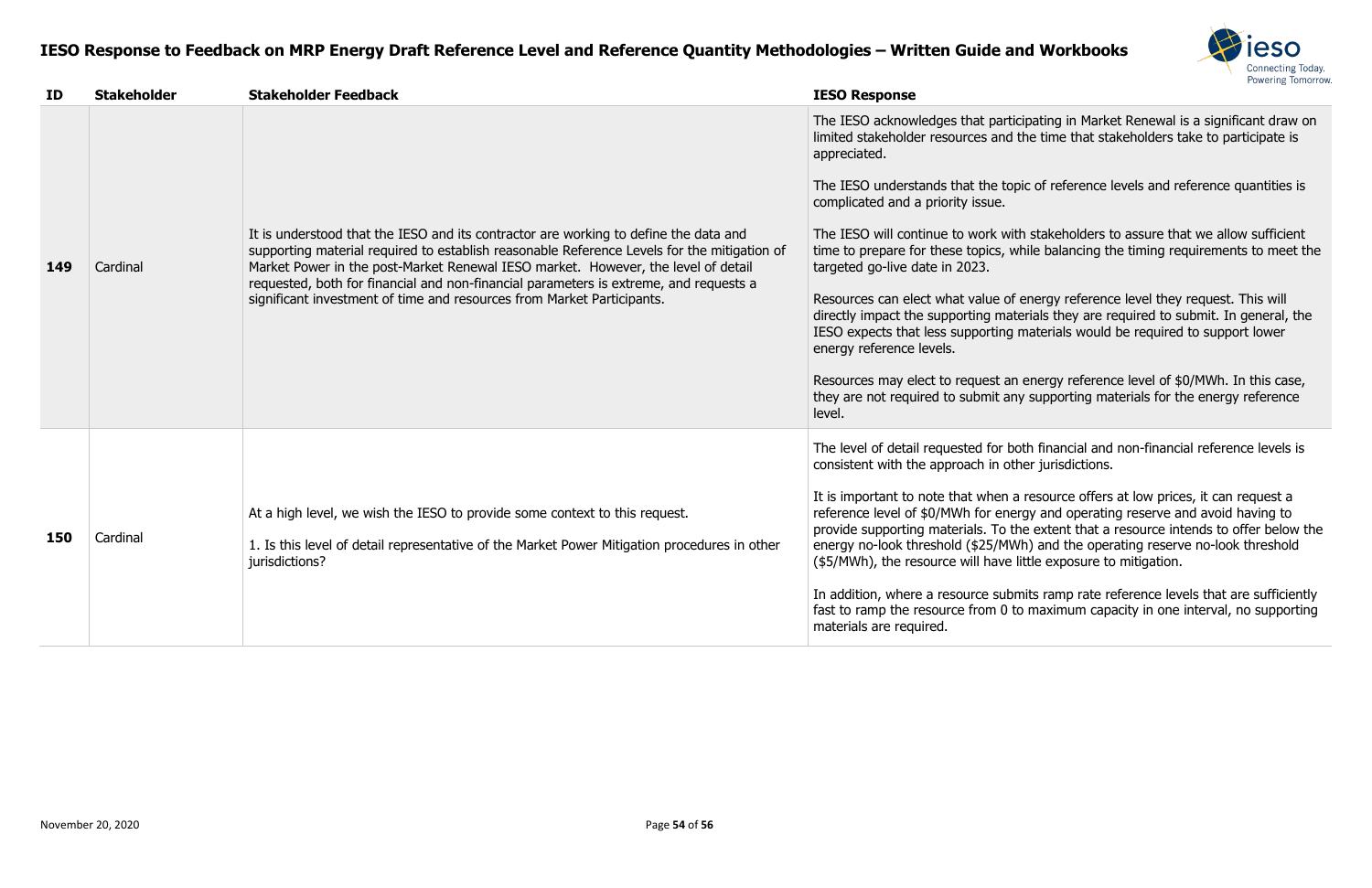

, reference levels will be based on actual short-run

ed based on eligible short-run marginal costs that  $\overline{\text{a}}$  cot supported, it may not be included in the reference

y supporting materials, the relevant reference level

a resource offers at low prices, it can request a reference and operating reserve and avoid having to the extent that a resource intends to offer below the IWh) and the operating reserve no-look threshold e little exposure to mitigation.

bmits ramp rate reference levels that are sufficiently to maximum capacity in one interval, no supporting

es, based on historical data, will be made available to

| ID  | <b>Stakeholder</b> | <b>Stakeholder Feedback</b>                                                                                                                                                                                                                                                                                                  | <b>IESO Response</b>                                                                                                                                                                                                                                                                                                                                                                                                                                                                                   |
|-----|--------------------|------------------------------------------------------------------------------------------------------------------------------------------------------------------------------------------------------------------------------------------------------------------------------------------------------------------------------|--------------------------------------------------------------------------------------------------------------------------------------------------------------------------------------------------------------------------------------------------------------------------------------------------------------------------------------------------------------------------------------------------------------------------------------------------------------------------------------------------------|
| 151 | Cardinal           | At a high level, we wish the IESO to provide some context to this request.<br>2. Where information is simply not available, what is the default reference level that IESO<br>will establish?                                                                                                                                 | As stated in the high level design<br>marginal costs of a resource.<br>Reference levels will be determin<br>are supported. Where a cost is no<br>level.<br>If a resource does not submit an<br>will be \$0.<br>It is important to note that when<br>reference level of \$0/MWh for en<br>provide supporting materials. To<br>energy no-look threshold (\$25/M<br>(\$5/MWh), the resource will have<br>In addition, where a resource sul<br>fast to ramp the resource from 0<br>materials are required. |
| 152 | Cardinal           | At a high level, we wish the IESO to provide some context to this request.<br>3. Can IESO identify where Market Power is likely to be deemed? That is, what regions or<br>resources across the province are susceptible to the conditions that the renewed market will<br>deem to be "market power" under the MPM framework? | Information on constrained zones<br>market participants in Q1, 2021.                                                                                                                                                                                                                                                                                                                                                                                                                                   |